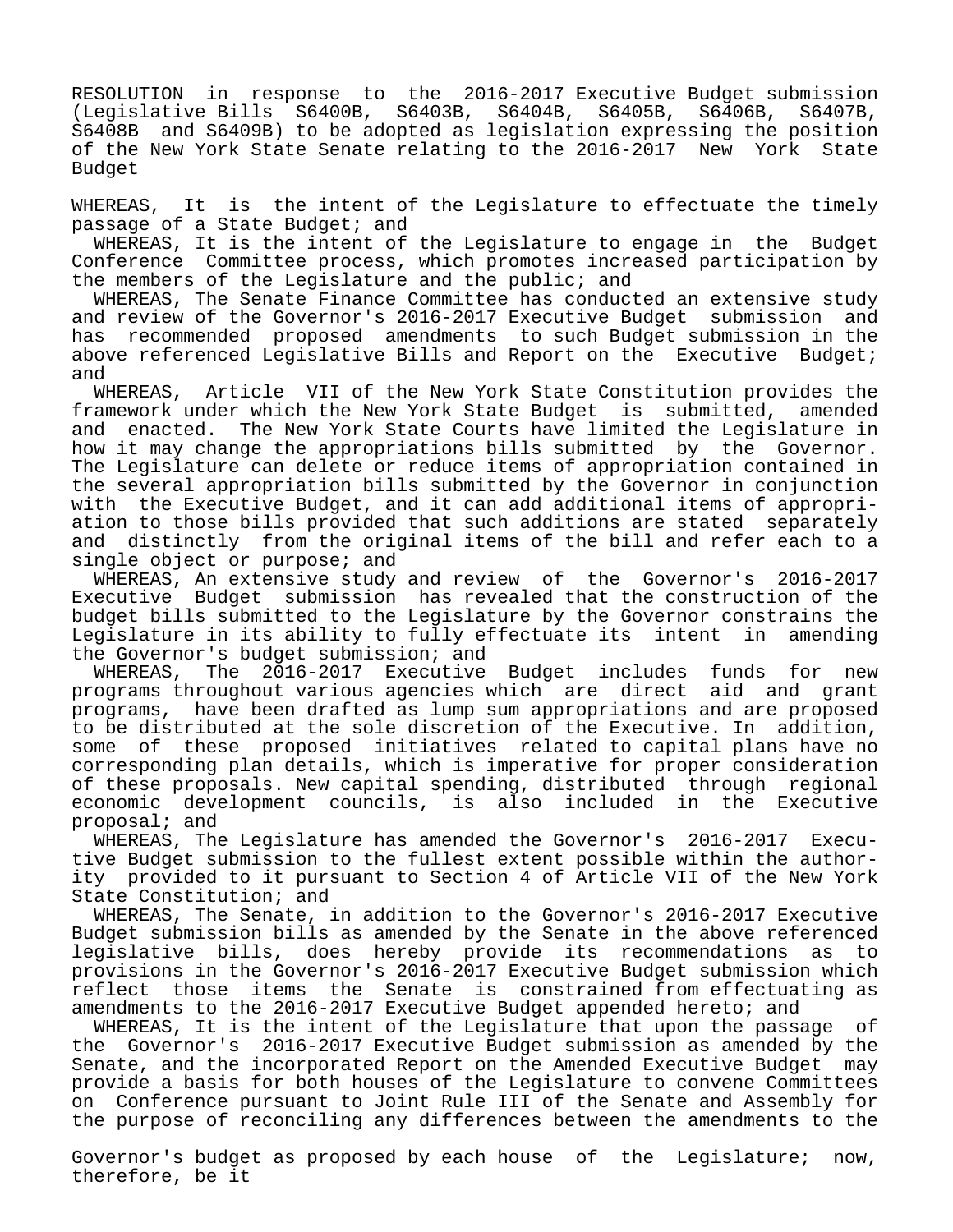RESOLVED, That, the above referenced legislative bills (S6400B, S6403B, S6404B, S6405B, S6406B, S6407B, S6408B and S6409B) be and are incorporated as part of this resolution and are hereby adopted as the New York State Legislature's budget proposal for the 2016-2017 New York State Budget.

REPORT ON THE AMENDED EXECUTIVE BUDGET

ALL STATE AGENCIES AND OPERATIONS

ADIRONDACK PARK AGENCY

State Operations (S.6400-B) \* The Senate concurs with the Executive recommendation of \$4.8 million.

AGING, STATE OFFICE OF THE

State Operations (S.6400-B)

 \* The Senate concurs with the Executive recommendation of \$11.3 million.

Aid to Localities (S.6403-B)

- \* The Senate modifies the Executive's recommendation of \$245.8 million as follows:
	- o Restores \$951,000 for the Naturally Occurring Retirement Commu nities (NORCs) and Neighborhood NORCs (NNORCs) programs.
	- o Restores \$200,000 for the Lifespan Elder Abuse Prevention Program.
	- o Increases funding for the Community Services for the Elderly program by \$3 million to eliminate local waiting lists for the program.
	- o Provides \$1.5 million to support various elder abuse awareness, screening and reporting initiatives.

AGRICULTURE AND MARKETS, DEPARTMENT OF

State Operations (S.6400-B)

\* The Senate modifies the Executive recommendation as follows:<br>O DOC S R4330 RESO TEXT

- 
- .SO DOC S R4330 RESO TEXT o Denies the transfer of market order authority to the Empire
	- State Development and provides \$12.3 million.
	- o Proposes new language allowing the statutory creation of NY Pride/NY Certified program.

Aid to Localities (S.6403-B)

 \* The Senate modifies the Executive recommendation as follows: o Restores:

- \$544,000 for the Apple Growers Association;
- \$500,000 for the Apple Research and Development Board;
- \$320,000 for the Berry Growers Association;
- \$125,000 for Christmas Tree Growers Association;
- \$75,000 for the Corn and Soybean Growers Association;
- \$1 million for the Cornell Diagnostic Lab;
- \$50,000 for Cornell Onion Research;
- \$125,000 for Cornell Maple Research;
- \$220,000 for Dairy Profit Teams at Farm Viability;
- \$200,000 for Deer Fence Matching Grants;
- \$175,000 for the Eastern Equine Encephalitis program;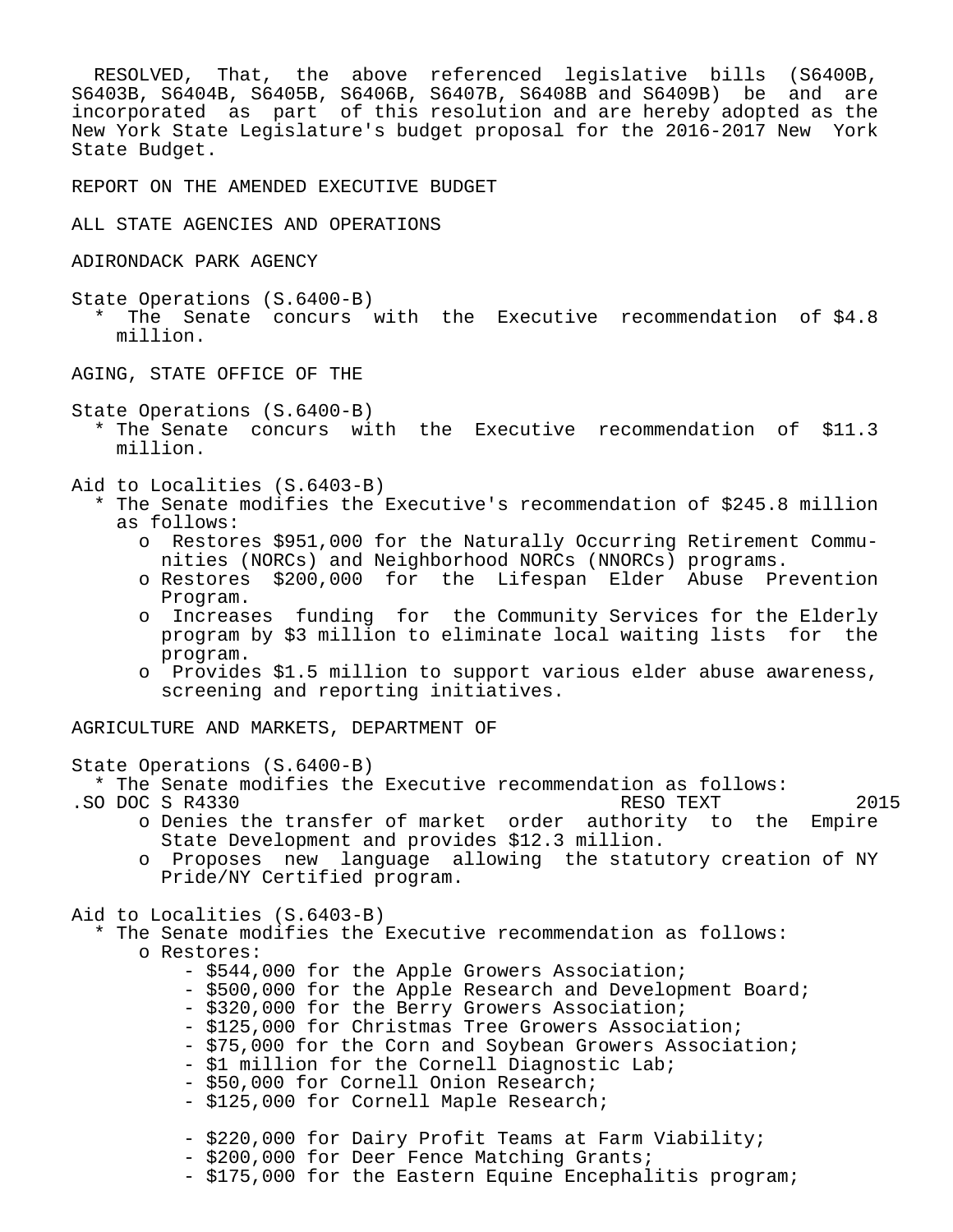- $-$  \$416,000 for FarmNet;
- \$500,000 for Farm-to-Seniors assistance;
- \$1.5 million for the Farm Viability Institute;
- \$50,000 for Honeybee research at Cornell;
- \$160,000 for Hops and Barley Research at Cornell;
- \$100,000 for the Genesee Agriculture Academy;
- \$100,000 for Grown on Long Island;
- \$20,000 for Island Harvest;
- \$160,000 for Local Fairs Assistance;
- \$25,000 for the Low-Cost Vaccine Program;
- \$213,000 for the Maple Producers Association;
- \$600,000 for the Northern NY Agriculture Development Program;
- \$602,000 for Pro-Dairy Program;
- \$500,000 for regional food hubs;
- \$250,000 for the Tractor Rollover Prevention program;
- \$150,000 for the Turfgrass Association;
- \$100,000 for the Vegetable Growers Association;
- \$307,000 for the Wine and Grape Foundation; and
- \$100,000 for the Wood Products Council.
- o Provides an additional:
	- \$100,000 for Agriculture OneStop Program;
	- \$500,000 for Cornell Salmonella Dublin Control/Research;
	- \$200,000 for Cornell Veterans to Farms Program;
	- \$558,000 for Future Farmers of America;
	- \$200,000 for North Country Agriculture Academy; and
	- \$850,000 for Rabies programs at Cornell;
- o Provides language for the Peekskill Train Station to participate in the Taste NY program.

Capital Projects (S.6404-B)

- \* The Senate modifies the Executive recommendation as follows:
	- o Provides \$5 million for critical maintenance repairs at local fairgrounds.
	- o Provides \$2 million for the development of a golden nematode research laboratory at Cornell.

Article VII Proposals (S.6408-B-A)

- \* PART S The Senate denies the Executive's proposal to transfer authority of agricultural market orders from the Department of Agri culture and Markets to the Empire State Development Corporation.
- PART W The Senate advances legislation to eliminate the acreage eligibility limit for the Beginning Farmers Grant Program.
- \* PART Y The Senate advances legislation creating the NY Pride/NY Certified program for farmers engaged in Good Agricultural Practices (GAP) certification.

ALCOHOLIC BEVERAGE CONTROL BOARD

State Operations (S.6400-B)

- The Senate concurs with the Executive appropriation level of \$13.3 million, a decrease of \$4.8 million from SFY 2016 levels:
	- o The decrease in agency funding reflects the change in funding source. The agency is currently funded through Special Revenue Funds. In FY 2017, the Executive recommends and the Senate

 concurs to fund the agency through General Fund appropriations. The \$13.3 million represents the actual cost to fund the agency. There is no reduction in FTEs, which will remain at the FY 2016 level of 127 FTE.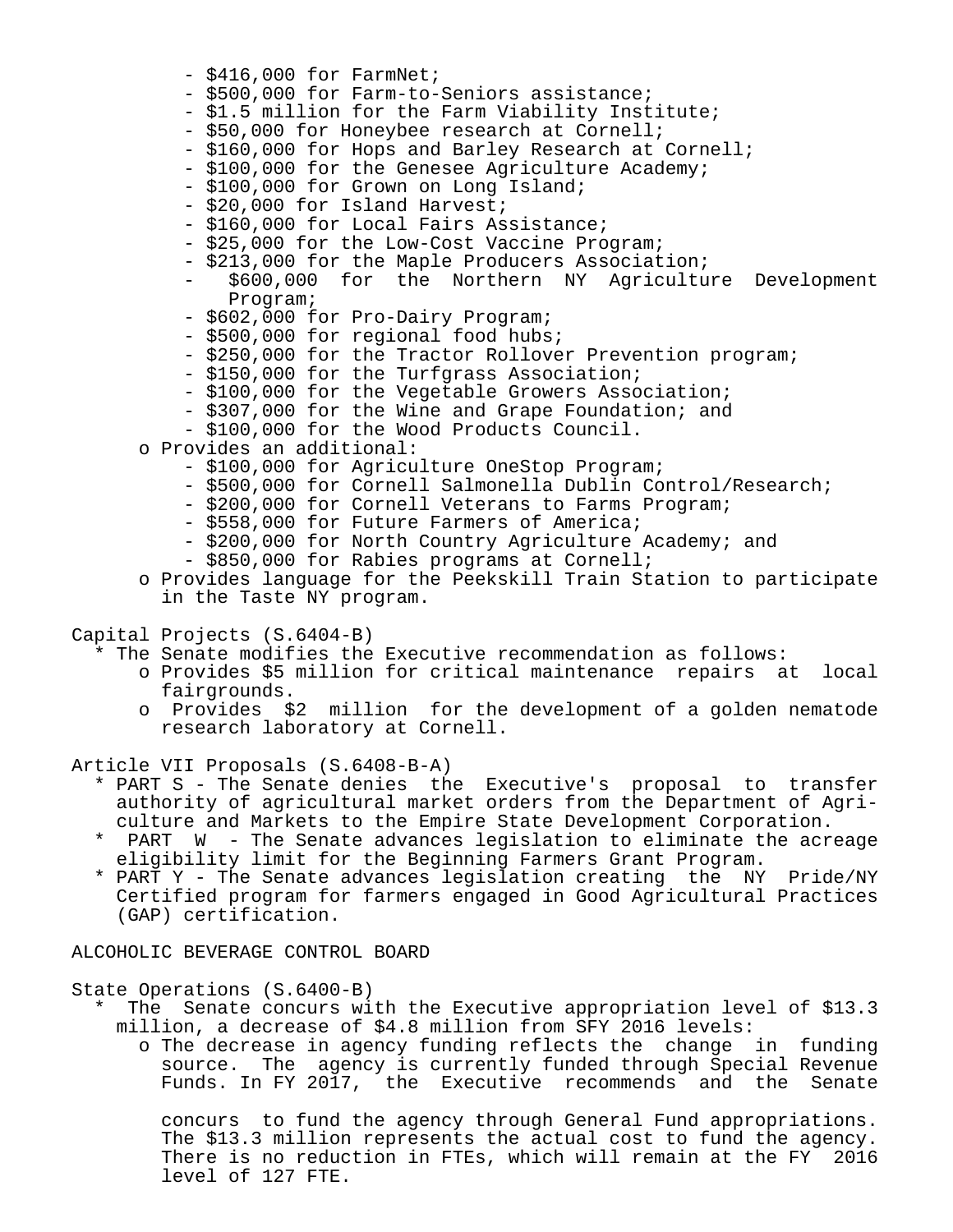AUDIT AND CONTROL, DEPARTMENT OF

State Operations (S.6400-B)

The Senate modifies the Executive recommendation of \$290.8 million to deny \$1.4 million for 21 additional Full-Time-Equivalent (FTE) employees.

Aid to Localities (S.6403-B) \* The Senate concurs with the Executive recommendation of \$32 million.

Capital Projects (S.6404-B) \* The Senate concurs with the Executive recommendation of \$6 million.

BUDGET, DIVISION OF THE

State Operations (S.6400-B)

The Senate concurs with the Executive recommendation of \$30.4 million and includes the following restorations for membership dues:<br>DOC S R4330 RESO TEXT 2015 .SO DOC S R4330 RESO TEXT o \$10,000 for the National Conference of Insurance Legislators;

o \$469,000 for the Council of State Governments; and

o \$48,000 for the National Conference of State Legislators.

CHILDREN AND FAMILY SERVICES, OFFICE OF

State Operations (S.6400-B)

- \* The Senate concurs with the Executive's All Funds Recommendation of \$479.2 million, an increase of \$10.5 million or 2.2 percent from FY 2016 levels.
- \* The Senate denies the Executive appropriation language which would provide an exemption from professional licensure requirements for individuals practicing certain professions in programs regulated, operated or funded by the agency.

Aid to Localities (S.6403-B)

- The Senate modifies the Executive All Funds Recommendation of \$3.3 billion to provide:
	- o \$2.57 million for Child Advocacy Centers;
	- o \$1.3 million for the Youth Development Program;
	- o \$3 million for Safe Harbor Sexually Exploited Youth programs;
	- o \$1.75 million for Community Reinvestment programs;
	- o \$1.25 million for 2-1-1;
	- o \$500,000 for the NYS YMCA Foundation;
	- o \$150,000 for the American Legion Boys State Program;

 o \$100,000 for Legal Services for the Elderly and Disadvantaged of Western NY;

- o \$466,000 for New Alternatives for Children;
- o \$750,000 for the NYS Alliance of Boys and Girls Clubs;
- o \$150,000 for OHEL Children's Home and Family Services;
- o \$25,000 for the Helen Keller CORE program;
- o \$50,000 for the Boro Park Jewish Community Council;
- o \$25,000 for the Brooklyn Chinese-American Association;
- o \$25,000 for SBH Community Service Network; and

 o \$25,000 for Young Men's and Young Women's Hebrew Association of Boro Park.

Denies the appropriation language providing an exemption from professional licensure requirements for individuals practicing certain professions in programs regulated, operated or funded by the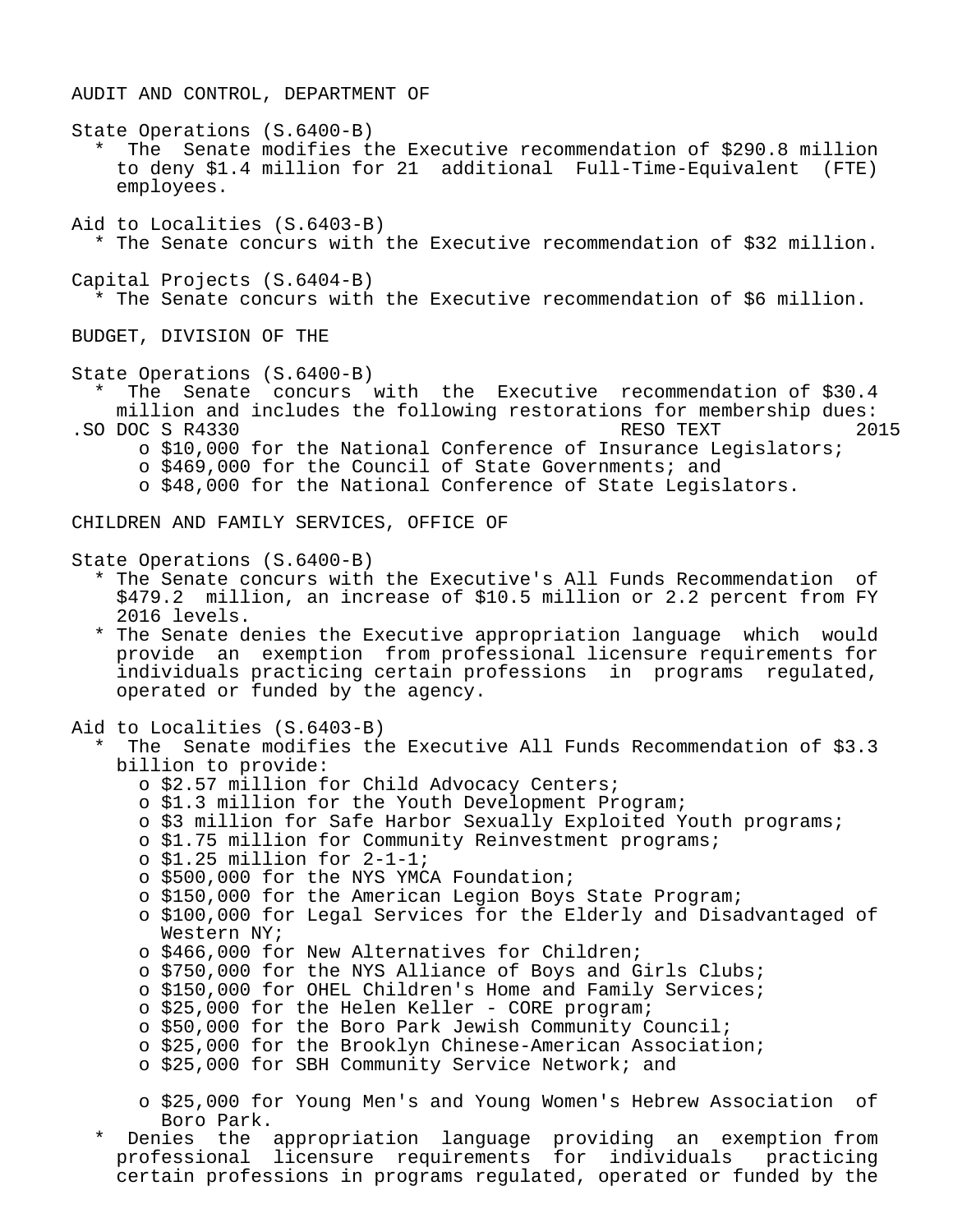agency during FY 2017.

- \* Modifies the appropriation language for Runaway and Homeless Youth Act programs to allow a portion of the funds to be provided to programs on a calendar year basis, consistent with historical Legis lative practice.<br>\* Expresses const
- Expresses concern over the unfunded mandate to the State and child care providers associated with implementation of the Federal Child Care and Development Block Grant Act of 2014 and the impact new Federal eligibility requirements will have on the available number of child care subsidy slots. The Senate continues to analyze options and explore avenues of funding to avoid the imposition of signif icant new costs on child care providers
- \* The Senate supports the creation of additional subsidy slots for New York's families.
- \* The Senate supports the establishment of the Facilitated Enrollment program as a permanent program with authorization to:
	- o Expand its child care subsidy services statewide;
	- o Expand enrollment to include families with income up to 400 percent of the federal poverty level; and
	- o Cap family co-payments.

Article VII Proposals (S.6406-B)

- \* PART M The Senate modifies the Executive proposal to conform State law to the Federal Preventing Sex Trafficking and Strengthening Families Act to clarify the statutory language providing qualified immunity to caregivers of foster children in relation to application of the "reasonable and prudent parent standard."
- \* PART N The Senate denies, without prejudice, the Executive proposal to raise the age of juvenile jurisdiction and reform the juvenile justice system. The Senate expresses support for continuing negotiations on this proposal through the end of the Legislative Session.
	- PART FF The Senate advances language to create the Child Care Regulatory Review Task Force to review and make recommendations on reforming statutory and regulatory requirements for child day care providers.

The Senate supports funding to expand youth development programs and afterschool advantage programs to meet their growing needs.

CITY UNIVERSITY OF NEW YORK (CUNY)

State Operations (S.6400-B)

- \* The Senate modifies the Executive recommendation as follows:
	- o Denies authorization for a new tuition increase.
	- o Denies \$18 million for competitive campus funding.

Aid to Localities (S.64003-B)

- \* The Senate modifies the Executive recommendation as follows:
	- o Reject \$500,000 for a new community college community school.
		- o Reject \$2 million for new CUNY Apprentice program.
		- o Restore the following programs:

- \$1.5 million for Murphy Institute;

- \$902,000 for childcare centers; and
- \$750,000 for career centers.

# Capital (S.6404-B)

 \* The Senate modifies the Executive recommendation of \$192 million as .SO DOC S R4330 RESO TEXT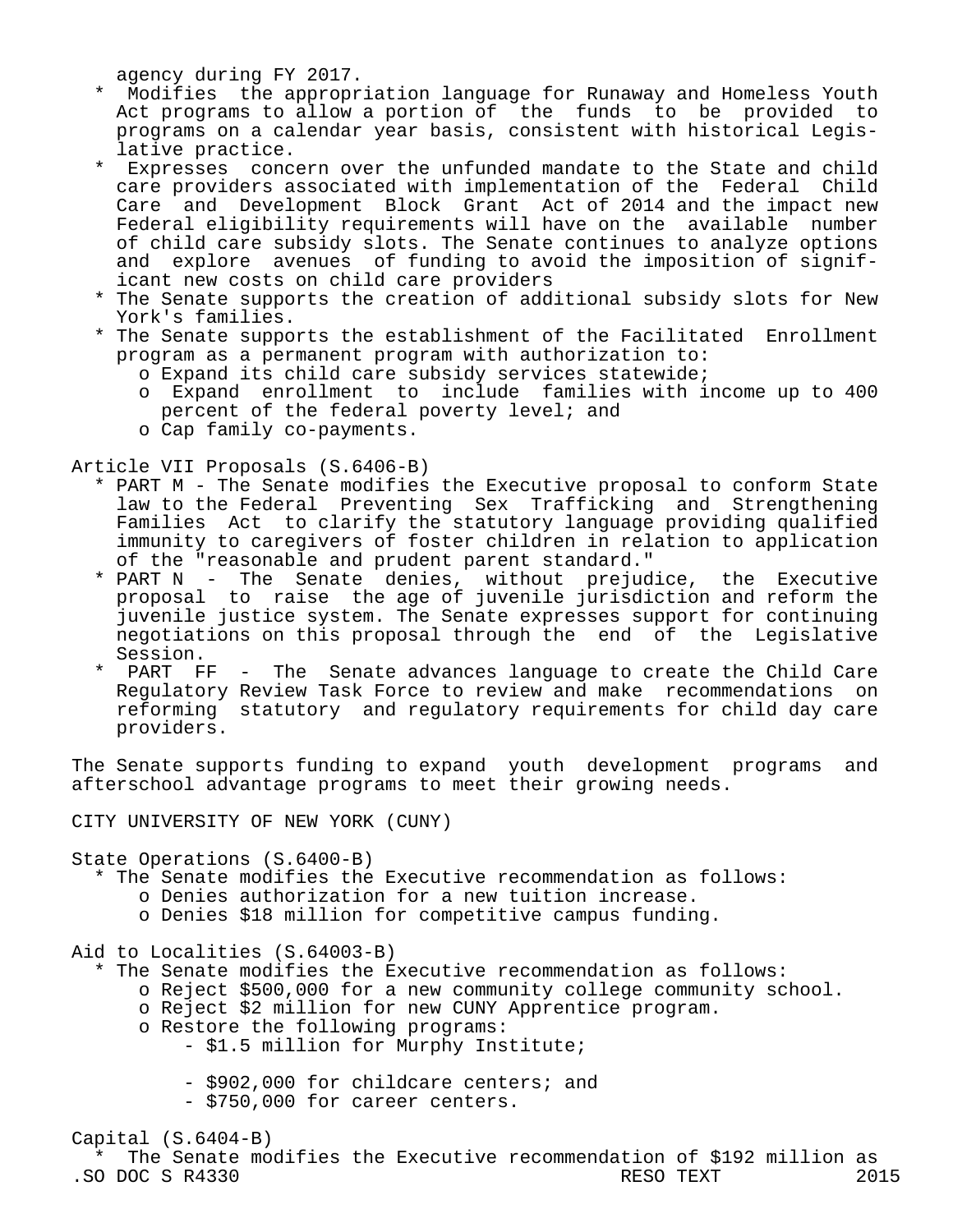follows:

- o Provides an additional \$68 million for projects at senior colleges.
- o Calls for a five-year critical maintenance capital plan for senior colleges, funded at \$171 million annually.

Article VII Proposals (S.6407-B)

- \* PART C: The Senate accepts the Executive's proposal to require that New York City provide 30 percent of the operating costs and debt service expenses at CUNY senior colleges. However, it encourages the Executive and the New York City mayor to work together to reach a resolution that will not negatively impact the CUNY system, includ ing the potential development of a plan to increase efficiencies. In light of recent anti-Semitic events at CUNY campuses, the Senate denies additional funding for CUNY senior schools until it is satis fied that the administration has developed a plan to guarantee the safety of students of all faiths. The Senate fully understands the importance of the City University System, and supports the full restoration of State support when this difficult and atrocious situ ation is adequately addressed. The negative rhetoric and intim idation that has occurred, while not condoned by the majority of the honorable and ethical faculty or student body, is still troubling. On this issue of paramount importance, religious freedom must be protected if the Senate is going to support not only restorations, but any additional funding for operating aid.
	- \* PART D: The Senate modifies reauthorization of the CUNY 2020 policy by removing language authorizing a tuition increase, increasing maintenance of effort requirements, and providing an investment fund for the CUNY system.
	- \* PART Q: The Senate accepts the Executive proposal to provide a five year extension of policies which allow CUNY to contract for various goods and services without first securing authorization from any State official or agency.

CIVIL SERVICE, DEPARTMENT OF

State Operations (S.6400-B)

 \* The Senate concurs with the Executive recommendation of \$13.3 million.

COMMISSION OF CORRECTIONS, STATE

State Operations (S.6400-B)

The Senate concurs with the Executive recommendation of \$2.9 million.

CORRECTIONS AND COMMUNITY SUPERVISION, DEPARTMENT OF

State Operations (S.6400-B)

- \* The Senate concurs with the Executive recommendation of \$2.8 billion, and recommends:
	- o Additional funding be made available for parole officer classes and/or a new Academy to increase the number of parole officers to deal with high parolee caseloads.
	- o The Senate denies the Executive appropriation language which would provide an exemption from professional licensure require ments for individuals practicing certain professions in programs regulated, operated or funded by the agency.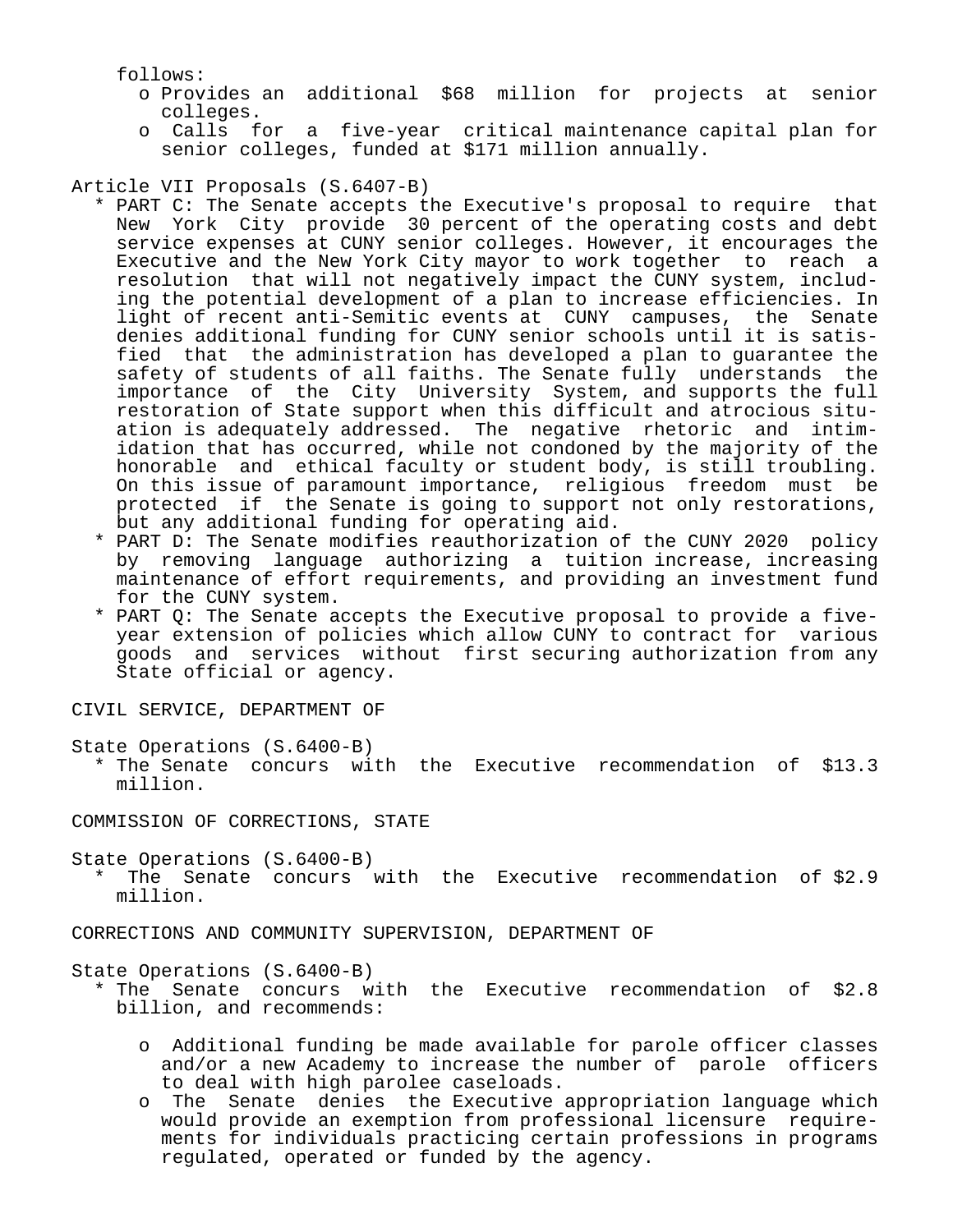- Aid to Localities (S.6403-B) \* The Senate concurs with the Executive recommendation of \$29.4 million.
- Capital Projects (S.6404-B) \* The Senate concurs with the Executive recommendation of \$310 million.

Article VII Proposals (S.6405-B)

- \* PART R Advances legislation requiring that parole violators in local jails, other than in New York City, must either be transferred to the Department of Corrections and Community Supervision after 10 days, or, alternatively, that the Department of Corrections and Community Supervision pay all costs of confinement of these viola tors in the local facility.
- PART S Advances legislation which would require that duties involving the supervision of parolees be performed exclusively by grade 21 parole officers.

COUNCIL ON THE ARTS

State Operations (S.6400-B)

- \* The Senate concurs with the Executive recommendation of \$4.42 million.
- Aid to Localities (S.6403-B)
	- \* The Senate concurs with the Executive recommendation of \$42.46 million with the following modifications:
		- o Adds \$100,000 for CNY Arts Inc.
		- o Adds \$60,000 for the Cayuga County Arts Council

Article VII Proposals (S.6406-B)

 \* PART R - The Senate advances language to distribute new funding for Council on the Arts local assistance grants to ensure regional pari ty in funding.

CRIMINAL JUSTICE SERVICES, DIVISION OF

State Operations (S.6400-B)

- .SO DOC S R4330 RESO TEXT 2015
	- \* The Senate concurs with the Executive recommendation of \$84 million. o The Executive should be required to provide a detailed spending plan to the Legislature on the Federal Equitable Sharing Justice Program and Federal Equitable Sharing Treasury Program prior to disbursements of the funds.

Aid to Localities (S.6403-B)

- \* The Senate modifies the Executive recommendation of \$188.8 million, as follows:
	- o Modifies without prejudice, the Federal Edward Byrne Justice Assistance Grant (JAG) appropriation. Alternatively, the Senate

 requests that the Byrne/JAG program be allocated as it has been in previous years.

- o Reprograms an Operation S.N.U.G. lump sum as follows:
	- \$1.7 million for regional Operation S.N.U.G. programs
	- \$715,000 for Operation S.N.U.G. programs in Onondaga and Richmond counties
	- \$600,000 for Operation S.N.U.G. programs in the Bronx
	- \$300,000 for Operation S.N.U.G programs in the City of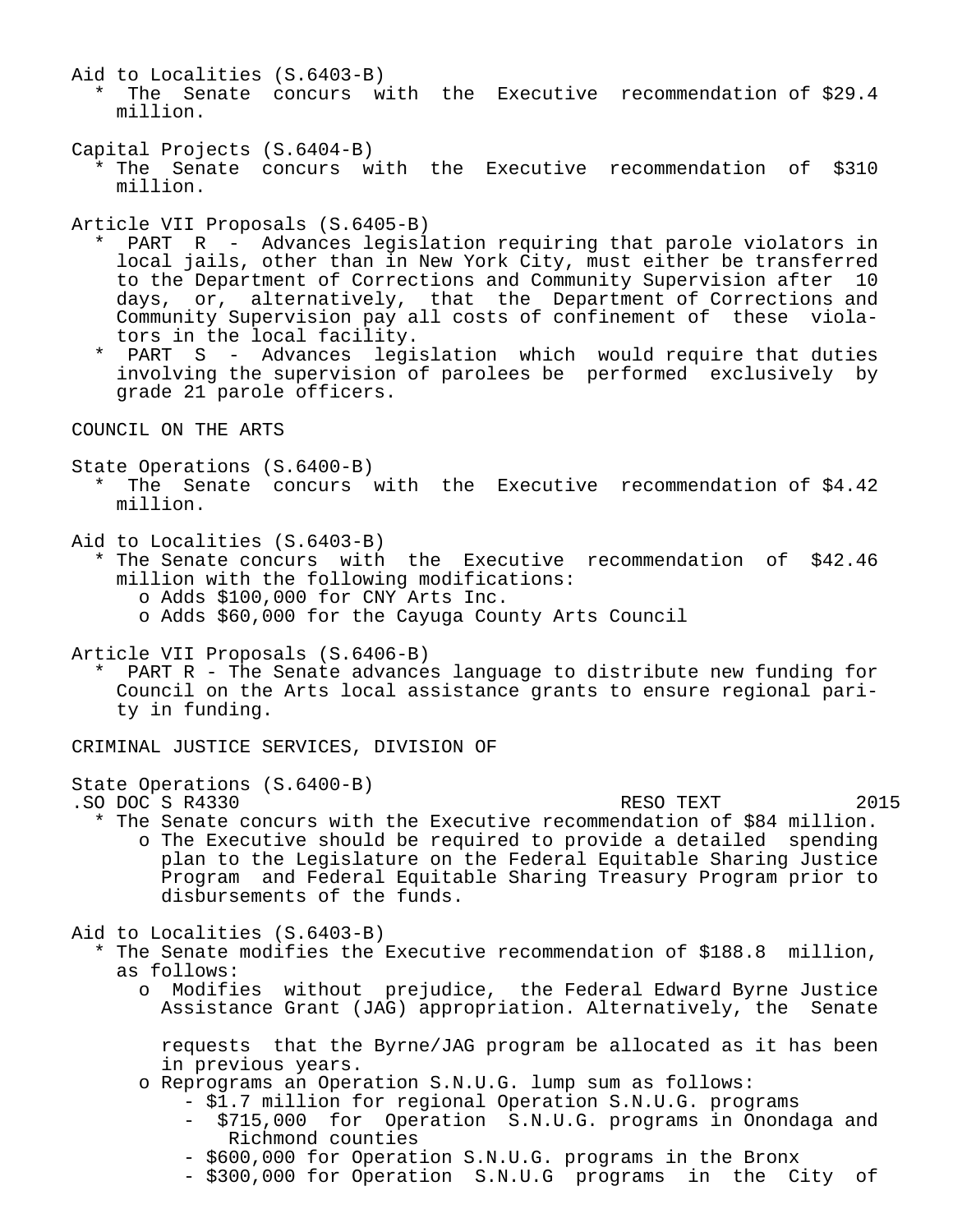Poughkeepsie

- o Restores the following funding:
	- \$2.9 million for law enforcement, anti-crime, anti-violence, crime control and treatment and prevention programs
	- \$1.6 million for domestic violence programs
	- \$500,000 for Finger Lakes Law Enforcement
	- \$604,000 for law enforcement and emergency services agencies for equipment and technology enhancements
	- \$950,000 for civil or criminal legal services for domestic violence programs from the Legal Services Assistance Account<br>5600,000 -
	- for the Indigent Parolee Program from the Legal Services Assistance Account
	- \$316,000 for Westchester County Policing Program
	- \$780,000 in Crime Prevention and Reduction Initiatives
- o Provides \$640,000 for veterans civil or criminal legal services programs from the Legal Services Assistance Account.

Article VII Proposals (S.6405-B)

- PART A Denies the Executive proposal to create the Criminal Justice Reform Act of 2016 (Independent Special Counsel, Special District Attorney; Grand Jury Reporting; Change of Venue; Statewide Use of Force Policy; Reporting by Law Enforcement Agencies and Search Warrant Application).
	- PART B Denies the Executive proposal to extend the formula distribution of certain monies recovered by District Attorneys in New York City which will sunset on March 31, 2015.<br>\* PART T - Advances legislation that would amend the
	- PART T Advances legislation that would amend the current law that allows local governments, other than in New York City, to permit the sale of certain fireworks deemed safe and reliable, to permit the sale of such fireworks in areas outside of New York City, without the requirement of a local law.
	- \* PART V and PART W Advances legislation that would establish a registry of domestic violence offenders, and require the Department of Criminal Justice Services to make information in the registry available to the public.
	- \* The Senate supports the creation and funding of a Riker's Island Prosecution Bureau to reduce the backlog of cases related to crimes at Riker's Island, including an on-site adjudication facility.

## DEFERRED COMPENSATION BOARD

State Operations (S.6400-B)

\* The Senate concurs with the Executive recommendation of \$892,000.

DEVELOPMENTAL DISABILITIES PLANNING COUNCIL

State Operations (S.6400-B)

The Senate concurs with the Executive recommendation of \$4.8 million.

DORMITORY AUTHORITY OF THE STATE OF NEW YORK

Article VII Proposal (S.6405-B)

 \* PART I - The Senate denies the Executive proposal to establish the New York State Design and Construction Corporation as a subsidiary of the Dormitory Authority.

Article VII Proposal (S.6408-B)

\* PART P - The Senate denies the Executive proposal to extend the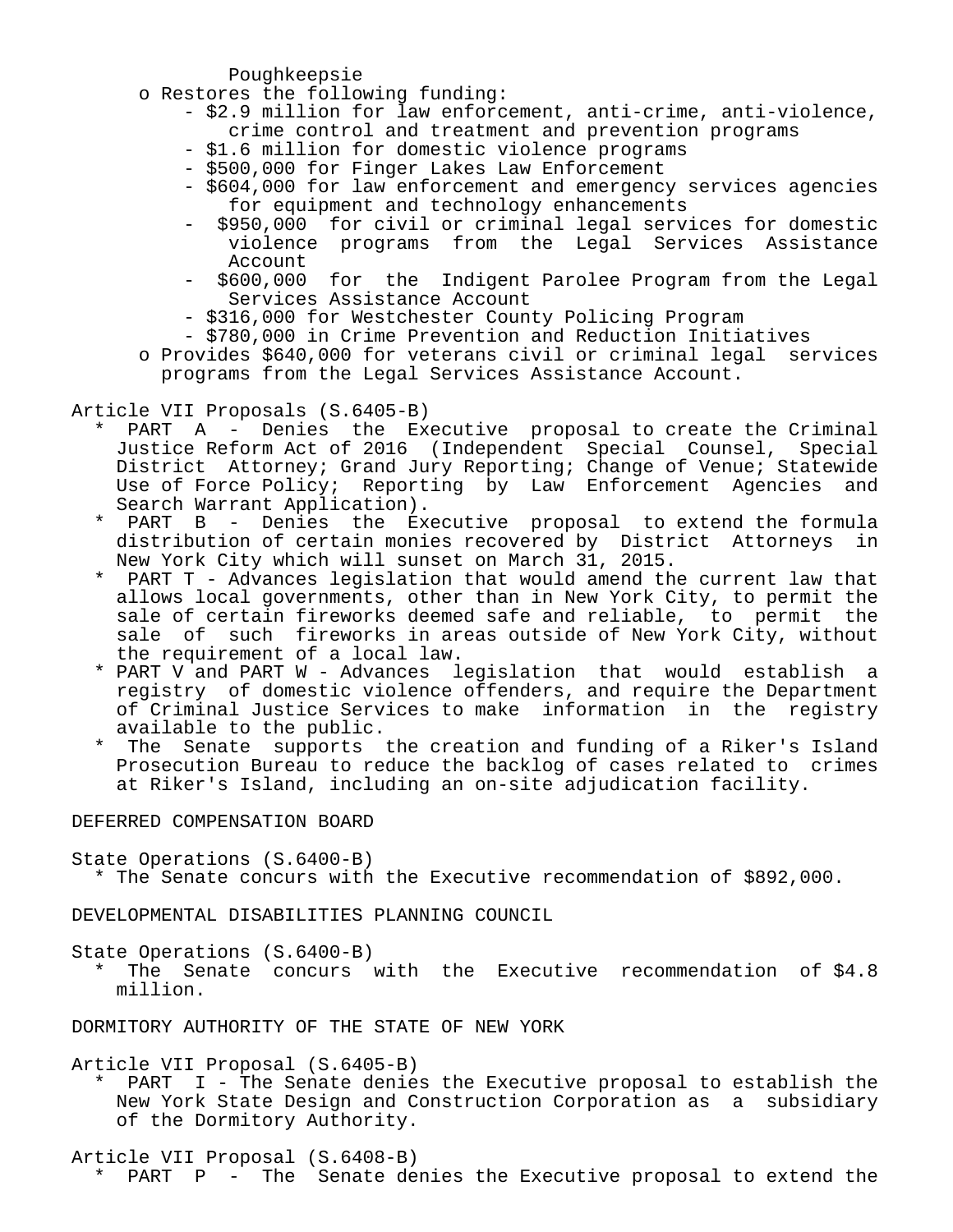authorization for the Dormitory Authority to create subsidiaries for two years.

ECONOMIC DEVELOPMENT, DEPARTMENT OF

State Operations (S.6400-B)

- \* The Senate concurs with the Executive recommendation of \$25.6 million with the following modification:
	- o The Senate denies a \$700,000 appropriation for contractual services related to the promotion of international trade.

Aid to Localities (S.6403-B)

- \* The Senate concurs with the Executive recommendation of \$57.8 million with the following modifications:
- \* The Senate restores \$1.7 million for the Manufacturing Partnership Program;
- \* The Senate restores \$1.3 million for the Centers of Excellence;
- \* The Senate restores \$1 million for the support of Academic Incuba tors;
- .SO DOC S R4330 RESO TEXT 2015
	- \* The Senate restores \$100,000 for the Finger Lakes Tourism Alliance; and,
	- \* The Senate supports the promotion of tourism through local grants.

Article VII Proposals (S.6408-B)

 \* PART O: The Senate concurs with the Executive proposal to authorize and regulate professional combative sports and extend the definition of combative sports to boxing, wrestling and mixed martial arts.

EDUCATION, DEPARTMENT OF

State Operations (S.6400-B)

- \* The Senate concurs with the Executive recommendation of \$597.2 million.
- \* The Senate concurs with the Executive maintaining \$8.4 million for the release of standardized test questions and the reduction of field testing.

Aid to Localities (S.6403-B)

\* The Senate:

- o Increases the Executive school aid proposal by \$750 million for a total of \$1.655 billion, an increase of 7.15 percent.
- o Increases Foundation Aid \$880 million over the 2015-16 school year;
- o Accepts the Executive recommendation to restore \$189.4 million of the Gap Elimination Adjustment (GEA) and modifies to add an additional \$244.2 million to completely eliminate the GEA in the 2016-17 school year;
- o Fully funds expense base aids at \$341.4 million which reimburses school districts for prior year expenses in school construction, transportation, BOCES and special education services;
- o Restores \$56 million in STAR benefits as a result of rejecting the Executive proposal to cap STAR at 2015-16 levels;
- o Restores \$15 million for educational program grants;
- o Restores \$1.5 million for the New York City Community School Learning Initiative;
- o Restores \$1.5 million for workforce education;
- o Restores \$500,000 for the SUNY Autism CARD program;
- o Restores \$500,000 for educational television and radio program-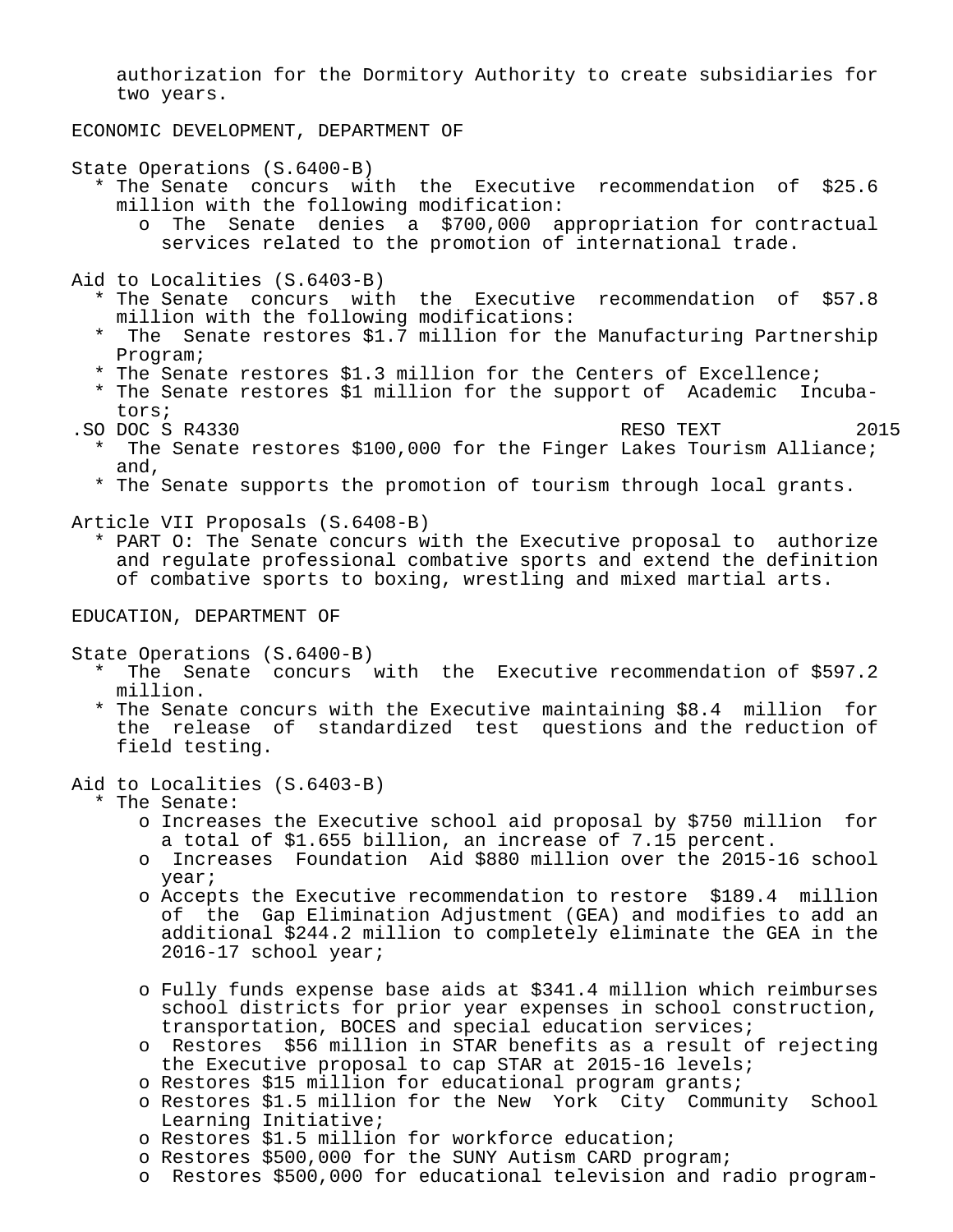ming;

- o Restores \$200,000 for the Onondaga, Cortland and Madison BOCES New Technology School Initiative;
- o Restores \$100,000 for National History Day;
- o Accepts the Executive maintaining \$4.5 million in non-public safety grants and expands appropriation language to include health, training, and assessments;
- o Adds \$27.4 million for Charter school grants in Aid;
- o Adds \$5 million in library aid funding;
- o Adds \$4.6 million in Nonpublic school aid Adds \$4.1 million for 4201 schools for the blind and deaf;
- o Accepts the Executive recommendation to provide \$27.4 million in grants in aid to charter schools and modifies to add \$27.4 million;
- o Accepts the Executive recommendation to provide \$4 million for early college high school and career and technical education grants;
- o Accepts the Executive recommendation to provide an additional \$2 million for QUALITYstarsNY;
- o Denies the Executive proposal of \$22 million in competitive grants for Pre-K for three year olds;
- o Denies the Executive's proposal of \$3 million in competitive grants for the Teacher Residency program.

Capital Projects (S.6404-B)

The Senate concurs with the Executive recommendation of  $$17.4$ million with the following modification:

o Adds \$10 million to the library construction program.

Education Initiatives:

- o The Senate seeks to increase diversity at New York City's specialized high schools, while ensuring their rigorous admis sions standards remain in place, by creating more opportunities for under-represented student populations to participate in test prep and other outreach activities.
- o The Senate supports the increase in gifted and talented programs in New York City with a specific focus on low income neighbor hoods.
- o The Senate supports districts using education aid for conversion to community schools, expansion of full day kindergarten, and increased access to after school programs.
- o The Senate recognizes that the best teachers are those that receive proper assistance and therefore supports investments in professional development through teacher centers, the Positive Learning Collaborative, the Educators 4 Excellence program, and other similar programs.
- o The Senate directs the State Education Department to recalibrate the needs resource capacity index with current data to reflect adjustments helping to identify districts becoming high needs based on shifting demographics relative to statewide trends.
- o The Senate encourages the State Education Department to consol idate all existing universal pre-kindergarten programs into one funding stream, reflected on the school aid run with consistent standards for all new programs.
- o The Senate proposes that the State Education Department consider mandating age appropriate instruction in child sexual abuse.
- o The Senate supports extending the property tax cap to New York City, thereby creating parity between New York City and the rest<br>S R4330 RESO TEXT 2015 .SO DOC S R4330 RESO TEXT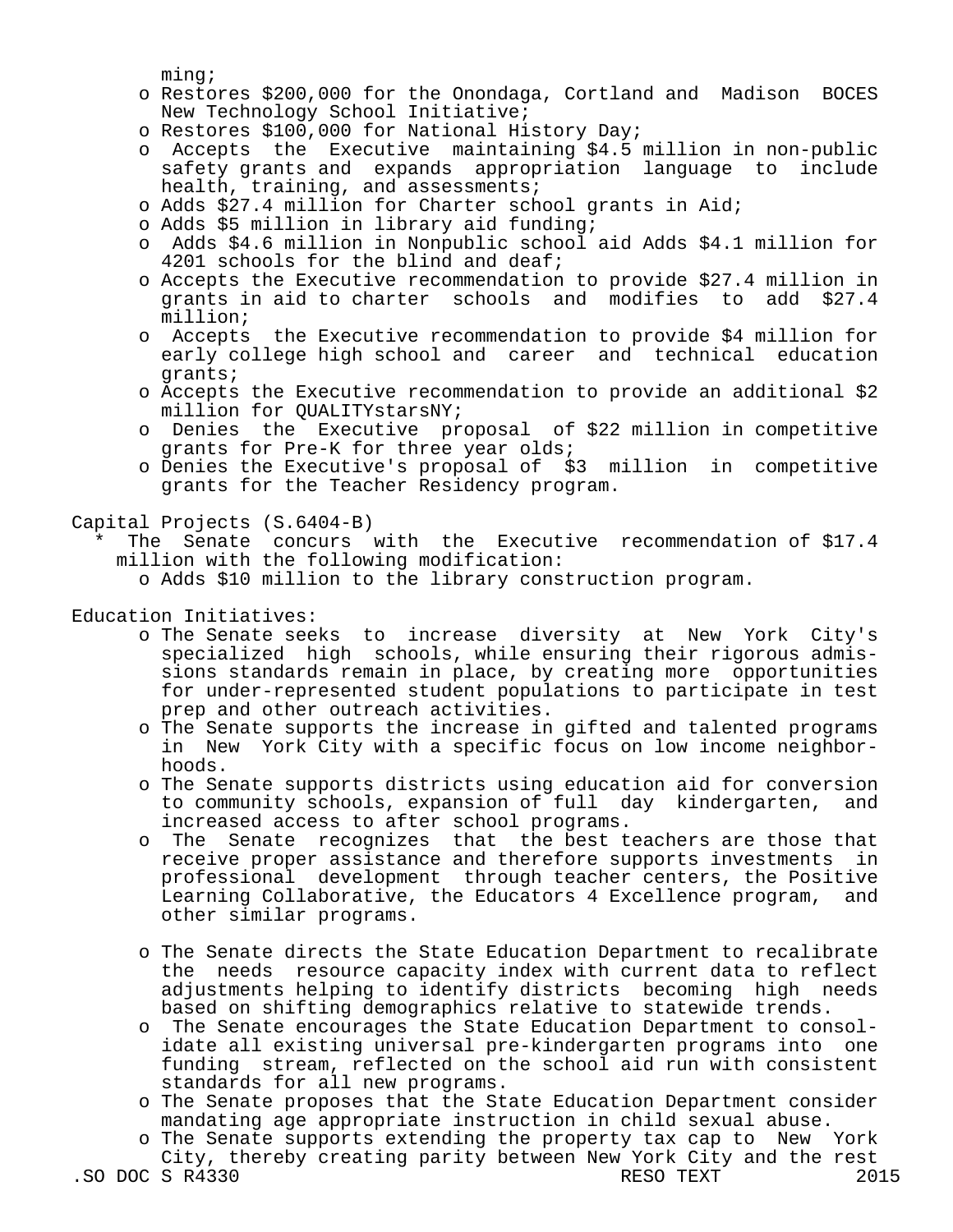of State. The Senate expresses concern about the rate of increasing property tax assessments in New York City and the disparate impact on middle class homeowners. High property taxes are not a problem unique to areas outside of New York City, for this reason New York City should be subject to the same fiscal discipline. The Senate will support the assumption of the State share of the local costs associated with the Medicaid program when the City of New York adheres to the tax cap.

- o The Senate also supports making the property tax cap permanent. The tax cap has demonstrated tangible savings to property owners across the State and must remain in place going forward to ensure New York is affordable and competitive with other states.
- o The Senate advances legislation to ensure students in the city of Rochester receive their fair share of funding, which has been negatively impacted by \$30 million due to the maintenance of effort legislation.

Article VII Proposals (S.6406-B)

### PART A:

\* The Senate:

- o Modifies the Contract for Excellence proposal to only include New York City;
- o Denies the Executive proposal to freeze school districts aid claims;
- o Accepts the Executive proposal to allow school districts to apply for waivers from special education requirements that exceed federal requirements;
- o Modifies the charter facilities aid percentage of basic tuition by increasing the percentage from 20 to 30 percent of basic tuition and accepts the Executive proposal making this provision permanent;
- o Clarifies that the actual total rent cost for a Charter school includes lease payments, maintenance, costs of capital improve ments, costs of occupancy, security, insurance and taxes;
- o Expands the student population for which charter schools are eligible to receive facilities aid;
- o Includes provisions requiring NYC to offer single building co-location space for Charter schools based on the grades they plan to serve;
- o Accepts Executive proposal to unfreeze basic tuition for NYC and leave the formula frozen for rest of state charters;
- o Modifies the Executive proposal to shift \$500 in Charter school supplemental tuition to the NYC Department of Education and allows NYC Charters to receive the \$500 per pupil increase directly;
- o Provides for the \$15 million in continuing contractual obli gations of conversion charter schools and their employees for the 2016-17 school year;
- o Modifies the Executive proposal for the Teen Health Check off to allow not-for- profits to receive grants through the fund and requires additional reporting.

## PART A-1:

- \* The Senate:
	- o Modifies the Executive Foundation Aid and Community schools proposal;
	- o Eliminates and repeals the Gap Elimination Adjustment in the 2016-17 school year;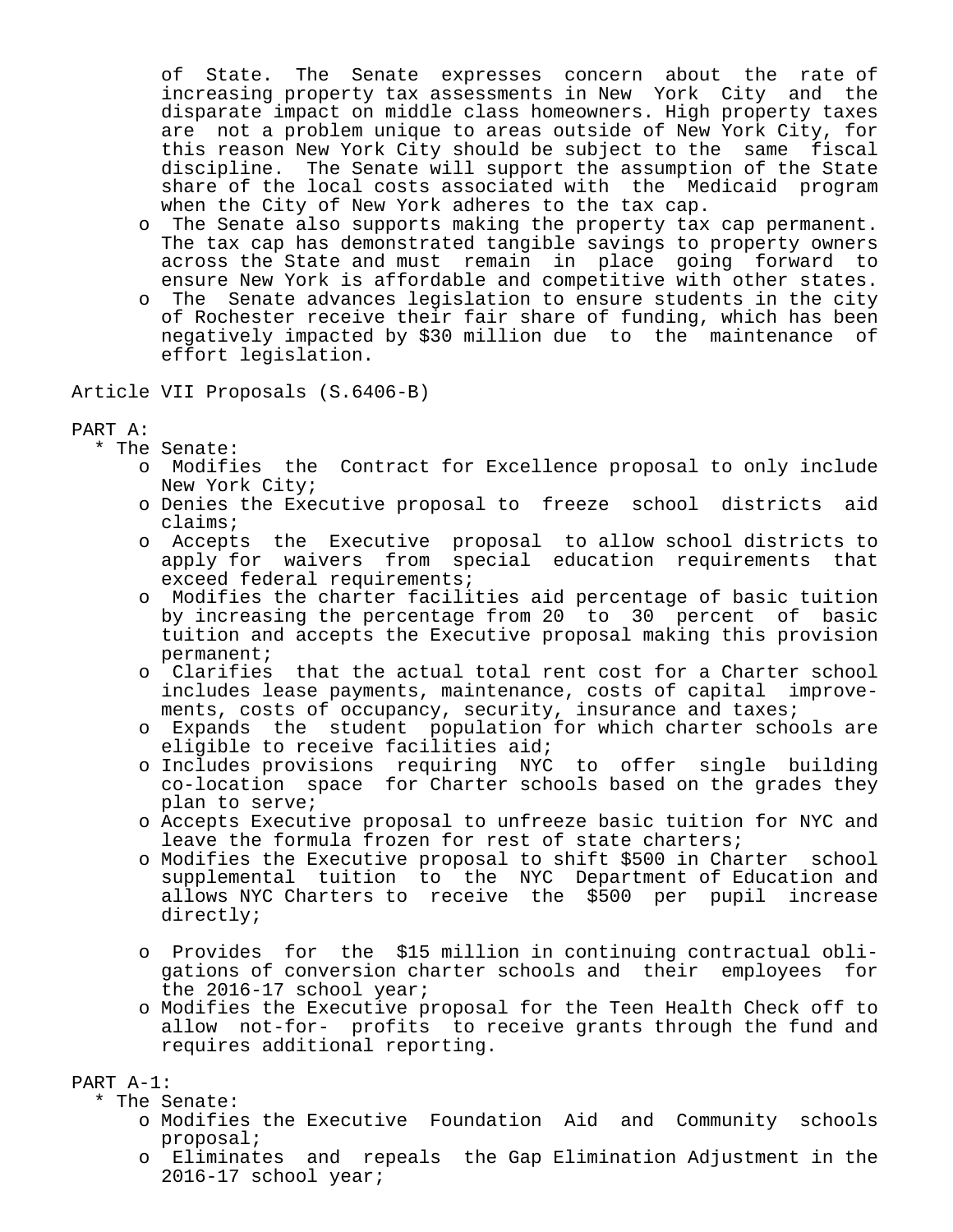- o Increases the aidable salaries for teachers providing career and technical education services through BOCES to \$50,000 over five years;
- o Creates the Office for Religious and Independent Schools within the State Education Department;
- o Repeals the ten year building aid amortization;
- o Provides mandate relief to school districts with an enrollment of less than 5,000 students by exempting them from the internal control audit function;
- o Requires public votes for capital projects (excluding board approved emergency projects) to be held on the same date of the annual meeting and election on the third Tuesday in May;
- o Increases the appropriation authority to \$17.2 million for the after four p.m. transportation of nonpublic students in NYC;
- o Establishes a charter school building aid program which will provide building aid similar to the current program for public schools;
- o Removes the sales tax from the purchase of school buses;
- o Allows a Charter school to change their authorizing entity with out the consent of the current authorizer;
- o Removes the requirement that charter schools enter into a contract with the NYC Department of Education in order to receive state funding for Pre-K programming;
- o Allows Charter schools flexibility to hire uncertified teachers for a period of three years;
- o Makes the property tax levy cap permanent for school districts and local governments and extends it to NYC;
- o Provides flexibility to school districts for growth in their transportation contracts;
- o Provides Suffolk county with incentives to lower nonresident tuition;
- o Provides forgiveness from state aid penalties associated with late final cost report submissions for construction projects;
- o Provides forgiveness for the loss of transportation aid as a result of errors in transportation contract procurement.
- PART A-2:
- o The Senate includes provisions that the State Education Depart ment consider mandating age-appropriate instruction in child .SO DOC S R4330 sexual abuse.

### PART B:

- \* The Senate:
	- o Concurs with the Executive's proposal to streamline the develop ment of school safety plans, update the form and content of

 emergency response drills, and provide authority to the Educa tion Commissioner to ensure aid is properly given to districts facing safety threats.

 o Modifies the Executive proposal to maintain waivers for small, rural school districts from creating duplicative plans, require districts to establish protocols for student's threats upon their own lives, and removes specific mandates related to staff training and timing of emergency response drills.

#### PART I:

The Senate denies, without prejudice, the Executive proposal for a three year extension of mayoral control in New York City. Prior to granting any significant extension of this authority, the Senate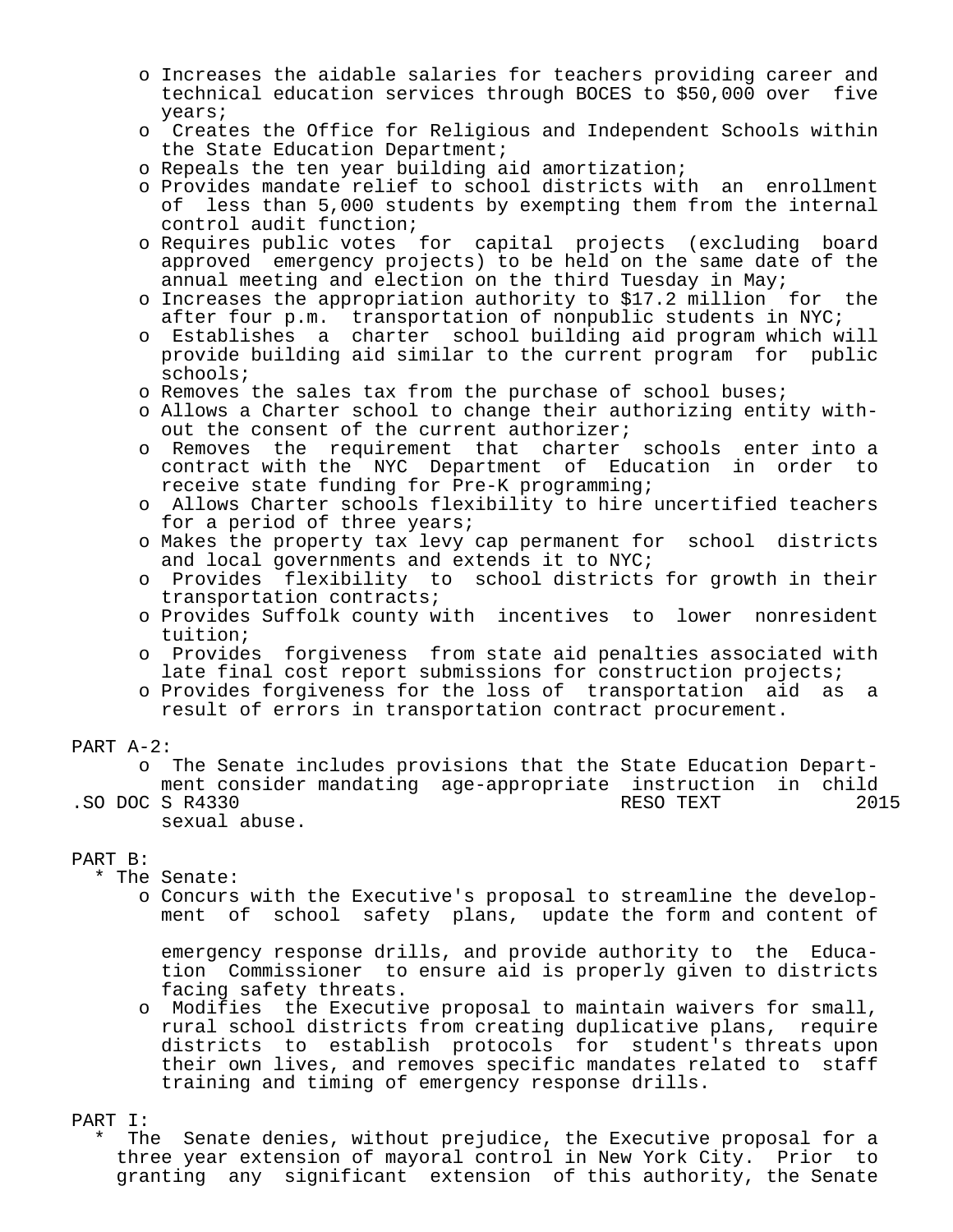believes public hearings should be held to assess the current struc ture and identify any possible areas of improvement including but not limited to creating heightened parental involvement in Community Education Councils and the Panel for Education Policy. In 2009, the time of the last significant extension, the legislature held five hearings resulting in more than forty hours of testimony.

Article VII Proposals (S.6407-B)

- \* PART H: The Senate modifies the Executive proposal to allow minority ownership of public accounting firms by non-CPAs by making technical changes.
- PART V: The Senate advances language to ensure qualified licensees are providing services pursuant to their scopes of practice.
- \* PART X: The Senate advances language allowing chiropractors to create limited liability corporations with physicians.

The Senate seeks the development of a new state-wide school safety officer initiative. The proposal allows a locality to request a school safety officer for each public or non-public school. Each school safety officer would have full police powers, would be under the command and control of the division of the state police. The Superintendent of State Police would select such an officer from a pool of qualified, retired police officers.

ELECTIONS, STATE BOARD OF

State Operations (S.6400-B) \* The Senate concurs with the Executive recommendation of \$11.5 million.

EMPIRE STATE DEVELOPMENT CORPORATION

Aid to Localities (S.6403-B)

The Senate concurs with the Executive recommendation of \$109.5 million with the following modifications:

- \* Denies \$66.5 million in marketing for programs such as START-UP NY, Open for Business and Global NY;
- \* Restores \$3 million in base retention funding;
- \* Restores \$1 million in funding for Beginning Farmers;
- \* Restores \$350,000 in Adirondack North Funding;
- \* Restores \$250,000 in Economic Gardening program;
- \* Restores \$150,000 in Fishing Tournament promotions; and,
- \* Restores \$150,000 for the Watkins Glen advertising campaign.

The Senate remains fully committed to the promotion of tourism, including provision of \$500,000 in local matching grants.

Capital Projects (S.6404-B)

The Senate modifies the Executive recommendation of \$904.8 million as follows:

- \* Transfers \$110 million for the NY 2020 Challenge Grant Program to higher education;
- \* Denies \$8 million in capital for the Market New York program;
- Denies, without prejudice, \$150 million for the Regional Economic Development Council Initiative, identifying the need for specificity and legislative input;
- \* Denies, without prejudice, \$30 million in funding for the Upstate Revitalization program, identifying the need for specificity and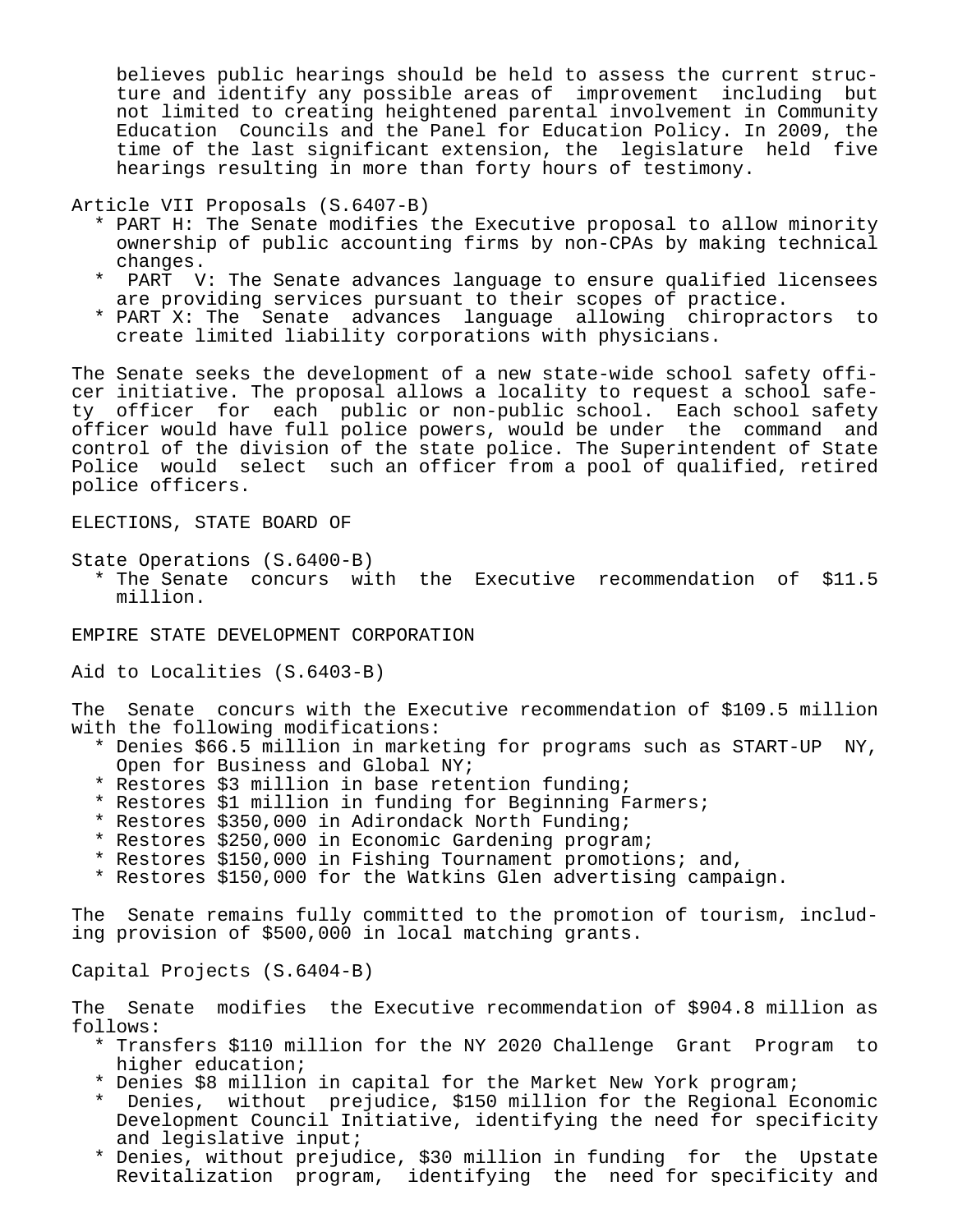legislative input;

\* Adds \$20 million in funding for NY First.

Article VII Proposals (S.6408-B)

- \* PART F: The Senate concurs with the Executive proposal to extend for one year the New York State Urban Development Corporation's (UDC) authority to administer the Empire State Economic Development Fund (EDF);
- \* PART G: The Senate concurs with the Executive proposal to extend for one year the general loan powers of the Urban Development Corpo ration (UDC) and,<br>PART H: The S
- The Senate modifies the Executive proposal to authorize design and construction contacts to be awarded to a single entity (a/k/a design build) for purposes of expanding and improving the Jacob K. Javits Convention Center, the Empire State Station Complex, the James A. Farley Building replacement, and the Penn Station rede velopment. The Senate removes the prohibition on bidding on these projects for contractors who are federally debarred, but maintains an obligation for the contracting entity to consider federal debar-<br>DOC S R4330 2015
- .SO DOC S R4330 RESO TEXT ment in deciding bid awards.

EMPLOYEE RELATIONS, OFFICE OF

State Operations (S.6400-B)

 \* The Senate concurs with the Executive recommendation of \$2.5 million.

ENERGY RESEARCH AND DEVELOPMENT AUTHORITY

Article VII Proposals (S.6408-B)

- \* PART I The Senate concurs with the Executive's proposal to trans fer \$913,000 from NYSERDA to the General Fund.<br>\* PART J - The Senate denies, without prejudic
- PART J The Senate denies, without prejudice, NYSERDA's authority to fund a portion of its research, development and demonstration, and policy and planning programs, and to finance the DEC's climate change, from the special additional assessment on gas and electric corporations and believes that these programs can be fully financed through other Authority efficiency measures or off-budget funding streams. The Senate includes language to allow funding of \$750,000 for the University of Rochester laboratory for laser energetics.
- \* PART HH The Senate advances legislation to extend the Green Jobs Green New York and financing programs for one year.
- \* PART II The Senate advances legislation to provide natural gas line last-mile infrastructure expansion.
- \* PART TT The Senate advances legislation to require Public Authori ty Control Board oversight of the PSC and NYSERDA when acting as an economic development entity.

ENVIRONMENTAL CONSERVATION

State Operations (S.6400-B)

 \* The Senate concurs with the Executive recommendation of \$462.5 million.

Aid to Localities (S.6403-B)

The Senate concurs with the Executive recommendation of no new appropriations, with the following modifications: o Restores \$250,000 for North Elba/ORDA.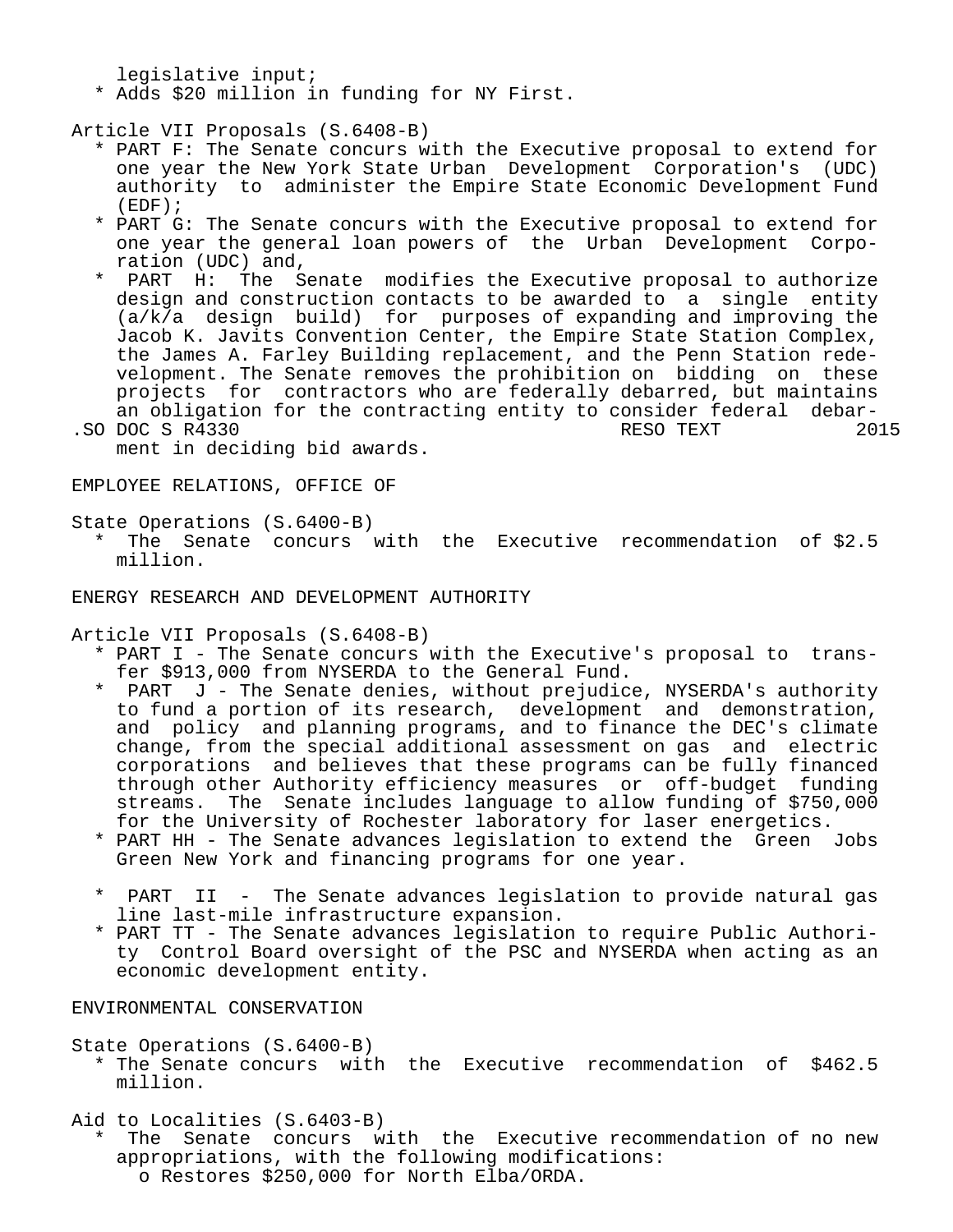Capital Projects (S.6404-B)

- \* The Senate concurs with the Executive recommendation of \$300 million for the Environmental Protection Fund (EPF), an increase of \$123 million over FY 2016. The Senate amends the EPF categories to reflect legislative priorities.
- \* The Senate concurs with the Executive recommendation of \$858.6 million with the following modification:
	- o Provides an additional \$200 million for Water Quality Infras tructure Projects
	- o The Senate further supports state payment to ensure water safety in Orleans New York

Article VII Proposals (S.6408-B)

- \* PART T Amends language regarding the Waste Tire program fee to create a three-year sunset and allow for the use of fee revenue to fund local waste tire takeback programs and DOH initiatives to combat mosquito borne illnesses.
- PART U Amends language related to the EPF Climate Change Account to make conforming changes, while maintaining a historic \$300 million funding level.
- PART Z Provides language to extend the effective date of the Diesel Emissions Reduction Act for two years and exempts private operators.
- PART AA Provides language creating the Water Infrastructure Improvement Act of 2016 to provide grants allowing for the repair of existing wastewater infrastructure and the installment of new waste water infrastructure.
- \* PART BB Provides language to establish a paint stewardship program requiring the collection and recycling of consumer paint to protect New York's natural resources.
- PART CC Provides language authorizing compensation to localities for electronic waste collection.
- \* PART DD Provides language to allow for brownfield cleanup program tax credits to be available for parties redeveloping formerly state owned sites where the primary source of contamination is asbestos.
- \* PART EE Provides language to allow incentives for the purchase of Zero Emissions Vehicles (ZEV) and fund ZEV infrastructure.
- PART FF Provides language to eliminate transhipment license fees on major oil storage facilities located within one mile of out-of state major oil storage facilities.
- PART GG Provides language to create parity in relation to the fee structure for pesticide applicators.

Miscellaneous

The Senate will consider whether an increase or removal of the cap on return incentive payments serves the interest of consumers, manufacturers, and the State to ensure that lead acid batteries are disposed of properly.

EXECUTIVE CHAMBER

State Operations (S.6400-B)

 \* The Senate concurs with the Executive recommendation of \$13.5 million.

FINANCIAL SERVICES

.SO DOC S R4330 RESO TEXT 2015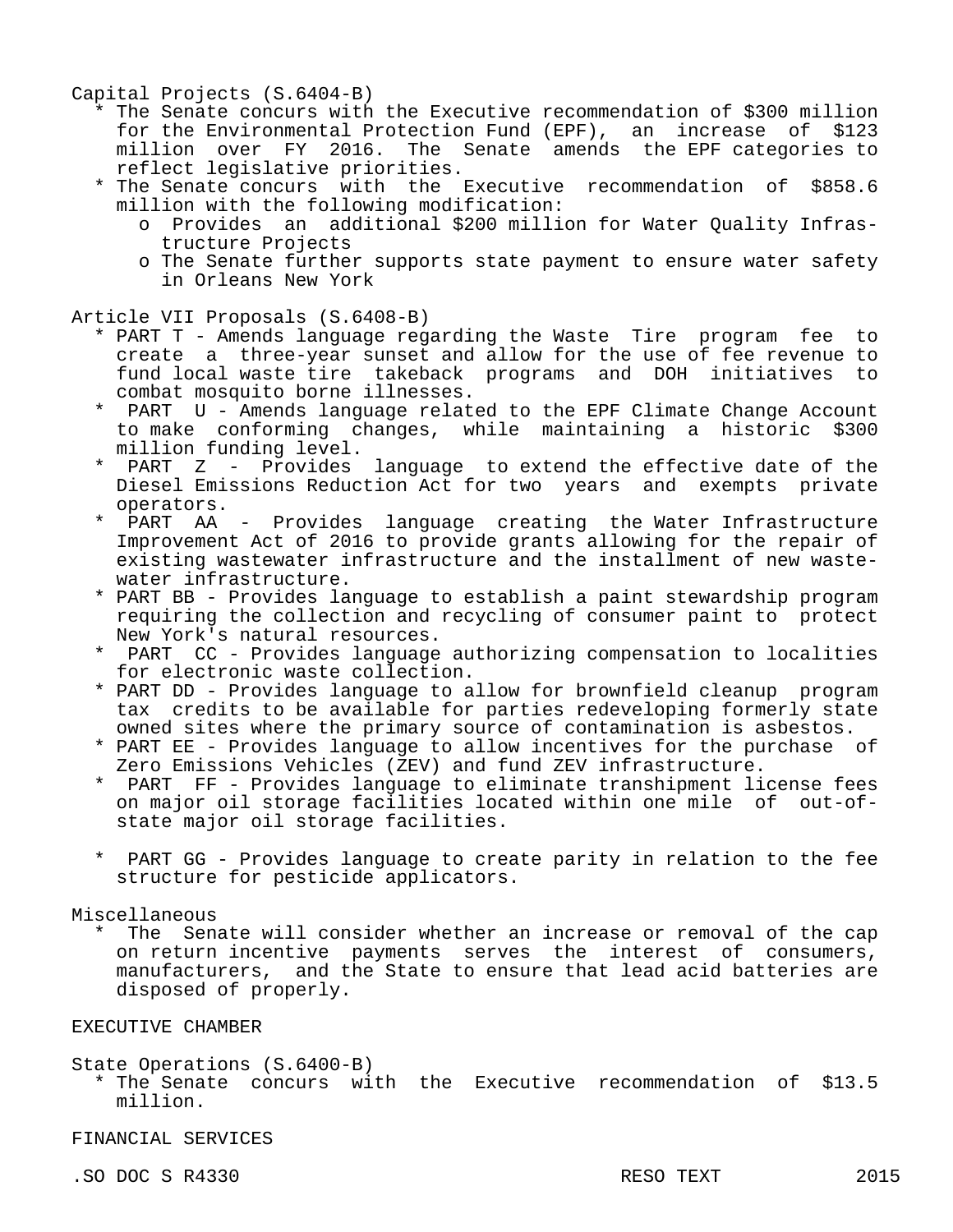State Operations (S.6400-B)

 \* The Senate concurs with the Executive recommendation of \$345 million.

Aid to Localities (S.6403-B)

 \* The Senate concurs with the Executive recommendation of \$65.9 million.

Article VII (S.6405-B)

- PART EE The Senate advances language exempting banking organiza tions with total assets of less than one billion that receive a satisfactory or outstanding rating by their primary federal regula tor from the community reinvestment evaluation by the Department of Financial Services.<br>PART FF - The S
- The Senate advances language to extend the examination cycle performed by the superintendent of the Department of Financial Services from annually to 18 months for community banks under \$1 billion in assets (currently \$250 million) that meet certain other capital and conditional requirements.
- \* PART GG The Senate advances language to modify the community bank deposit program to increase the ceiling for deposits made by the Comptroller and the Department of Tax and Finance to a level of \$350 million and establish a floor for deposits at \$150 million each while also providing for regional distribution of the same.
- \* PART HH Advances language to authorize the establishment of commu nity bank service corporations to permit community banks to provide shared services among such banks.

Article VII (S.6406-B)

 \* PART NN - The Senate advances language directing the Superintendent of the Department of Financial Services to allow insurers to provide a discount to policyholders for the completion of a Natural Disaster Preparedness, Home Safety and Loss Prevention Course.

Article VII (S.4607-B)

 \* PART C - The Senate denies the Executive's proposal to authorize the Department of Financial Services (DFS) to rank each physician specialty and territory (geographical region) combinations from highest to lowest based on malpractice risk for the purpose of

 distributing premiums for policy coverage from the Excess Pool. The Senate extends the existing program for one year.

- o The Senate advances legislation to:
	- Mandate DFS to pursue formal liquidation proceedings within thirty days of an insurer ceasing operations;
	- Repeal the prior approval process and revert back to a file and use process for premium rate adjustments;
	- Require DFS to examine and evaluate the provision of longterm care insurance coverage in the state; and
	- The State must identify funding whether via settlement funds or other remaining assets to ensure providers receive reimbursement pro-rata for their losses from the Health Republic closure.

GENERAL SERVICES, OFFICE OF

State Operations (S.6400-B)

 \* The Senate modifies the Executive recommendation of \$170.7 million to reduce funding by \$1 million.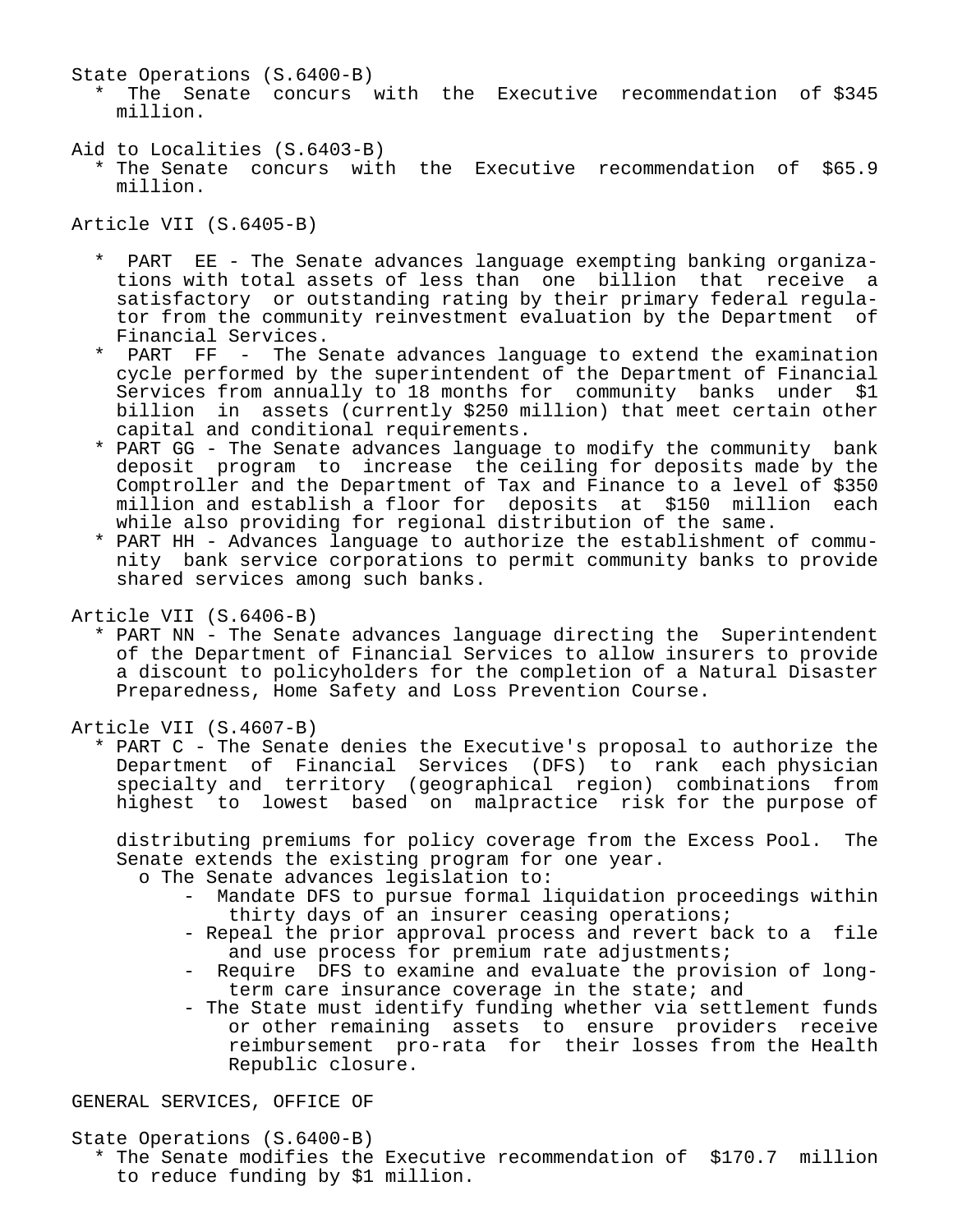Capital Projects (S.6404 -A)

 \* The Senate concurs with the Executive recommendation of \$129.8 million.

### Article VII Proposal (S.6405-B)

 \* PART F: The Senate modifies the Executive proposal to permanently authorize the Procurement Stewardship Act and the Lobbying Law proposal by extending for one year until December 31, 2017. The Senate is committed to reaching sensible procurement reforms, including those that passed both houses of the Legislature in 2015 (S.3450 and S.5317-B) and reforms that clarify when the restricted period begins under the Procurement Lobbying Law.

## GENERAL STATE CHARGES

#### State Operations(S.6400-B)

 \* The Senate modifies the Executive recommendation of \$5.8 billion as follows:

Provides:

- o \$35 million for the purchase of retirement service credits by qualifying veterans;
- o \$21 million to the Division of State Police for fringe benefit reimbursement related to patrol and other law enforcement activ ities on the New York State Thruway;
- o \$10.3 million in additional funding for the New York State Health Insurance Program; and,
- o \$140 million for additional payments to the State Insurance Fund for Workers' Compensation benefits of State employees.

Reduces:

 o General State Charges appropriation authority related to fringe benefits by \$206 million to reflect a re-estimate of cash disbursements.

### Denies:

o Appropriation language that would authorize the transfer of \$140<br>C S R4330 2015 .SO DOC S R4330 million from the Workers' Compensation Administrative Assessment Reserve to the State Insurance Fund.

Article VII Proposal (S.6405-B)

- PART J Denies the proposal to have State retirees' health insur ance premiums change to a graduated system based on the number of years of service.
- \* PART K Denies the proposal to cease State reimbursement for Income Related Medicare Adjustment Amounts (IRMAA) premium surcharges and Medicare PART B premium increases related to social security cost of-living adjustments (COLAs).
- \* PART O Denies the modification of the existing PILOT payment sche dule for the City of Albany to provide \$12.5 million in additional payments.
- \* PART Q Advances legislation to allow all honorably discharged veterans to purchase retirement service credit for up to three years of military service.
- \* PART II Advances legislation to create a minimum accidental disa bility benefit of three-quarters of final average salary for police officers in the City of New York.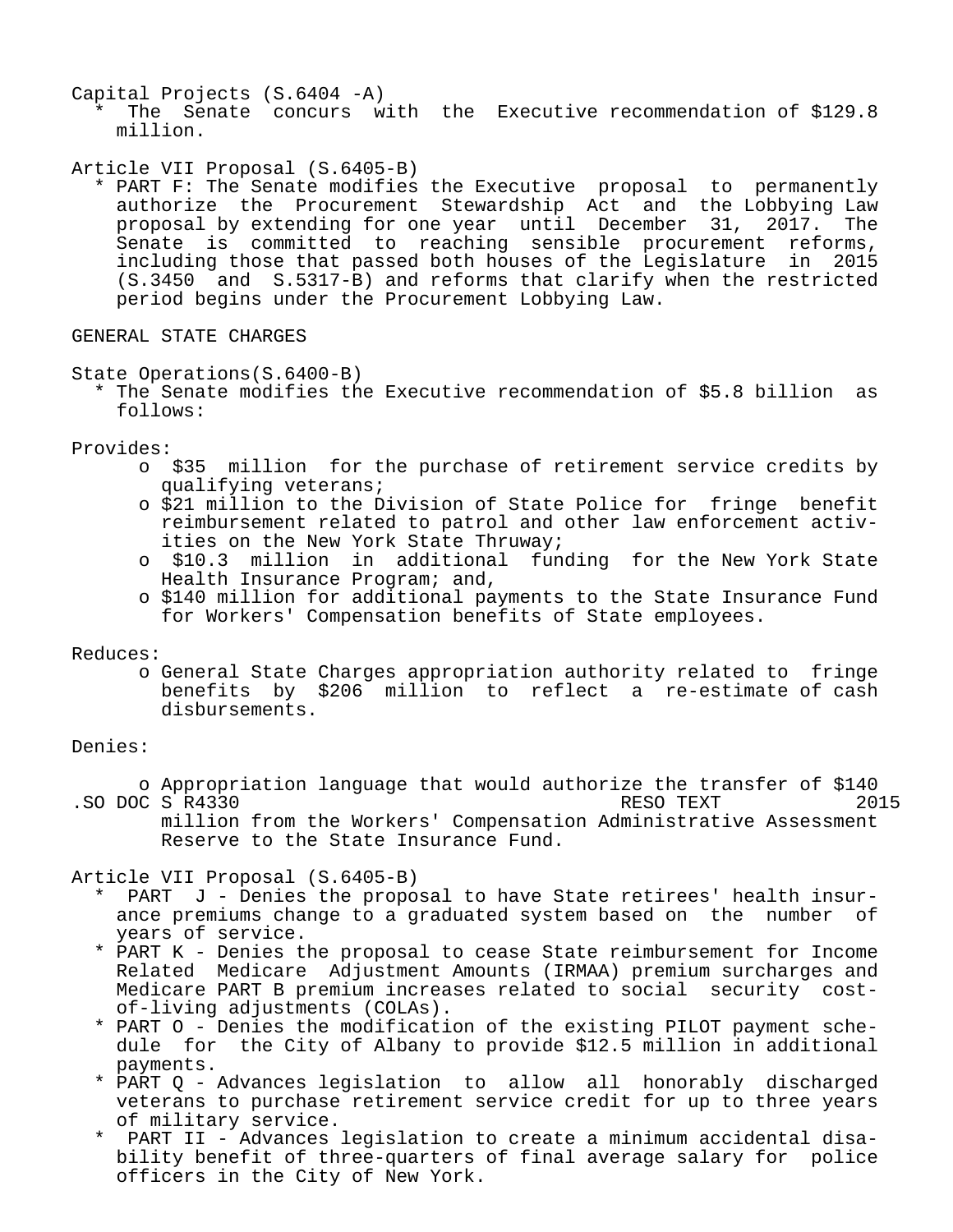\* PART JJ - Advances legislation to restore disability benefits to pre-2009 levels for members of the New York City Fire Pension Fund, Corrections and Sanitation members of the New York City Employees Retirement System, and Uniformed Court Officers who are members of the New York City Employees Retirement System.

GOOD GOVERNMENT AND ETHICS REFORM (S.6511)

The Senate will consider modification to the Executive Article VII entitled "Good Government and Ethics Reform." The Senate remains opposed to taxpayer funded campaigns and does not believe that a full-time professional legislature best represents the State.

Further, the Senate has already acted to amend the constitution to strip a corrupt public official convicted of a felony of his or her pension. The Senate will seek to send this measure to the voters for final approval. The Senate further has acted on a bill that imposes term limits on legislative leaders and committee chairs (S.2722-D).

The Senate advances a proposal for increased disclosure of sources of funding for lobbyists and clients.

The Senate advances reforms to ensure the Senate Ethics Committee provides meaningful oversight and guidance to members and employees of the Senate related to ethical conduct, best practices, and adherence to Senate policies. The Senate will consider modifications to the Senate Rules to bring this committee into alignment with the Assembly Committee on Ethics and Guidance.

The Senate will consider amendments to the Constitution to allow the Legislature to have four year terms, as a means of reducing the continuous cycle of campaigning.

The Senate will consider whether a political consultant should be permitted to register as a lobbyist. Legislation which would ban such practice has previously passed the Senate.

The Senate advances a proposal to require members of Regional Economic Development Councils to be subject to the Code of Ethics and financial disclosure requirements in the Public Officers Law.

The Senate denies the Executive proposal to subject the legislature and the legislative ethics commission to the same freedom of information law provisions to which executive agencies are subject. The legislative process is inherently open to the public for input, scrutiny and review. In contrast, the public is made aware of many Executive agency activities only after they occur. As such, for purposes of the freedom of information law, these branches are treated differently. This differentiation is one that is recognized at the federal level as well. In addition, with respect to the legislative ethics commission, confidentiality encourages individuals to proactively seek ethics guidance.

The Senate advances a proposal to provide attorney's fees when an agency unreasonably denies a freedom of information request (S.533B). The Senate advances a proposal that limits the time state agencies would have to appeal article 78 supreme court judgments against them for violations of the freedom of information law (S.1531B).

The Senate believes that comprehensive ethics reform must ensure that the public trust is restored in government. The Executive's proposals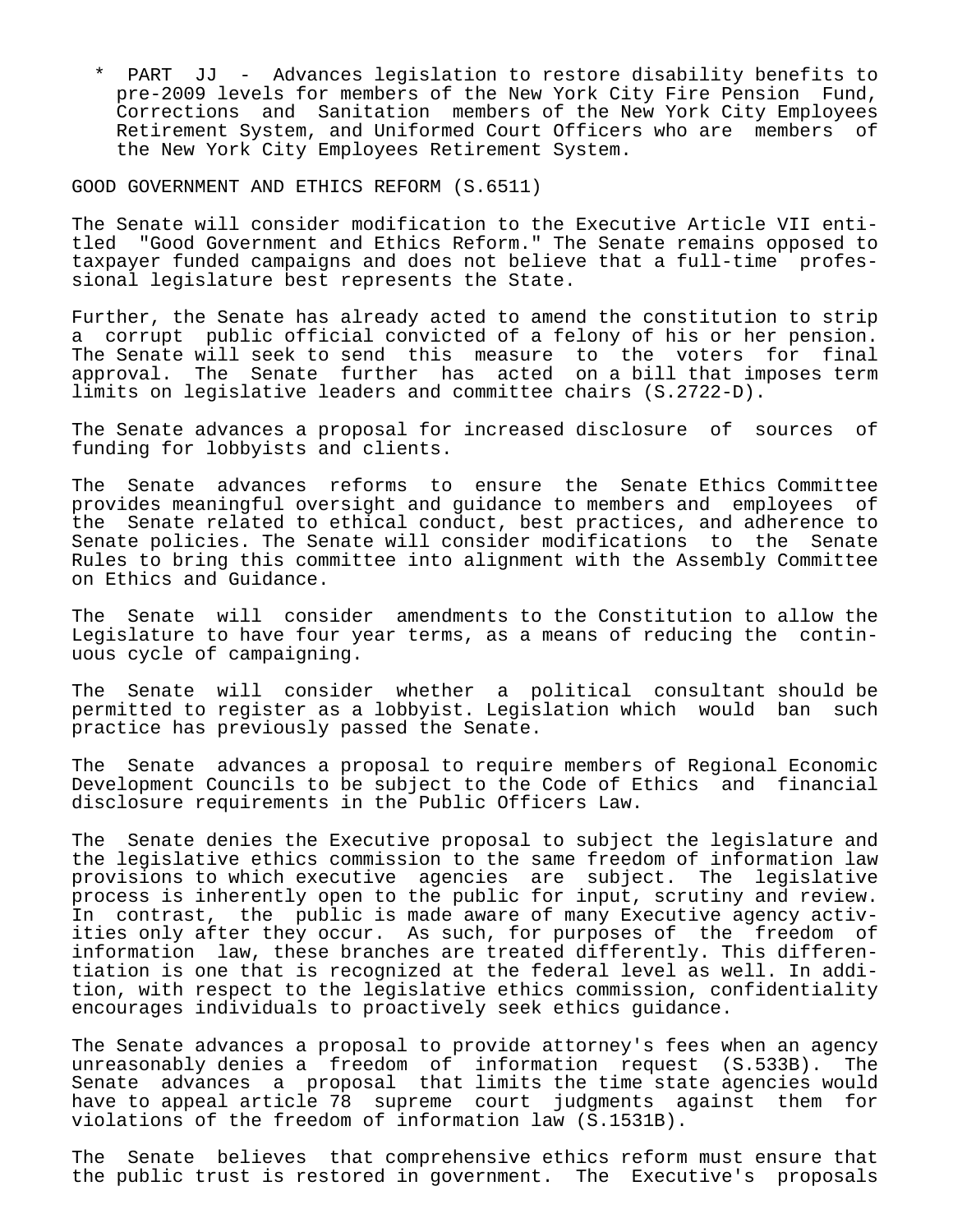will continue to be considered and the Senate will work with our partners in government to achieve that goal. GREEN THUMB PROGRAM State Operations (S.6400-B) \* The Senate concurs with the Executive recommendation of \$3.2 million. GREENWAY HERITAGE CONSERVANCY OF THE HUDSON RIVER VALLEY State Operations (S.6400-B) \* The Senate concurs with the Executive recommendation of \$166,000. HEALTH, DEPARTMENT OF State Operations (S.6400-B) The Senate modifies the Executive recommendation of \$3.4 billion as follows: .SO DOC S R4330 RESO TEXT 2015 o Denies the Executive's proposal to establish a two-year Medicaid budget, and reduces appropriation authority for the Medicaid Administration program to reflect one year of spending. o Denies \$58.7 million for operations of the New York State of Health (NYSOH), the State's health benefit exchange. o Repeals the authority of the Early Intervention State Fiscal Agent to save \$10.7 million on contractual services expenses annually. o Transfers \$450,000 to the Office of Alcoholism and Substance Abuse Services for the Fiscal Year (FY) 2015 Opiod Drug Addiction, Prevention and Treatment Program. Aid to Localities (S.6403-B) \* The Senate modifies the Executive's recommendation of \$133.7 billion as follows: Public Health: o Denies the Executive proposal to make changes to the Early Intervention program, and restores \$5.4 million. o Restores funding for the following programs: - \$1.375 million for Women's Health Initiatives - \$1 million for Nurse Family Partnership - \$600,000 for recommendations of the Lyme and Tick-Borne Disease Task Force - \$400,000 for Premium Health, Inc. - \$332,000 for Comprehensive Care Centers for Eating Disorders - \$310,000 for the Maternity and Early Childhood Foundation - \$250,000 for the ALS Foundation of New York - \$250,000 for the NY Alliance for Donation - \$250,000 for the NY Dental Association Pilot - \$250,000 for the University at Buffalo Rural Dentistry Pilot - \$200,000 for the Alzheimer's Disease Resource Center - \$175,000 for the Ezra Medical Center - \$100,000 for the Lymphatic Tissue Bank - \$75,000 for the Kirkside Retirement Home - \$50,000 for the Epilepsy Foundation o Increases funding for the following programs or initiatives: - \$750,000 for Comprehensive Care Centers for Eating Disorders

- \$500,000 for the Liver Transplant and Alliance for Donation

- \$400,000 for recommendations of the Lyme and Tick-Borne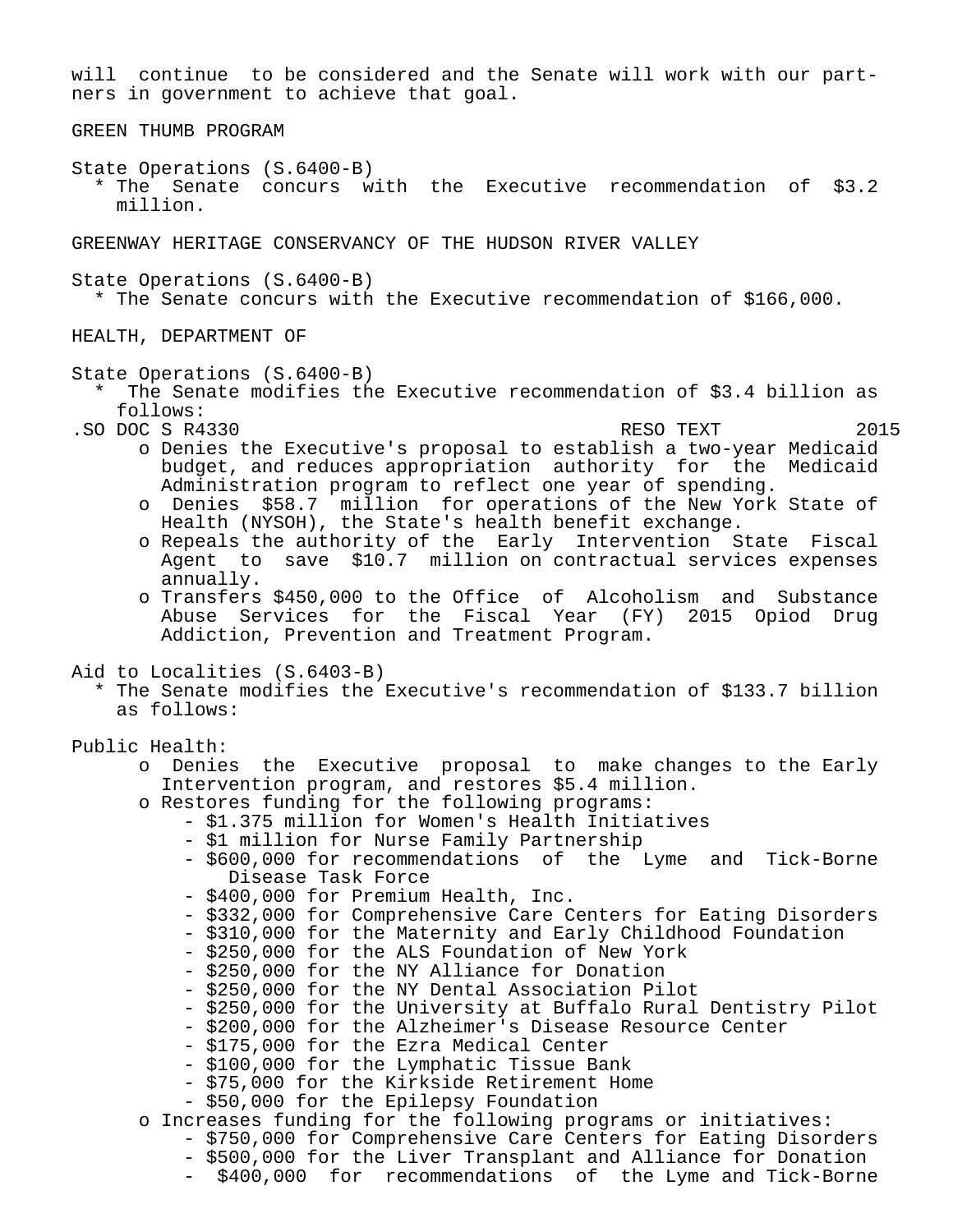Disease Task Force

- \$121,000 for the University at Buffalo Rural Dentistry Pilot
- o Provides funding for the following programs or initiatives:
	- \$4 million for health care initiatives
	- \$1 million for the testing of sexual assault kits
	- \$250,000 for the Integrated Medical Foundation-Prostate Cancer Initiative
	- \$250,000 for Organ Donation Initiatives
- o Provides spending authority for the Executive breast cancer screening initiative as follows:
	- \$10.7 million for the operational costs of mammography equipped vehicles
	- \$2.6 million for breast cancer patient navigators
	- \$2 million for peer education grants
	- \$1 million for a breast cancer screening and awareness campaign
- o The Senate supports legislation that would assist Seniors in lowering drug costs through the Elderly Pharmaceutical Insurance Coverage (EPIC) program.
- o The Senate supports identifying resources to continue the Heal thy Food and Healthy Communities initiatives which provide grants and low interest loans for the development of new grocery stores. Funds would be matched 2:1 by Goldman Sachs to maximize State resources.

### Health Care Reform Act (HCRA):

- o Denies the Executive proposal to modify the allocation methodol ogy for premium coverage within the Excess Medical Malpractice Coverage program, and restores \$25 million.
- o Increases funding to the Doctor's Across New York program by \$4 million to add 100 new physicians.
- o Authorizes future settlement funds to be used to advance payments to voluntary, non- profit diagnostic and treatment centers, including Federal Qualified Health Center and Article

 31 clinics, for the 2015 federal share for uncompensated care costs. The Department is required to continue working with the federal Centers for Medicare and Medicaid Services (CMS) to secure the 2015 and 2016 federal share of uncompensated care costs. Upon receipt of federal funding, the clinics would be required to return any advanced reimbursement to the State trea sury.

## Health Insurance:

 o Requires the Executive to identify funding or settlement funds in addition to remaining assets to reimburse hospitals, physi cians and producers pro-rata for losses associated with the demise of Health Republic upon completion of the formal liqui dation process.

### Medicaid:

- o Denies the Executive proposal to establish a two-year Medicaid budget, and reduces Medicaid appropriation authority to reflect one year of spending.
- o Denies the Executive pharmacy proposals to:
	- Eliminate "prescriber prevails" for all drug classes in Fee For Service (FFS) and managed care, and restores \$20.7 million;

 - Authorize DOH to apply a penalty for generic drugs if prices .SO DOC S R4330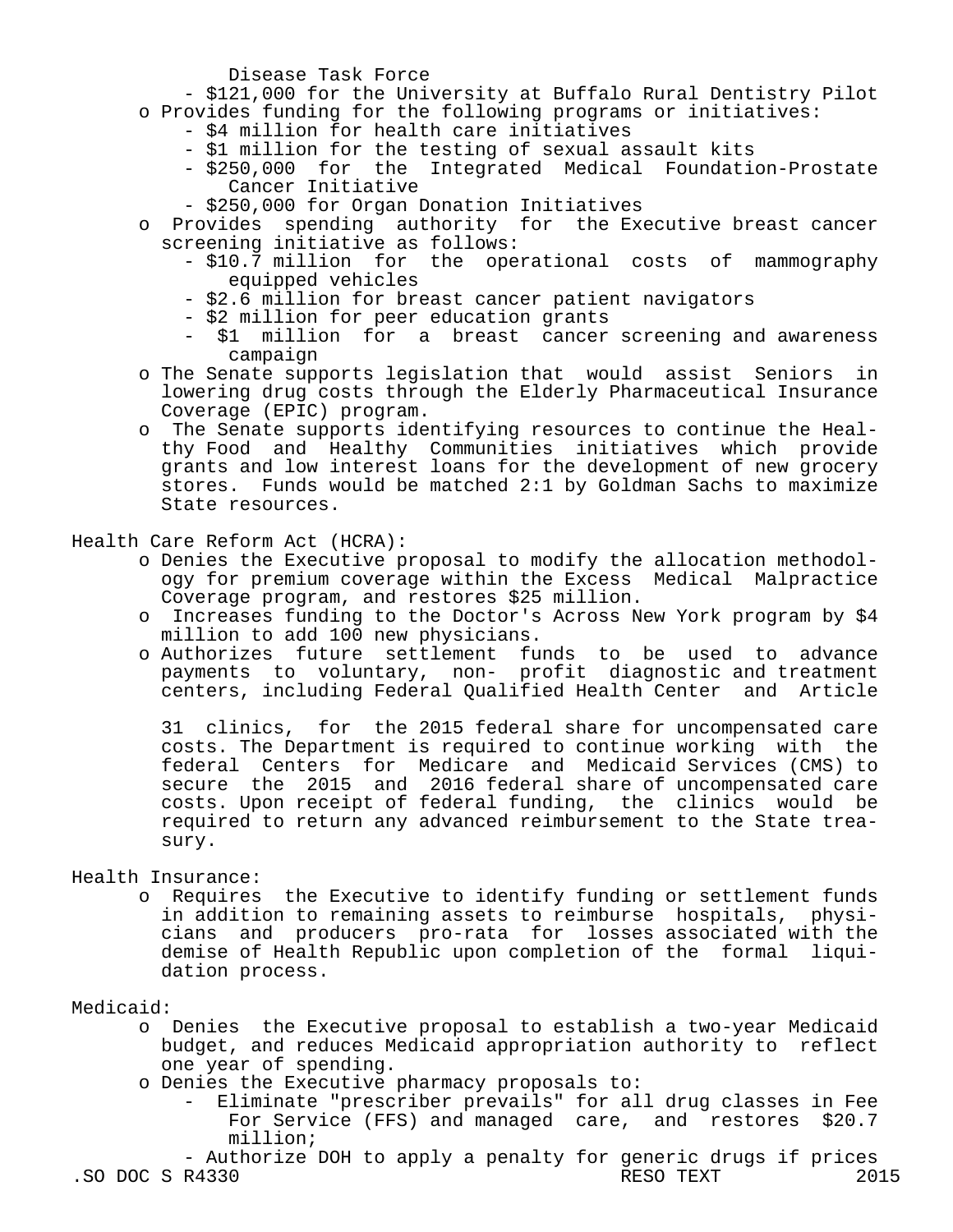increase higher than the Consumer Price Index (CPI); and restores \$23.8 million;

- Reduce reimbursement rates for certain FFS specialty drugs to align rates with managed care plans, and restores \$1.8 million; and
- Authorize DOH to require prior approval for certain drugs prior to the approval of the Drug Utilization Review Board, and restores \$160,000.
- o Denies the Executive proposals to:
	- Limit Medicaid reimbursement for services provided to indi viduals dually enrolled in Medicaid and Medicare Part C, and restores \$11.45 million;
	- Eliminate Spousal Refusal provisions, and restores \$10 million;
	- "Carve out" Managed Long Term Care transportation services, and restores \$8 million;
	- "Carve out" Adult Day Home Care program transportation, and restores \$3.2 million;
	- Reduce the community spousal resource asset threshold from \$74,820 to \$23,844 and restores \$5.75 million;
	- Restrict Managed Long Term Care Plan enrollment to only nursing home eligibles and restores \$1.9 million; and
	- Mandate commercial insurance reimbursement and modify screening and evaluation requirements for Early Inter vention (EI) and restores \$4.8 million.
- o Advances legislation to:
	- Prohibit the limitation of Medicaid reimbursement for services provided to individuals dually enrolled in Medi caid and Medicare Part D, and provides \$24.9 million; and
	- Restore return on equity for nursing homes, and provides \$6.3 million.
- o Restores \$3 million for rural transit Medicaid transportation services.
- o Reprograms \$10.2 million in funding for children's health home rate enhancements for health home transitional readiness expenses, including information technology costs.

#### Capital Projects (S.6404-B)

- \* The Senate modifies the Executive recommendation as follows:
	- o Provides \$300 million for the Oneida Health Care Transformation program to adhere with a prior year Executive commitment for capital funding to transform the Utica Hospital system. Funding will enable the Utica region to comply with various Executive initiatives, including the Delivery System Reform Incentive Program (DSRIP).
	- o Reduces funding for the All Payer Data Base by \$5 million to align with prior year spending levels.
	- o Authorizes \$5 million for mammography equipped vehicles in line with the Executive breast cancer screening initiative.

### OTHER CAPITAL

#### Article VII Proposals (S.6407-B)

 \* PART A - The Senate accepts the Executive proposal to eliminate the State takeover of local Medicaid growth for New York City only by reverting back to the 2005 uncompounded trend factor. The Senate will support the assumption of the State share of the local costs associated with Medicaid when the City of New York adheres to the property tax cap.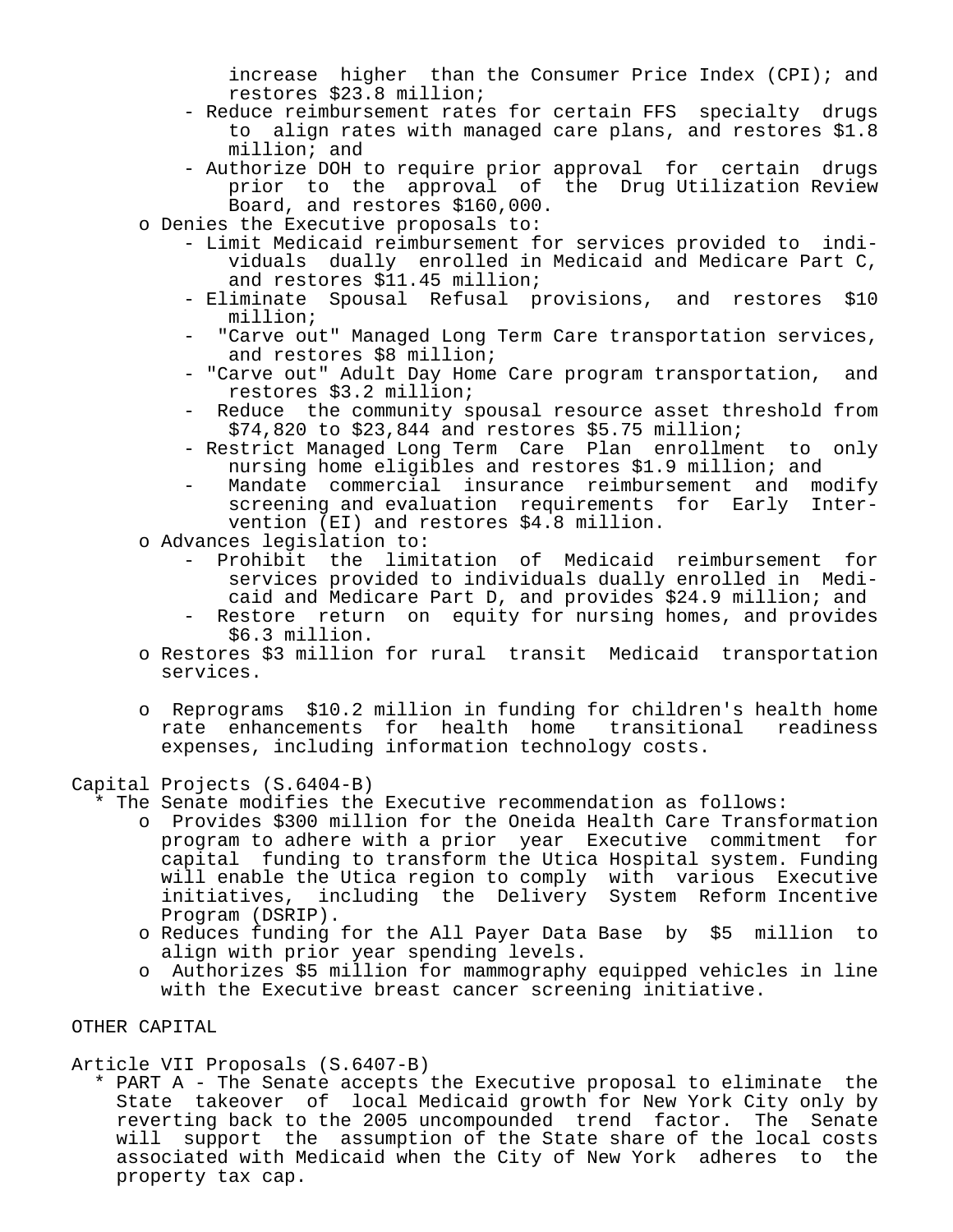- PART B The Senate modifies the Executive proposal to implement Medicaid Redesign Team recommendations:
	- o The Senate denies the proposals that would:
		- "Carve-out" the Medicaid Managed Long Term Care (MLTC) transportation benefit from the Medicaid Managed Care program to fee-for-service (FFS);
- Eliminate "prescriber prevails" provisions for the dispens ing of prescription drugs under the FFS and Medicaid Managed Care;
	- Restrict new Medicaid MLTC plan enrollment to individuals requiring nursing home level of care;
	- Authorize DOH to require prior authorization for FFS drugs meeting Clinical Drug Review Program (CDRP) criteria prior to the Drug Utilization Review (DUR) Board evaluating the drug;
	- Authorize DOH to set a price ceiling on critical brand name "blockbuster" drugs utilized in Medicaid Managed Care and FFS programs, and to require manufacturers to provide a minimum level supplemental rebate to the State;
	- Authorize DOH to apply a penalty for generic drugs if prices increase higher than the Consumer Price Index (CPI);
	- Reduce reimbursement rates for certain FFS specialty drugs to align rates with managed care plans;
	- Authorize DOH to negotiate directly with pharmaceutical<br>manufacturers for supplemental rebates outside the manufacturers for supplemental Preferred Drug Program on FFS utilization for anti-retro virals and Hepatitis C agents;
	- Eliminate spousal impoverishment and require spousal support for the costs of community-based long-term care;
	- Reduce the community spousal resource asset threshold from \$74,820 to \$23,844;
	- Limit Medicaid reimbursement for Medicare Part C dual eligi ble claims to the Medicaid rate;
	- Restrict Managed Long Term Care Plan enrollment to only nursing home eligibles; and
	- Extend the Global Cap for one year.
	- o The Senate modifies the proposals to:

 - Establish tiered penalties for the submission of late and/or .SO DOC S R4330 RESO TEXT

- inaccurate encounter data for Managed Care Organizations (MCOs) by exempting plans from penalties if they are not responsible for delays and limiting the length of the penalty to four months;
- Require MCOs to implement prior authorization for opioid analgesic refills exceeding four prescriptions in thirty days by "carving out" hospice providers; and
- Extend the State Medicaid Global Cap for one year, through March 31, 2018, while making changes to the Medicaid Savings Allocation Plan and enhance reporting to the public and Legislature.
- o The Senate advances legislation to:
	- Prohibit the Adult Day Health Care program transportation "carve out" from Medicaid Managed Care;
	- Require DOH to conduct an annual review of non-emergent Medicaid transportation managers to ensure quality, access, and cost effectiveness;
	- Audit the implementation of the Medicaid transportation manager and require DOH to review the adequacy of ambu lance medical transportation rates and report findings to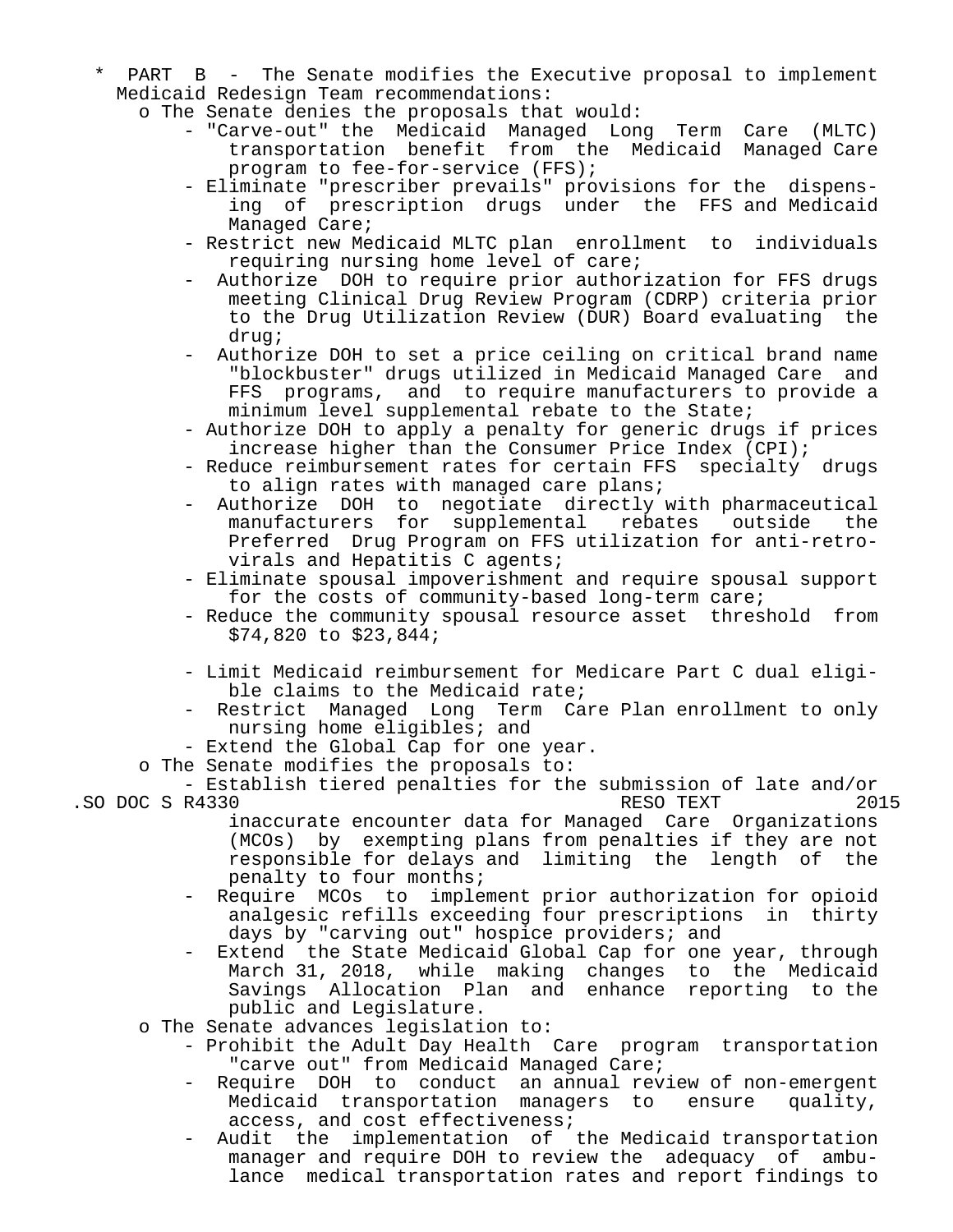the Legislature;

- "Carve out" the Traumatic Brain Injury (TBI) and Nursing Home Transition Diversion (NHTD) Waiver programs from Medicaid Managed Care;
- Delay the "carve in" of School Based Health Center services into Medicaid Managed care, and permanently "carve out" behavioral health services;
- Repeal Medicaid Part B crossover provisions from FY 2016;
- Establish a nursing home pilot for Special Needs Facilities to reduce hospital admissions;
- Authorize the capital reimbursement for a specific residen tial health care facility that is currently in receiver ship to be calculated at the purchase price of the facili ty;
- Sunset return on equity provisions for nursing homes on March 31, 2016;
- Repeal the Mental Hygiene Stabilization Fund in 2021;
- Establish a Medicaid Redesign Team (MRT) Accountability Process to review previously implemented initiatives, including the Medicaid transportation manager and Health Homes;
- Authorize the DUR Board and Medicaid Managed Care plans to impose prior authorization on drugs that experience exces sive price increases and authorize the Attorney General to prosecute price gouging of prescription drugs;
- Expand "Prescriber Prevails" provisions to all drug classes in Medicaid Managed Care;
- Authorize DOH to make rate adjustments to reimbursement for ventilator services for certain facilities;
- Reduce opioid abuse by ensuring the U.S. Food and Drug Administration (FDA)-approved abuse-deterrent drugs are dispensed whenever prescribed and are not interchanged;
- Reduce Medicaid drug costs by promoting the inclusion of highly utilized non-preferred drugs on the preferred drug list;
- Maximize drug rebate collection by establishing a pilot program to utilize third party vendors to validate exist ing Medicaid drug rebate claims;
- Eliminate the FY 2012 two percent reduction to Article 16 Clinics;
- Set the Critical Access Hospital (CAH) outpatient rates at 101 percent of reasonable costs; and
- Authorize providers who are unable to submit timely claims for Medicaid payments due to unforeseen technical issues to be eligible to receive reimbursement.
- \* Part B-1 The Senate advances language to require the Department of Health to establish the Disability Clinician Advisory Group.
- \* PART C The Senate denies the Executive's proposal to authorize the Department of Financial Services (DFS) to rank each physician specialty and territory (geographical region) combinations from highest to lowest based on malpractice risk for the purpose of distributing premiums for policy coverage from the Excess Pool. The Senate extends the existing program for one year.
	- o The Senate advances legislation to:
		- Mandate DFS to pursue formal liquidation proceedings within thirty days of an insurer ceasing operations;
		- Repeal the prior approval process and revert back to a file and use process for premium rate adjustments;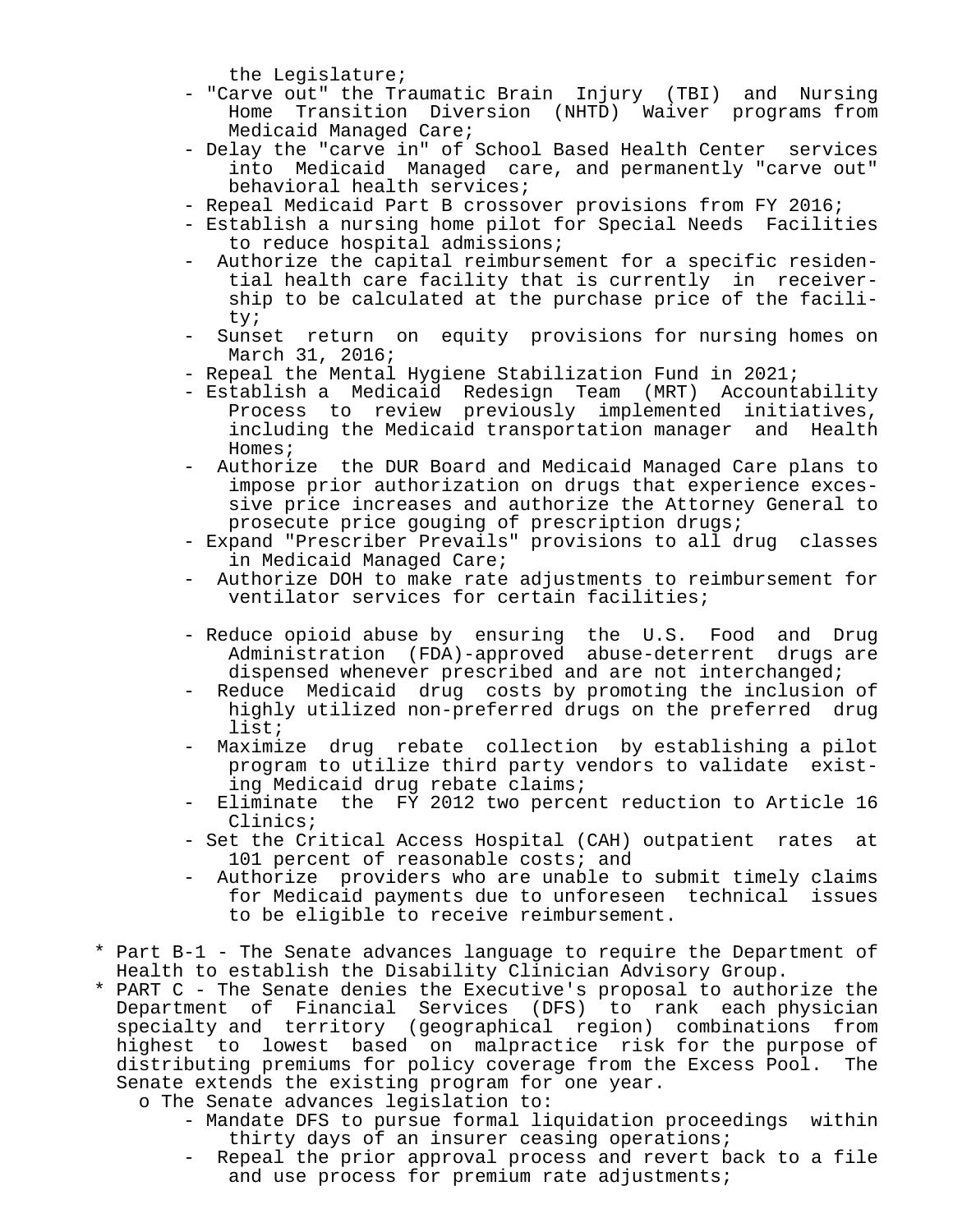- Require DFS to examine and evaluate the provision of long term care insurance coverage in the state; and
- Require an external audit to review the accuracy of method ologies used by FAIR Health, Inc. in the compilation of the benchmark database.
- $PART$   $D$  The Senate modifies the Executive proposal to permanently extend various provisions of the Public Health, Social Services and Mental Hygiene Laws by denying permanent extensions.
	- o The Senate advances legislation to:
		- Extend provisions related the New York State Environmental Facilities and Cancer Mapping project for five years;
		- Permanently extend provisions related to Lauren's Law; and
		- The Senate supports continued efforts to increase organ donation awareness and utilization of multiple mechanisms to register.
- \* PART E The Senate denies the Executive's proposal to make reforms to the Early Intervention program.<br>\* PART F - The Senate denies the
- PART F The Senate denies the Executive's proposal to modify the<br>DOC S R4330 2015 .SO DOC S R4330 RESO TEXT
	- Oneida Health Care Facility Transformation program.
	- \* PART P The Senate advances legislation to:
		- o Maintain the current status of NORCS and Neighborhood NORCS, require the Director of State Office of Aging to meet with stakeholders and evaluate the current NORC and Neighborhood NORCs systems, and provide a report to the Legislature with recommendations for programmatic changes;
		- o Authorize a public education campaign that emphasizes zero-to lerance for elder abuse;
		- o Require DOH to create an Elder Abuse and Maltreatment Screening tool;
		- o Require the establishment of an interagency clearinghouse for reporting cases of abuse;
		- o Establish multidisciplinary investigative teams for the purpose of investigating reports of suspected elder abuse or maltreat ment; and
		- o Authorize banks to refuse payment of moneys when there is reason to believe that a vulnerable adult is being financially exploited.
	- \* PART R The Senate advances legislation to:
		- o Establish an Office of Accountability within the DOH to ensure timely meetings of the various workgroups established pursuant to Public Health Law, and to ensure all reports required under Public Health Law are distributed in a timely manner.
		- o Extend the effective date of delinquent reports in order to allow the Department of Health ensure their completion and appropriate distribution.
	- \* PART S The Senate advances language to require managed care compa nies to provide reimbursement to ambulatory behavioral health providers in an amount equivalent to Medicaid fee-for-services rates by extending Ambulatory Patient Group rates by four years to 2021.
	- PART U The Senate advances legislation to require all sexual assault evidence kits surrendered to police be sent for analysis within 10 days.
	- \* PART V The Senate advances legislation to:
		- o Permit practitioners issuing less than twenty-five prescriptions per year with the option of prescribing electronically;
		- o Streamline the Doctors Across New York program;
		- o Permit the use of appropriated EQUAL program funds at any time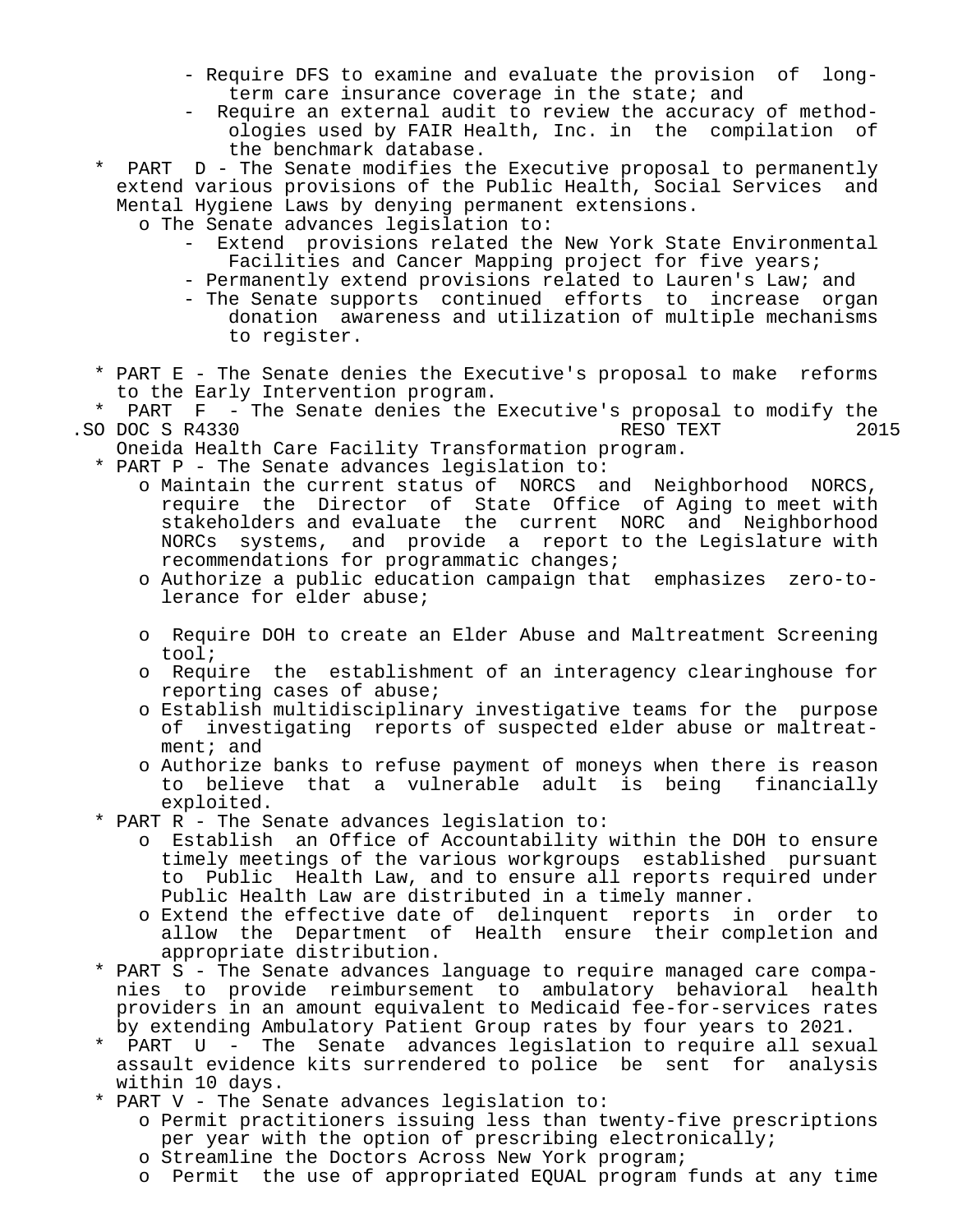during the fiscal year.

- o Promote the establishment of a healthcare facility infrastruc ture development demonstration program;
- o Authorize a private equity pilot program for increased capital investment in health care delivery system restructuring;
- o Repeal the state fiscal agent for early intervention services;
- o Authorize the distribution of unallocated state aid for public health municipalities, to give municipalities one year advance notice prior to implementing any administrative limits on state aid, and to reimburse municipalities for one hundred percent of costs associated with the first year of a public health emergen cy.
- \* PART O The Senate advances legislation to increase the State share Supplemental Security Income allowance for Adult Care Facilities by \$7.50 per day over three years.
- \* The Senate advances legislation to establish a statewide Health Care Facility Transformation program to provide capital and non-capital funding to health care providers, including community based provid ers.
- \* The Senate supports legislation to:
	- o Assist Seniors by lowering drug costs through the EPIC program;
	- o Require DFS to study the issue of whether there is a need to make adjustments to the provisional physician credentialing requirements;
	- o Establish a veteran's home and community based pilot program;
	- o Ensure appropriate actuarially sound rates of payment, and long term sustainability, for Medicaid Manage Long Term Care plans

 and Medicaid Managed Care plans as the State's Medicaid program finalizes its transition from Medicaid FFS to Managed Care; and

- o Ensure continued access to appropriate funding streams for voluntary and public hospital facilities throughout New York State, including the New York City Health and Hospitals Corpo ration; and
- o Amend the insurance law to return the definition of "small group" to one to fifty employees or members of such a group.
- o Authorize the Department of Health to transfer ventilator beds between nursing home facilities owned by a common operator provided they are being transferred to a nursing home located in the same geographic area.

MEDICAID INSPECTOR GENERAL, OFFICE OF THE

State Operations

 \* The Senate concurs with the Executive recommendation of \$52.7 million.

HIGHER EDUCATION CAPITAL MATCHING GRANTS PROGRAM

Capital Projects (S.6404-B)

\* The Senate concurs with the Executive recommendation of \$30 million.

HIGHER EDUCATION SERVICES CORPORATION (HESC)

State Operations (S.6400-B)

\* The Senate reduces the Executive proposal by \$1 million.

Aid to Localities (S.6403-B)

\* The Senate modifies the Executive recommendation as follows:<br>O DOC S R4330 RESO TEXT

.SO DOC S R4330 RESO TEXT 2015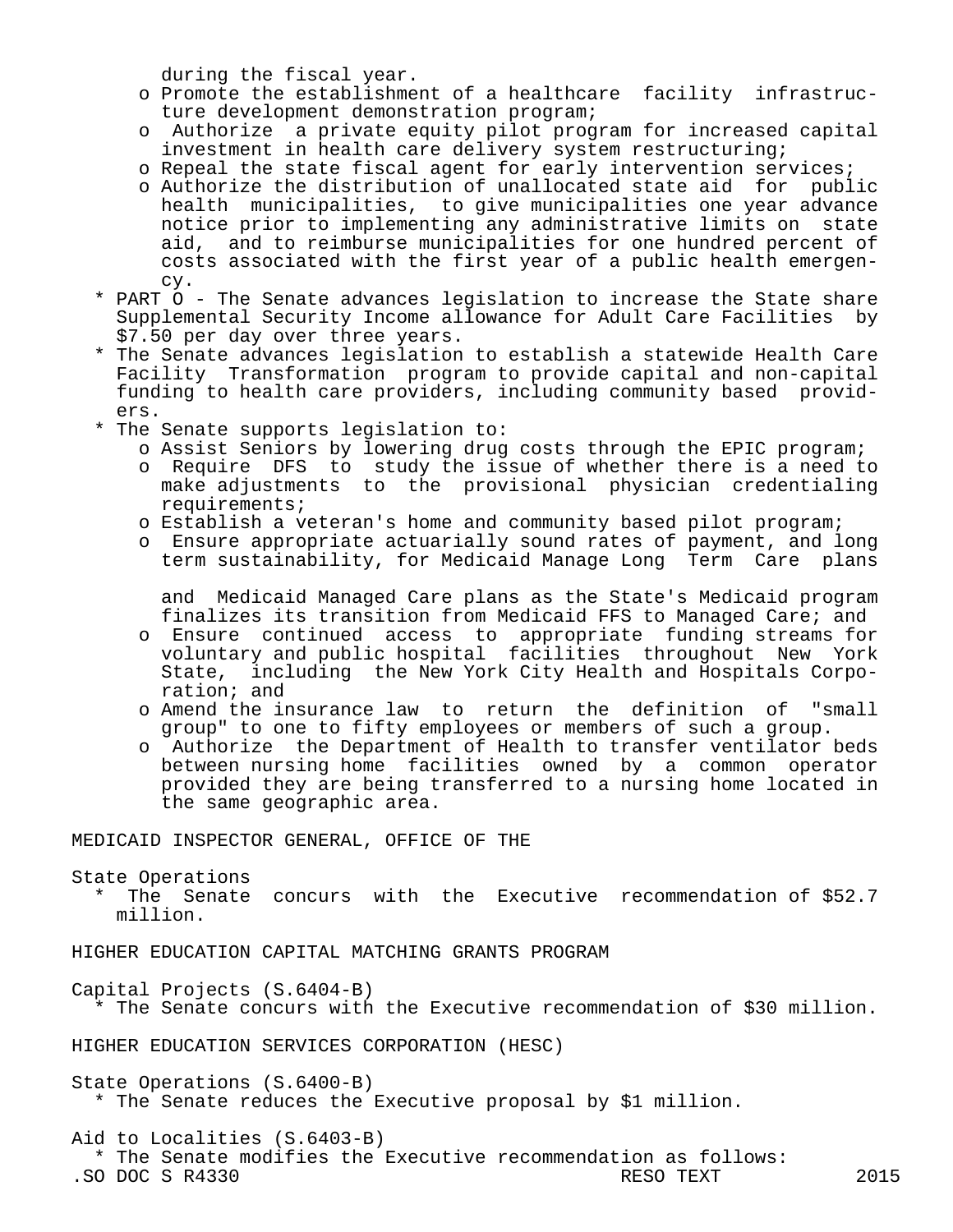- o Denies \$27 million to enact the DREAM Act.
- o Provides an additional \$37.9 million to enact changes to the TAP Program.
- o Provides an additional \$250,000 for the Social Worker Loan Forgiveness Program.
- o Provides an additional \$4.6 million for the STEM Scholarship Program.
- o Provides an additional \$50,000 to provide loan forgiveness for Ag educators.

Article VII Proposals (S.6407-B)

- PART F The Senate denies the Executive proposal to provide financial aid for undocumented students.
- \* PART G The Senate accepts the Executive proposal to extend various scholarship programs for five years and enact conforming changes.
- \* PART U The Senate advances language to conform the New York finan cial aid award letter with the federal award letter.
- \* PART W The Senate advances language to conform the State financial aid application process with the federal application process.
- \* PART CC The Senate advances language to require additional report ing from schools in the private sector in order to better understand and control cost drivers in higher education costs.
- \* PART DD The Senate advances language to expand the STEM Scholar ship Program to independent colleges and universities.
- PART EE The Senate advances language to create a loan forgiveness program for agriculture educators.
- \* PART MM The Senate advances language to create a prepaid tuition program.
- PART OO The Senate advances language to increase TAP payments and raise the income eligibility ceiling from \$80,000 to \$100,000, for a total State investment of \$89 million.

HOMELAND SECURITY AND EMERGENCY SERVICES, DIVISION OF

State Operations (S.6400-B)

\* The Senate concurs with the Executive recommendation of \$65 million.

Aid to Localities (S.6403-B)

 \* The Senate concurs with the Executive recommendation of \$1.5 billion.

Article VII Proposals (S.6405-B)

- \* PART C Concurs with the Executive proposal in relation to suspend ing the transfer of monies into the Emergency Services Revolving Loan Fund from the Public Safety Communications Account.
- \* PART D Modifies the Executive proposal to transfer certain func tions to the Division of State Police from the Division of Homeland Security and Emergency Services, as follows:
- o Subpart A Establishes the Bureau of Counterterrorism and Intelligence (BCTI), and the Bureau of Cyber Security (BCS) within the Division of State Police, and to define the purpose, appointment procedures, information sharing responsibilities and offices of such bureaus.
	- o Subpart B Renames the Division of Homeland Security and Emer gency Services' Office of Counterterrorism to the Office of Counterterrorism, Intelligence and Cyber Security, and further defines the responsibilities of such office.
	- o Subpart C Establishes the New York State Terrorist Registry, which would: establish a New York State Registry for Terrorists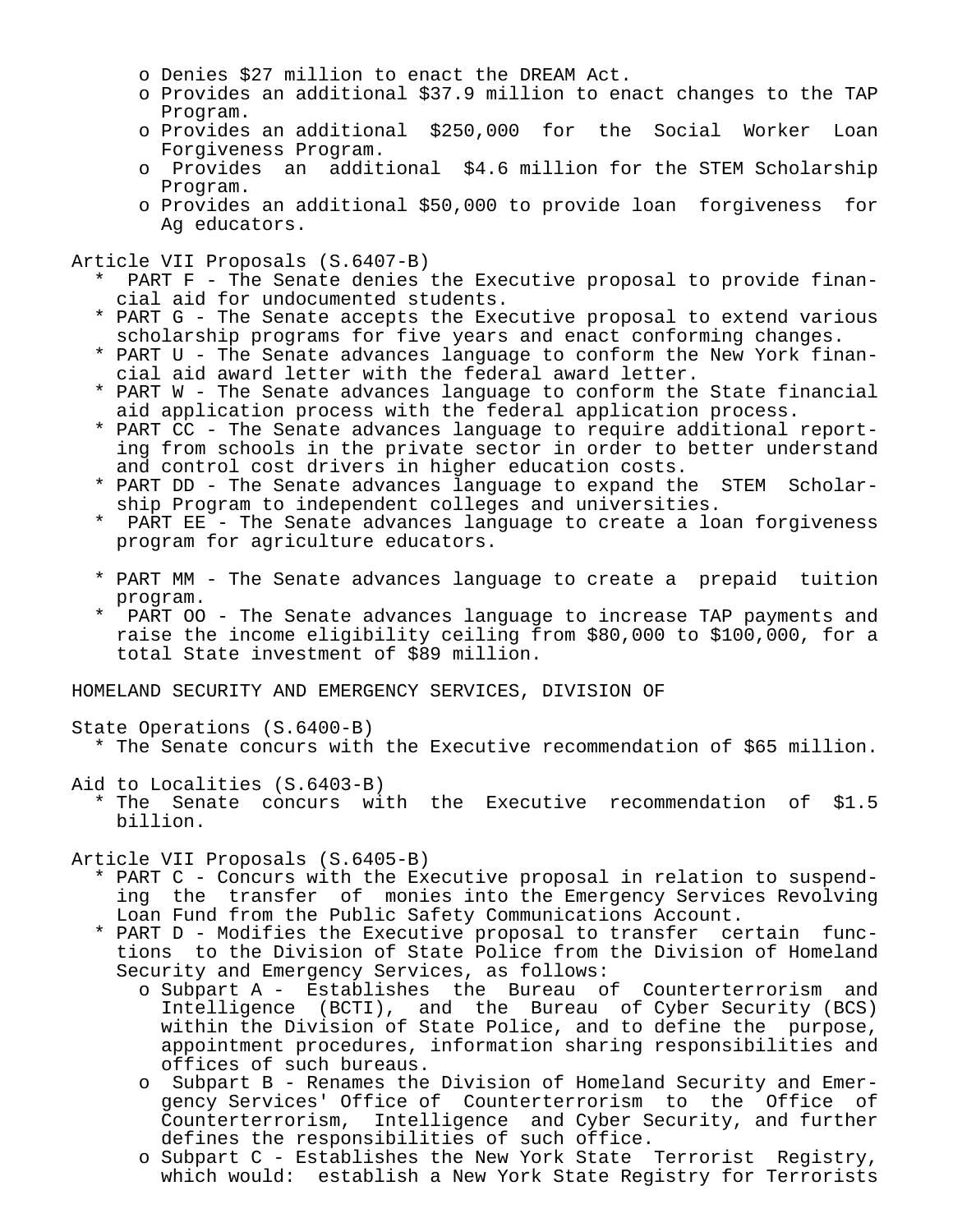who live, work or attend an educational institution in New York State (based upon the model of the Megan's Law registry for sex offenders);

- o Subpart D Requires the Commissioner of the Division of Home land Security and Emergency Services, in consultation with the Superintendent of State Police, the Chief Information Officer, and the President of the Center for Internet Security, to prepare and issue a five year report on Cyber Security.
- o Subpart E Establishes the New York State Cyber Security Initi ative, and creates the Cyber Security Advisory Board, the Cyber Security Partnership Program, and the Cyber Security Information Sharing Program.
- o Subpart F Establishes protocols and standards for persons and entities who collect and maintain personal information, in order to protect against the unauthorized access to, and theft and misappropriation of, this information.
- o Subpart G Keeps and maintains in place the previously enacted New York State sanctions against the financial and energy sectors of the Islamic Republic of Iran, unless a duly executed treaty approved by two-thirds of the United States Senate abro gates the same in accordance with Federal law.
- o Subpart I Creates the NY Cares Act, to prohibit local govern ments and entities, including sheriff's departments, municipal police departments and district attorney's offices, from adopt-

 ing laws or policies which impede or interfere with the enforce ment of federal homeland security laws.

 o Subpart J - Authorizes the transfer of the current State Police civilian personnel assigned to the Division of Homeland Security and Emergency Services Office of Counter Terrorism, who perform intelligence and analysis on counter terrorism, to the Bureau of Counter Terrorism and Intelligence of the Division of State Police.

HOUSING AND COMMUNITY RENEWAL

- State Operations (S.6400-B)
	- \* The Senate concurs with the Executive recommendation of \$92.5 million with the following modification:
- .SO DOC S R4330 RESO TEXT 2015 o Denies funding for the Tenant Protection Unit.

Aid To Localities (S.6403-B)

The Senate concurs with the Executive recommendation of \$85.1 million.

Capital Projects (S.6404-B)

- \* The Senate concurs with the Executive recommendation of \$2.1 billion, with the following modifications:
	- o The Senate amends the Supportive and Affordable Housing Program by providing for additional housing priorities, including:
		- Middle Income Housing Program;
		- Community Reinvestment Program;
		- Rural Mobile Home Replacement Program;
		- Tenant Rent Increase Exemption (TRIE) Program;
		- Community Development Financial Institutions to leverage funding and create more housing opportunities for develop mental disabilities population;
		- Senior Citizen Rent Increase Exemption (SCRIE) Program;
		- Disability Rent Increase Exemption (DRIE) Program;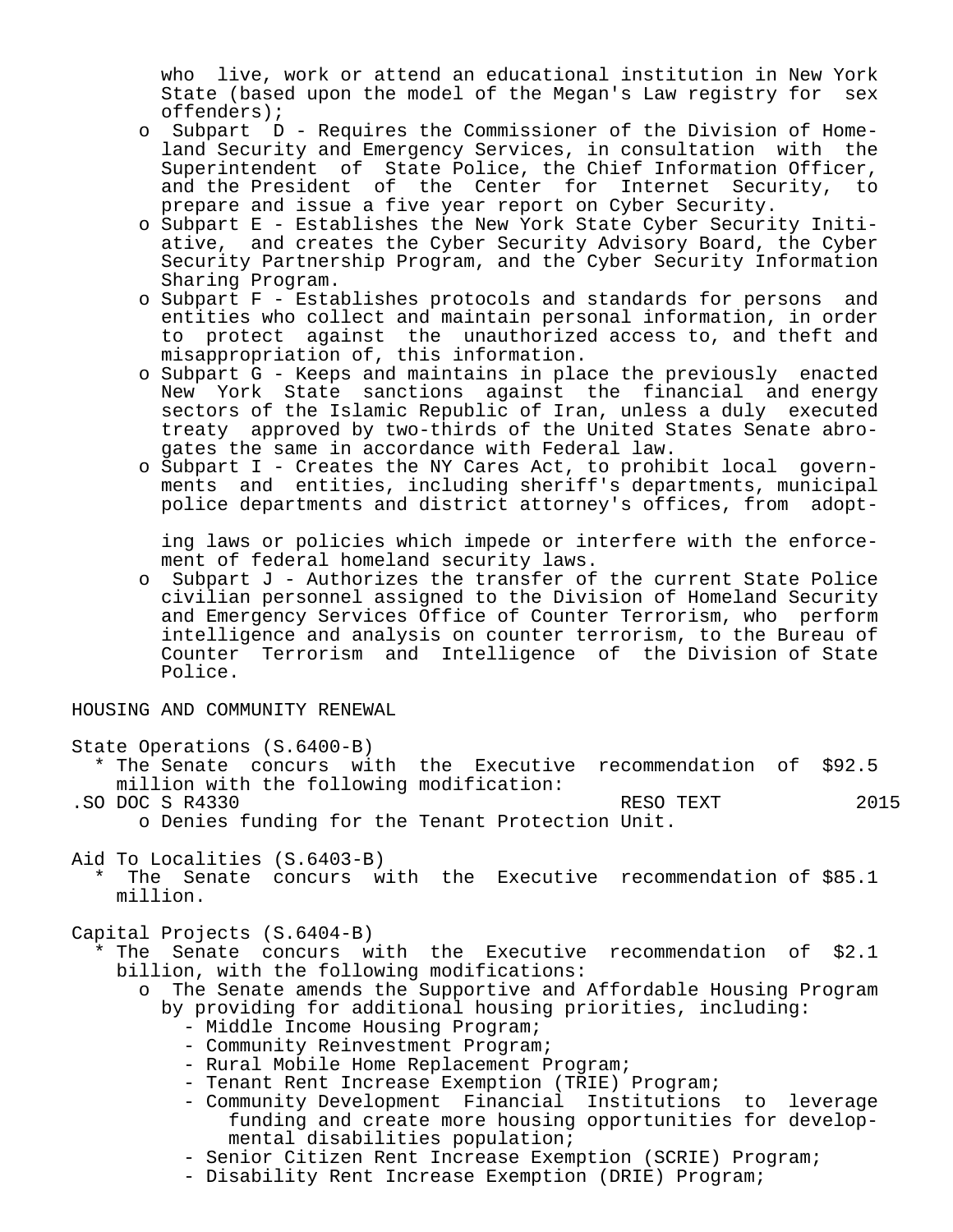- Senior Citizen Homeowners Exemption;
- Disabled Homeowners Exemption;
- New York City Housing Authority capital projects; and
- Helping New Yorkers at risk of foreclosure, including mort gage assistance.

Article VII Proposals (S.6406-B)

- \* PART P Modifies the Executive proposal to utilize \$150 million in excess Mortgage Insurance Fund reserves to provide:
	- o An additional \$5 million for the Rural Mobile Home Replacement Program.
- \* PART Y Creates the Rural Mobile Home Replacement Program.
- \* PART Z Provides technical corrections to rent regulation statutes.
- \* PART AA Creates the Tenant Rent Increase Exemption Program.
- \* PART GG Creates a New York City Housing Authority Repair Certif icate Program.
- \* PART HH Authorizes New York City Council oversight of the New York City Housing Authority.
- \* PART II Establishes the Public Housing Revitalization Fund.
- \* PART JJ Creates the Middle Income Housing Tax Credit Program.
- PART KK Provides legislation for the Community Reinvestment Program.
- \* PART LL Provides legislation to increase income limits for the Senior Citizen Rent Increase Exemption Program, the Disabled Rent

 Increase Exemption Program, and the Senior Homeowner Exemption and Disabled Homeowner Exemption.

- \* PART PP Allows for preferences to veterans for public housing.
- \* PART QQ Allows for preferences and priorities to domestic violence victims for public housing in New York City.
- PART RR Increases and indexes to inflation the assessed value of property that is eligible for the J-51 tax benefit program.
- \* PART SS Requires community notification and community input to the New York City Planning Commission on the siting of Social Service and supportive housing facilities and operation of supportive hous ing facilities.

HUDSON RIVER VALLEY GREENWAY COMMUNITIES COUNCIL

State Operations (S.6400-B)

\* The Senate concurs with the Executive recommendation of \$185,000.

Aid to Localities (S.6403-B)

\* The Senate concurs with the Executive recommendation of \$136,000.

HUMAN RIGHTS, DIVISION OF

State Operations (S.6400-B) \* The Senate concurs with the Executive recommendation of \$18 million.

INDIGENT LEGAL SERVICES, OFFICE OF

State Operations (S.6400-B)

 \* The Senate concurs with the Executive recommendation of \$3.2 million.

Aid to Localities (S.6403-B)

The Senate concurs with the Executive recommendation of \$96.2 million.

o The Senate recommends that funding be provided for the remaining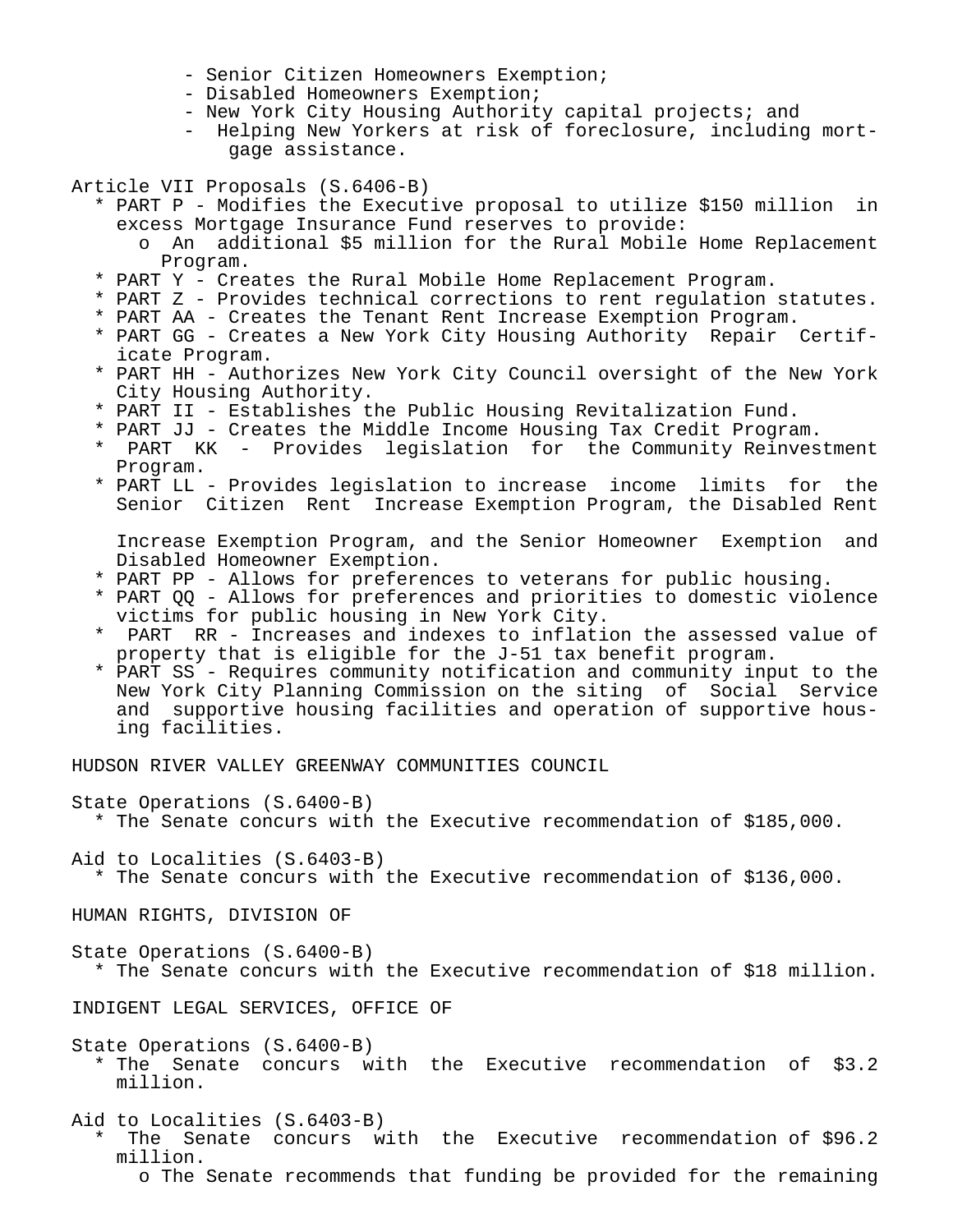57 counties which have not been given the same level of funding as five other counties which brought litigation (Hurrell-Harring Settlement) for increased indigent criminal counsel services. INFORMATION TECHNOLOGY SERVICES, OFFICE FOR State Operations (S.6400-B) \* The Senate concurs with the Executive recommendation of \$542.5 million. Capital Projects (S.6404-B) \* The Senate concurs with the Executive recommendation of \$155.2 million with the following modification: o The Senate eliminates a \$20.9 million reapproporation for vari ous technology projects. INSPECTOR GENERAL, OFFICE OF THE STATE State Operations (S.6400-B) .SO DOC S R4330 RESO TEXT 2015 \* The Senate concurs with the Executive recommendation of \$7.2 million. INSURANCE AND SECURITIES FUNDS RESERVE GUARANTEE State Operations (S.6400-B) \* The Senate concurs with the Executive recommendation of \$1.6 billion. INTEREST ON LAWYERS ACCOUNT State Operations (S.6400-B) \* The Senate concurs with the Executive recommendation of \$1.8 million. Aid to Localities (S.6403-B) \* The Senate concurs with the Executive recommendation of \$45 million. JUDICIARY Legislature and Judiciary (S.6401) \* The Senate modifies the Office of Court Administration to fund necessary increases for judicial salaries. JUDICIAL CONDUCT, COMMISSION ON State Operations (S.6400-B) \* The Senate concurs with the Executive recommendation of \$5.6 million and: o Provides \$93,000 of additional funding for personal and non-per sonal service. JUDICIAL NOMINATIONS, COMMISSION ON State Operations (S.6400-B) o The Senate concurs with the Executive recommendation of \$30,000. JUDICIAL SCREENING COMMITTEES State Operations (S.6400-B)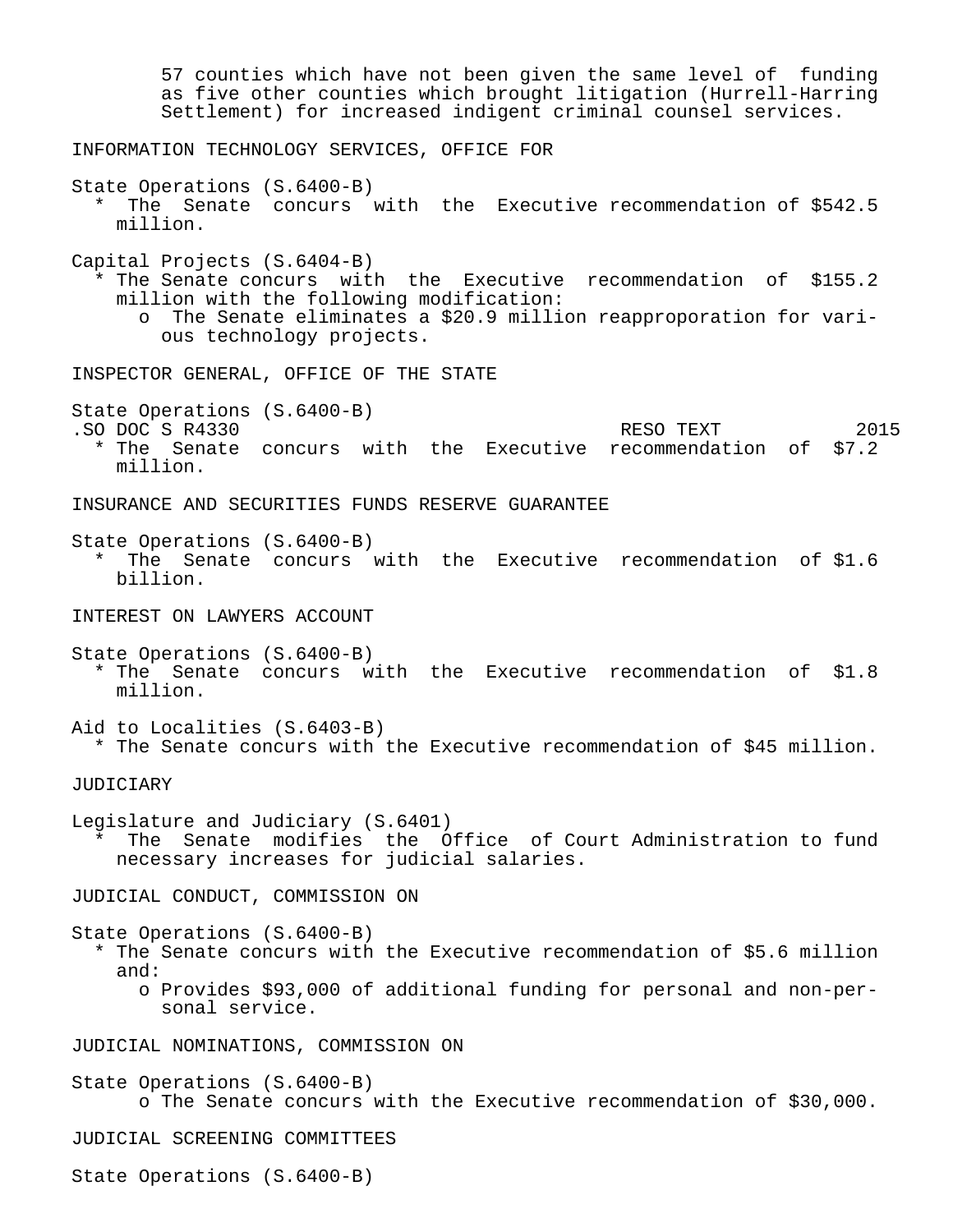o The Senate concurs with the Executive recommendation of \$38,000. JUSTICE CENTER FOR THE PROTECTION OF PEOPLE WITH SPECIAL NEEDS State Operations (S.6400-B) \* The Senate concurs with the Executive recommendation of \$53.9 million. Aid to Localities (S.6403-B) \* The Senate concurs with the Executive recommendation of \$649,000. LABOR, DEPARTMENT OF State Operations (S.6400-B) \* The Senate modifies the Executive recommendation of \$573.6 million to remove the appropriation of \$5 million for the Interest Assess ment Surcharge (IAS). Aid to Localities (S.6403-B) \* The Senate modifies the Executive recommendation as follows: o Restores: - \$1.6 million to the Displaced Homemaker Program; - \$980,000 to the Chamber-On-The-Job Training Program; - \$155,000 to the New York Council on Occupational Safety and Health (NYCOSH), located on Long Island; - \$200,000 to the Building Trades Pre-Apprenticeship Program (BTPAP) located in Rochester; - \$200,000 to a Building Trades Pre-Apprenticeship Program (BTPAP) located in Nassau County; - \$200,000 to a Building Trades Pre-Apprenticeship Program (BTPAP) located in Western New York; - \$200,000 to the Western New York Council on Safety and Health (WNYCOSH); - \$4 million to the Workforce Development Institute (WDI); - \$3 million to the WDI Manufacturing Initiative; - \$50,000 to the Rochester Tooling and Machining Institute; - \$50,000 to Team STEPPS, the long term training program at the Academy for Leadership in Long Term Care at St. John Fisher; - \$100,000 to Hillside Works; - \$300,000 to the Summer of Opportunity Youth Employment Program, located in Rochester; - \$300,000 to the North American Logger Training School to be hosted at Paul Smith's College; - \$125,000 Midwood Development Corporation for the Supple mental Sanitation and Supported Employment Program; - \$300,000 for Youth Build programs located in New York State; - \$150,000 to the Cornell Leadership Institute; - \$150,000 to the Domestic Violence Program of the Cornell University Labor Extension School; \$400,000 to the Worker Institute at the Cornell School of Industrial and Labor Relations; and, - \$500,000 to Brooklyn Goes Global, Good Help and the Brooklyn Neighborhood Entrepreneurship programs administered by the Brooklyn Chamber of Commerce. o Provides: - \$500,000 to the Manufacturers Association of Central New York for the Manufacturers Intermediary Apprenticeship<br>0 RESO TEXT 2015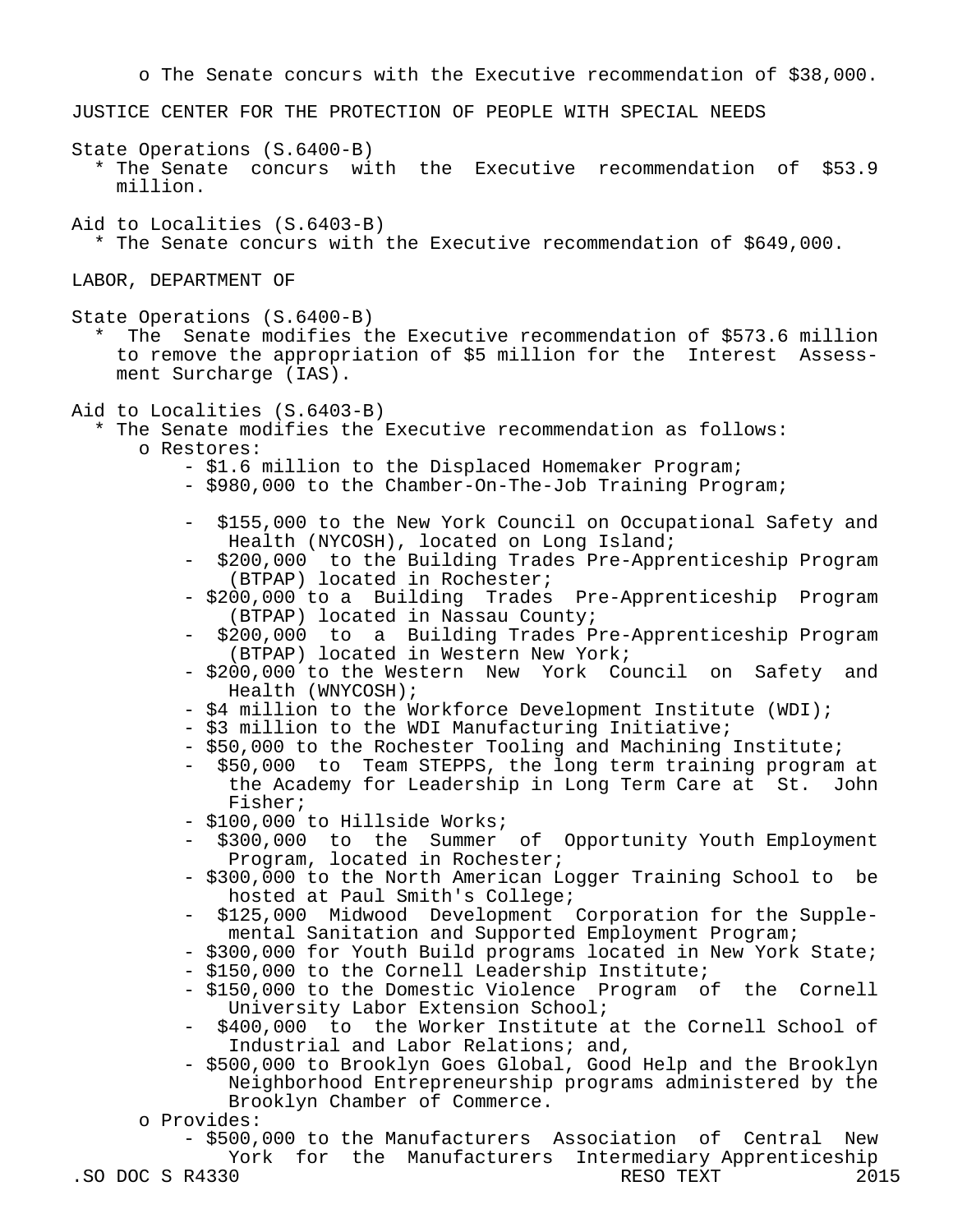Program; and

 - Supports extension of On The Job Training program in Tioga County, within amounts available.

Article VII Proposal (S.6405-B)

 \* PART L - The Senate accepts the Executive proposal to extend binding arbitration for three years.

Article VII Proposal (S.6406-B)

- \* PART J The Senate denies the Executive proposal to alter the composition of the State Apprenticeship and Training Council.
- \* PART K The Senate will consider an increase in the current State minimum wage based on an objective economic analysis. Primary among the factors to consider is that the minimum wage has just commenced the last year of a three-year, phased-in increase to \$9.00 per hour; the impacts of this phase-in, the subsequent increase in the tipped wage to \$7.50 per hour; and the actions of the fast food wage board which mandated a phased-in increase reaching \$15.00 per hour.

The analysis must also take into account: the impact on workers and businesses' ability to maintain and to create jobs; the total compensation of employees; wages authorized under the Fair Labor Standards Act

and the impact of any increase on the various wage orders for the tipped wage; the impact an increase would have on the state's spending levels; reimbursement rates for health care workers, the not-for-profit sector, the voluntary providers and state workers in the human services field, school districts, and others; the impact and potential offsets necessary for our farms and small businesses; the benefit levels for the state and federal earned income tax credit; the overall impact on state benefits provided to low wage workers; and the overall impact on New York's economy including competitiveness with neighboring states and further to consider the proper phase-in schedule of an increase in the minimum wage and regionally disparate impacts.

Further, any enactment should include an independent study of the impacts the most recent increase has had on job creation and retention, worker health and welfare, and other economic indicia of the state's overall financial standing, as well as the impacts of the proposed increase.

The goal of creating and continuing opportunities for families requires that the State thoughtfully analyze and thoroughly study the impacts of any proposed increase.

- \* PART UU The Senate advances language to exempt agricultural employers from paying for unemployment coverage for alien farm laborers, who are federally ineligible to receive such benefits.
- \* The Senate supports language to statutorily repeal the authority of the Commissioner of Labor to collect an interest assessment surcharge on employers to fund the Unemployment Insurance Trust Fund.

LABOR MANAGEMENT COMMITTEES

State Operations (S.6400-B)

 \* The Senate concurs with the Executive recommendation of \$20.8 million.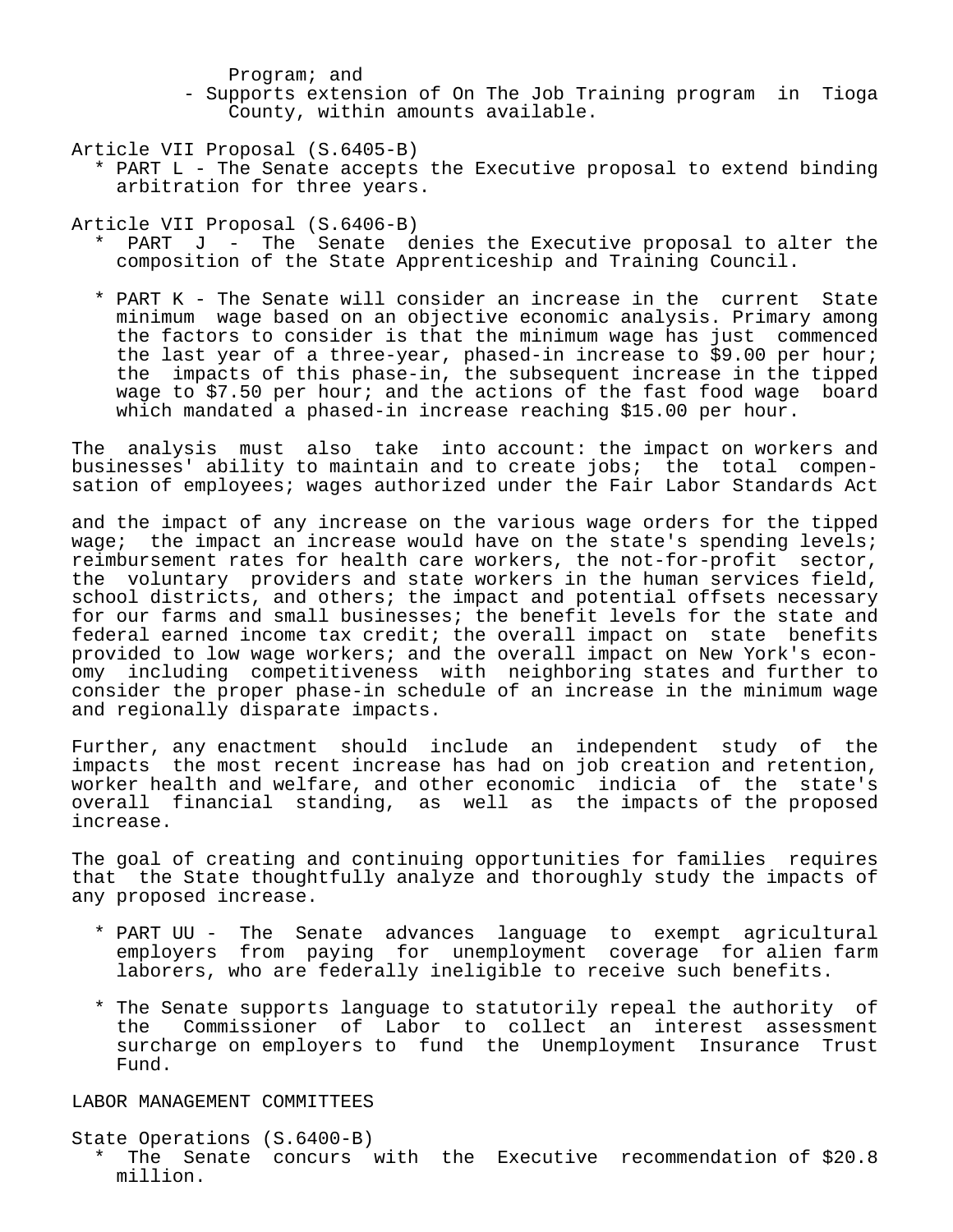LAW, DEPARTMENT OF State Operations (S.6400-B) \* The Senate concurs with the Executive recommendation of \$226.8 million. Capital Projects (S.6404-B) \* The Senate concurs with the Executive recommendation of \$10 million. LIEUTENANT GOVERNOR, OFFICE OF THE State Operations (S.6400-B) \* The Senate concurs with the Executive recommendation of \$614,000. LOCAL GOVERNMENT ASSISTANCE State Operations (S.6400-B) \* The Senate concurs with the Executive recommendation of \$2.5 million. Aid To Localities (S.6403-B) The Senate modifies the Executive recommendation of \$813.5 million as follows: \* Restores: o \$2 million in Village Per Capital Aid; o \$125,000 for a shared services initiative in the City of Syra cuse; o \$75,000 Mastic Beach; o \$2,000 Sagaponack; o \$19,000 South Blooming Grove; o \$27,000 Woodbury; o \$92,500 Cayuga County; o \$340,000 Franklin County; and, o \$340,000 Seneca County; \* Adds: o \$400,000 City of Cortland and Oneonta; and, o \$1 million for a disabled volunteer fireighter recruitment .SO DOC S R4330 program. Article VII Proposals (S.6405-B) PART X - Advances language to require the Commissioner of General Services and the Commissioner of the Office for People with Develop mental Disabilities to produce a report concerning the most appro priate uses of the J.N. Adam Developmental Center located in Perrys burg, NY. PART Y - Advances language to authorize the Office of General Services to transfer certain parcels of the St. Lawrence Psychiatric Center to the City of Ogdensburg for fair market value. \* PART Z - Advances language to expand coverage under the Volunteer

- Firefighter's Benefit Law to include coverage for cancer of the digestive, hematological, lymphatic, urinary, prostate, neurologi cal, breast and reproductive systems.
- PART AA Advances language to increase the maximum weekly benefit provided to volunteer firefighters injured in the course of their volunteer from \$400 to \$800 and establishes an annual increase for this benefit.
- \* PART BB Advances language to allow the Town of Riverhead to refi-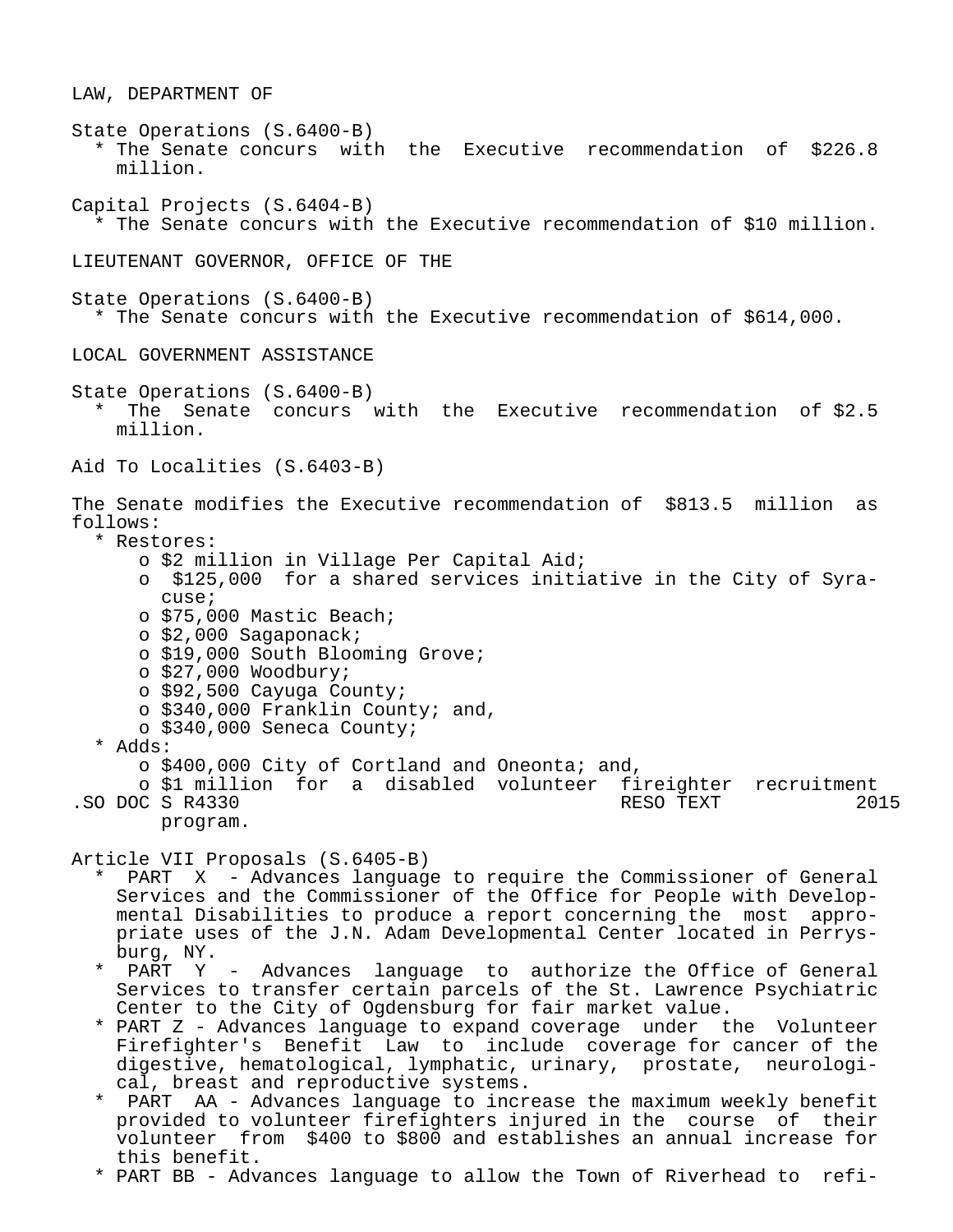nance bonds that were authorized for the purchase of land within the town for a period of usefulness up to 50 years.

Article VII Proposals (S.6408-B)

 \* PART P: The Senate denies the Executive proposal to expand the real property tax exemption for Anaerobic Digesters.

The Senate supports increasing the reserve fund for tax stabilization where power plants are being eliminated from the local tax base.

Article VII Proposals (S.6409-B)

 \* PART ZZ: The Senate advances language to modify the Indian Gaming revenue share distribution for the City of Niagara Falls;

The Senate is committed to studying the unintended implications of the property tax cap including: the impact of voter initiated referendums, negative tax cap calculations, and the lack of consideration in the levy formula for BOCES capital expenses and the calculation of growth in PILOTs.

MENTAL HEALTH, OFFICE OF

State Operations (S.6400-B)

- \* The Senate concurs with the Executive recommendation of \$2.2 billion, however denies the following:
	- o \$500,000 to provide staff for a separate correctional facility for youth ages 16-17;
	- o Appropriation language to notwithstand notification and rein for State-operated inpatient bed reductions; and
	- o Appropriation language that would allow for restoration to competency treatment in jail and prison based settings.
- \* The Senate continues to oppose the closure and merger of Western New York Children's Psychiatric Center.

Aid to Localities (S.6403-B)

- \* The Senate concurs with the Executive recommendation of \$1.4 billion, however provides the following restorations:
	- o \$3.2 million for the Joseph P. Dwyer Veteran Peer to Peer Program;
	- o \$2.5 million for community reinvestment;
	- o \$500,000 for Crisis Intervention Teams;
	- o \$500,000 for Children's Prevention and Awareness Initiatives;
	- o \$300,000 for FarmNet;
	- o \$175,000 for the South Fork Mental Health Initiative;
	- o \$100,000 for the North Country Behavioral Healthcare Network; and
	- o \$100,000 for the Mental Health Association in New York State, Inc.

Capital Projects (S.6404-B)

 \* The Senate concurs with the Executive recommendation of \$323 million.

Article VII Proposals (S.6407-B)

- PART H The Senate modifies the Executive proposal in relation to exempt income recovery by allowing such recoveries for one year and require reporting.
- \* PART K The Senate denies without prejudice the Executive proposal to allow for restoration to competency treatment in jail and prison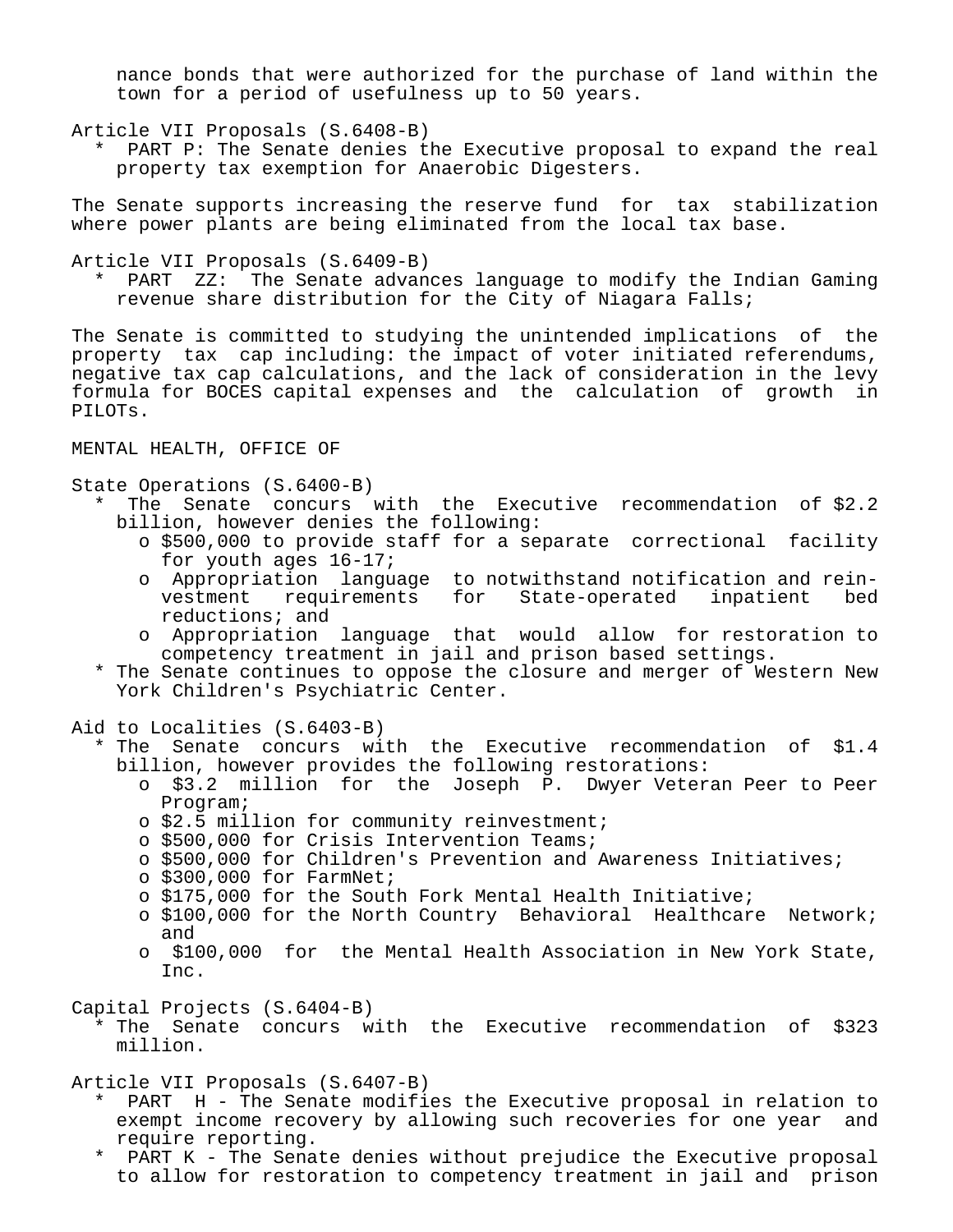based settings. ALCOHOLISM AND SUBSTANCE ABUSE SERVICES, OFFICE OF State Operations (S.6400-B) \* The Senate concurs with the Executive recommendation of \$119.5 million. Aid to Localities (S.6403-B) \* The Senate concurs with the Executive recommendation of \$474 million, and provides additional funding to address the heroin and opioid epidemic, by providing funding to strengthen prevention, treatment, recovery, and education initiatives through the follow ing: o \$10 million for transitional housing, with 25 percent of the funding to be dedicated for young adults; o \$6.5 million for recovery services; o \$3.85 million for Recovery Community Centers; o \$2 million for school prevention efforts; .SO DOC S R4330 RESO TEXT 2015 o \$2 million for Recovery Coaches; o \$1 million for Family Support Navigator programs; o \$450,000 for opioid drug addiction, prevention and treatment programs; and o \$200,000 for Family Support Navigator training. Capital Projects (S.6404-B) \* The Senate concurs with the Executive recommendation of \$23 million. MENTAL HYGIENE, DEPARTMENT OF State Operations (S.6400-B) \* The Senate concurs with the Executive recommendation of \$600 million. Article VII Proposals (S.6403-B) \* PART J - The Senate denies the Executive proposal to notwithstand licensure requirements for social workers, mental health practition ers, and psychologists working in certain settings.

- o Additionally, the Senate denies the Executive appropriation language for the Office of Alcoholism and Substance Abuse Services, the Office of Mental Health, and the Office for People with Developmental Disabilities.
- \* PART L The Senate modifies the Executive proposal to provide authority to the Office of Mental Health and the Office for People with Developmental Disabilities to appoint temporary operators as follows:
	- o Sunset the provisions for three years to March 31, 2019 and include notification requirements.
	- o The Senate advances legislation to also make these changes to existing authority for adult homes and substance abuse provid ers.
	- o The Senate denies the Executive proposal to authorize the Office of Children and Family Services and the Office of Temporary and Disability Assistance to appoint temporary operators.

PEOPLE WITH DEVELOPMENTAL DISABILITIES, OFFICE FOR

State Operations (S.6400-B)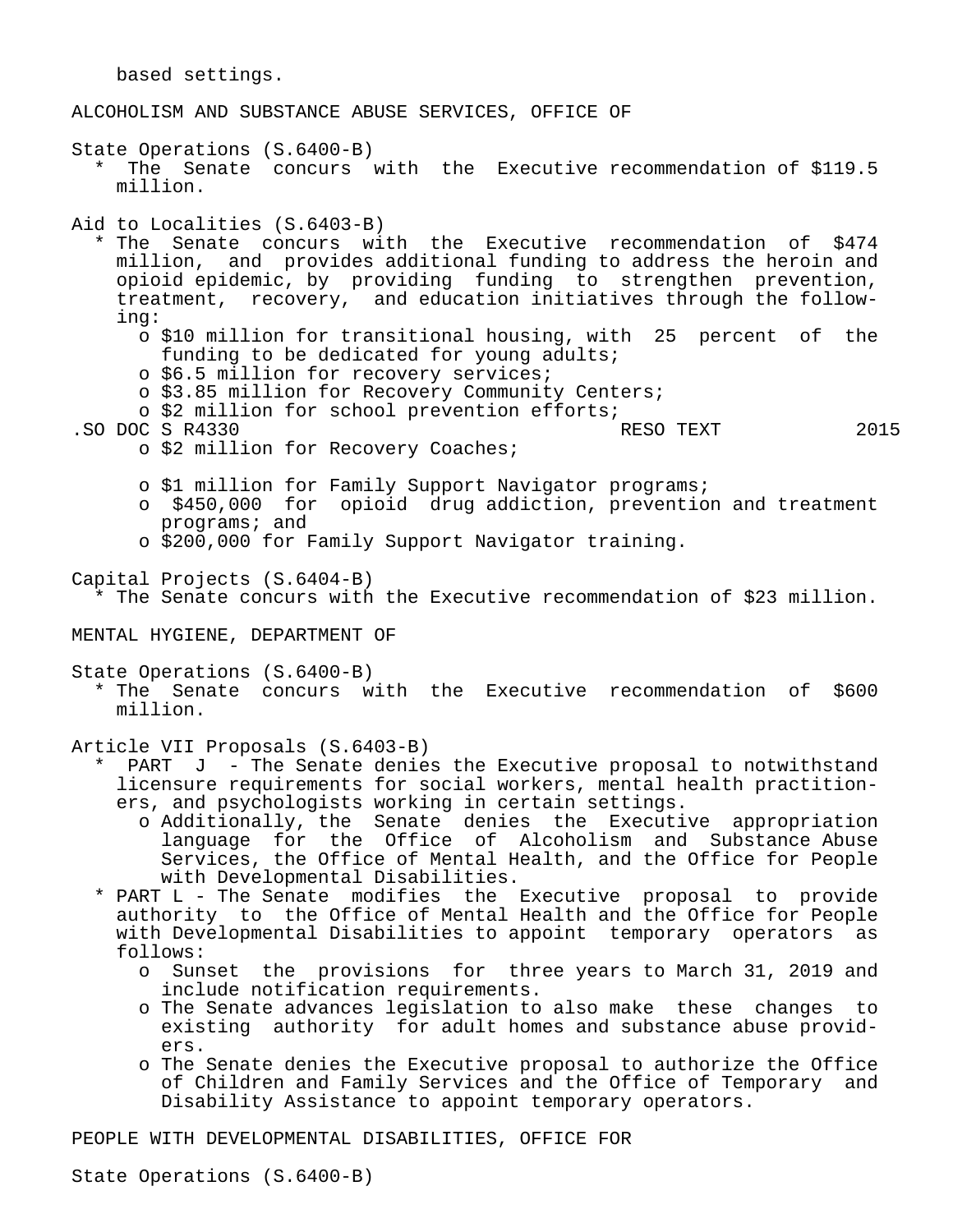- The Senate concurs with the Executive recommendation of  $$2.1$  billion, except that \$14.5 million is earmarked for additional state operated respite services to address the current severe lack of available respite services, easing the burden on family caregivers while allowing individuals with developmental disabilities to remain a part of the community longer.
- \* The Senate allocates \$12 million for continued support of "care" pilot programs; continuing the already extraordinary successes these critical state operated programs have achieved: these funds will equip each pilot program with crucial resources required to meet the ever increasing needs of the individuals and families within the developmentally disabled community.
- Aid to Localities (S.6403-B)
	- The Senate concurs with the Executive recommendation of  $$2.2$  billion, and provides:
		- o \$100,000 for Human Care Services for Families and Children, and o \$18,000 for the Living Resources Corporation.
- Capital Projects (S.6404-B)
	- \* The Senate concurs with the Executive recommendation of \$28 million.

### Article VII Proposals (S.6407-B)

- \* The Senate advances legislation to:
	- o Prohibit the Office for People with Developmental Disabilities from taking any action designed to close, consolidate, reduce, transfer, or limit the census of State- operated Individualized Residential Alternatives. This legislation will prevent the reduction of crucial service options and encourage support for more readily available housing opportunities for individuals with developmental disabilities;
	- o Provide protections for individuals who are unable or unwilling to transition from sheltered workshops to integrated employment settings; and
	- o Create a Direct Support Professional Credential Pilot Program.
- \* The Senate proposes assisting sheltered workshops to provide exist ing services and transition into integrated businesses, as appropri ate.

METROPOLITAN TRANSPORTATION AUTHORITY

Aid to Localities (S.6403-B)

\* The Senate concurs with the Executive proposal of \$2.4 billion.

Capital Projects (S.6404-B)

 \* The Senate recommends the Metropolitan Transportation Authority (MTA) conduct and fund a study, in conjunction with the NYPD, in regards to crime rates on different bus lines, and the potential cost to station police directly on the most dangerous bus lines.

Article VII Proposals (S.6408-B)

- PART  $A$  The Senate modifies the Executive proposal to commit \$8.3 billion to the MTA and increase the MTA bond cap from \$41.9 billion to \$55.5 billion as follows:
	- o Requires the State to provide \$3.5 billion in additional funding toward the 2015- 2019 Department of Transportation Capital Plan; and
- o Eliminates language that would increase the MTA bond cap.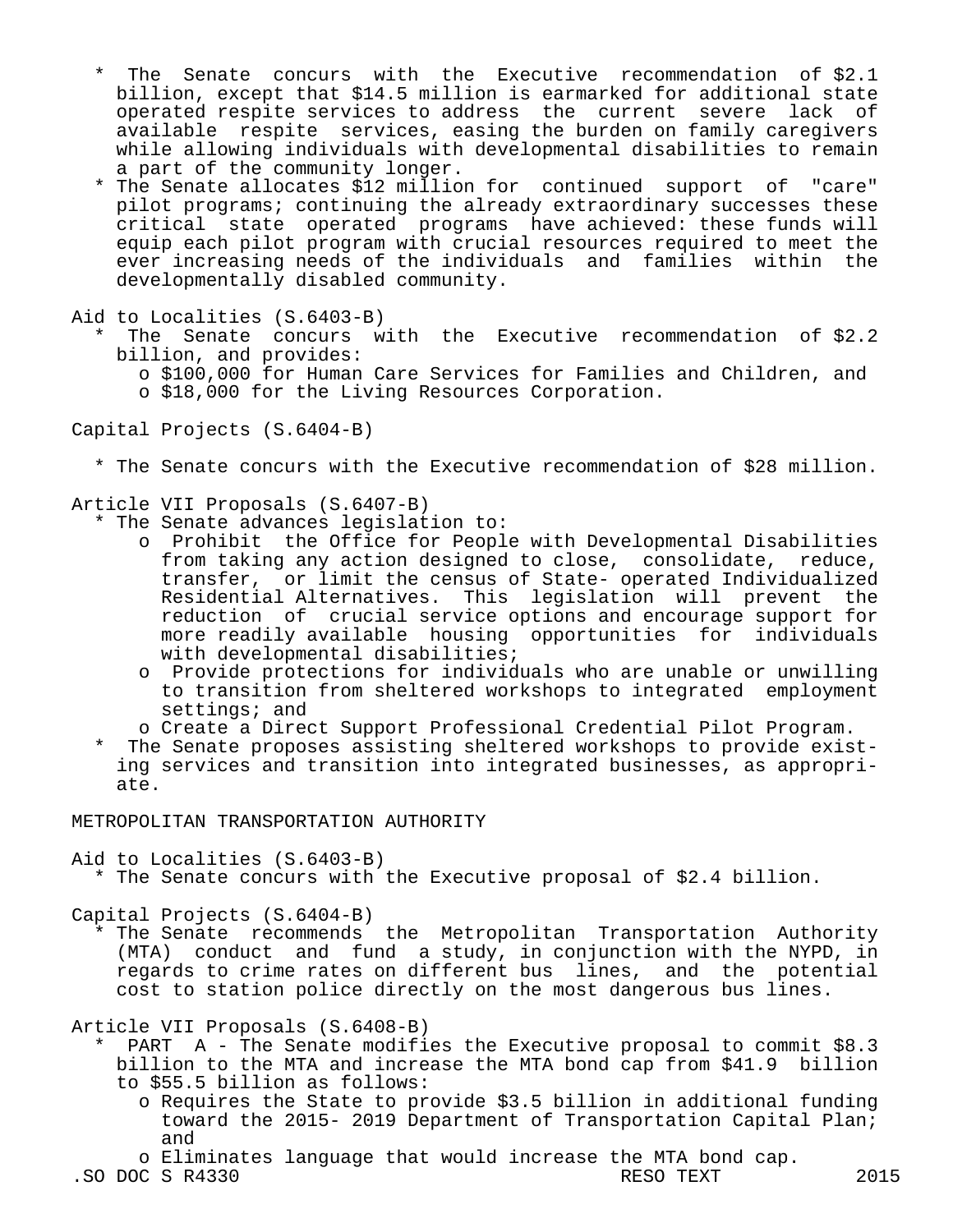- \* PART B The Senate denies the Executive proposal to enact MTA procurement reforms pursuant to an agreement on transportation capi tal plans.
- \* PART C The Senate denies the Executive proposal to enact MTA project delivery reforms, including the shift of utility relocation costs for MTA construction projects to utility companies, pursuant to an agreement on transportation capital plans.
- \* PART KK The Senate advances language to allow Brooklyn residents living in a zip code within a 6-mile radius of the Verrazano Bridge to be considered a Staten Island Resident under the Verrazano Bridge Rebate Program and be reimbursed by the MTA under this program.

MILITARY AND NAVAL AFFAIRS, DIVISION OF

State Operations (S.6400-B)

- \* The Senate concurs with the Executive recommendation of \$81.4 million.
- Aid to Localities (S.6403-B) \* The Senate concurs with the Executive recommendation of \$900,000.

Capital Projects (S.6404-B)

\* The Senate concurs with the Executive recommendation of \$47 million.

Article VII Proposals (S.6405-B)

- \* PART E Concurs with the Executive proposal to extend for five years the Recruitment Incentive and Retention Program that provides a direct payment of college tuition for certain active members of the New York Army National Guard, New York Air National Guard, and the New York Naval Militia, from September 1, 2016 until September 1, 2021.
- \* PART U Advances legislation which would increase the penalty for the assault or murder of a member of the military when the accused committed the assault with the intention of preventing the member of the military or reserves from performing their lawful duty.

MORTGAGE AGENCY, STATE OF NEW YORK

State Operations (S.6400-B)

 \* The Senate concurs with the Executive recommendation of \$76.8 million.

Aid To Localities (S.6403-B)

The Senate concurs with the Executive recommendation of \$115.5 million.

MOTOR VEHICLES, DEPARTMENT OF

State Operations (S.6400-B) \* The Senate concurs with the Executive proposal of \$87.6 million.

Aid to Localities (S.6403-B) \* The Senate concurs with the Executive proposal of \$21.6 million.

Capital Projects (S.6404-B) \* The Senate concurs with the Executive proposal of \$216.6 million.

Article VII Proposals (S.6408-B)

 \* PART D - Concurs with the Executive proposal to consolidate four existing Department of Motor Vehicles (DMV) Special Revenue Funds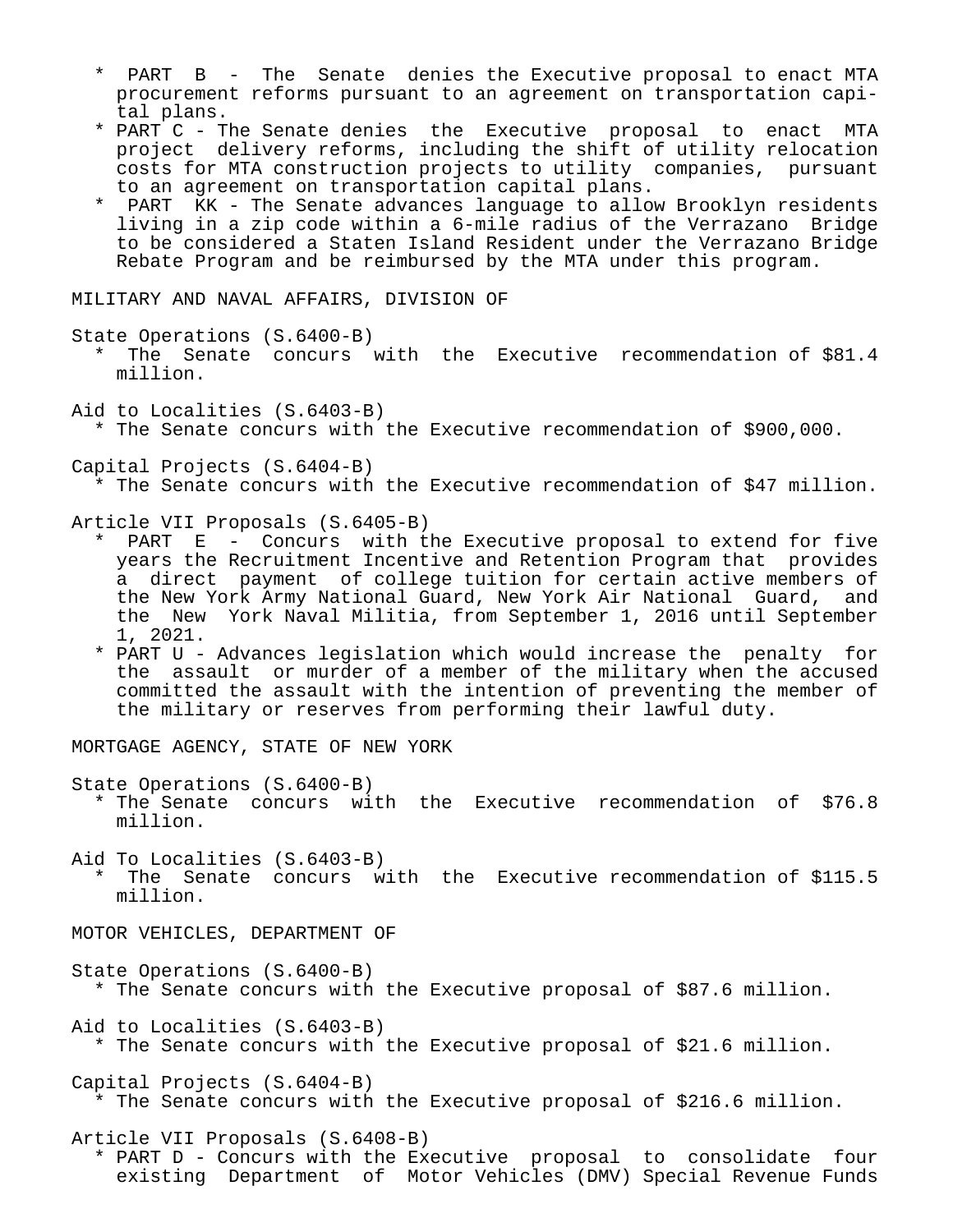into the Dedicated Highway and Bridge Trust Fund (DHBTF).

- \* PART E Concurs with the Executive proposal to bring the State into compliance with federal regulations regarding covered farm vehicles and P endorsements for commercial passenger vehicles.
- PART LL Advances language to increase funding to the Snowmobile Trail Development and Maintenance Fund.
- \* PART MM Advances language to require the inspection of tinted or shaded windows, airbag systems, and antilock brake systems during the required periodic inspection of motor vehicles.
- \* PART OO Advances language to establish behavioral-based driver retraining programs and the behavioral-based driver retraining pilot program fund.<br>\* PAPT PP
- PART PP Advances language to provide a ten percent discount on senior citizen drivers license fees.
- \* PART QQ Advances language to create an ATV Trail Fund and estab lish an ATV trail plan.
- \* PART RR Advances language to legalize electric bicycles.

NATIONAL AND COMMUNITY SERVICE

State Operations (S.6400-B)

- \* The Senate concurs with the Executive All Funds Recommendation of \$30.3 million.
- Aid to Localities (S.6403-B)
	- \* The Senate concurs with the Executive All Funds Recommendation of \$350,000.

POWER AUTHORITY OF NEW YORK STATE

Article VII Proposals (S.6405-B)

 \* PART N - The Senate modifies language to sweep \$20 million from the New York State Power Authority (NYPA) to the General Fund by increasing the sweep to \$90 million.

Article VII Proposals (S.6408-B)

 \* PART Q - The Senate denies, without prejudice, language that proposes to transfer authority of the Canal Corporation from the New York State Thruway Authority (NYSTA) to the New York Power Authority<br>DOC S R4330 2015 .SO DOC S R4330 (NYPA).

POWER AUTHORITY ASSET TRANSFER

State Operations (S.6400-B) \* The Senate concurs with the Executive recommendation of \$279 million.

OLYMPIC REGIONAL DEVELOPMENT AUTHORITY

- State Operations (S.6400-B) \* The Senate concurs with the Executive recommendation of \$4.3 million.
- Capital Projects (S.6404-B) \* The Senate concurs with the Executive recommendation of \$7.5 million, and includes the following: o \$10 million for the Olympic Ski Jump Complex.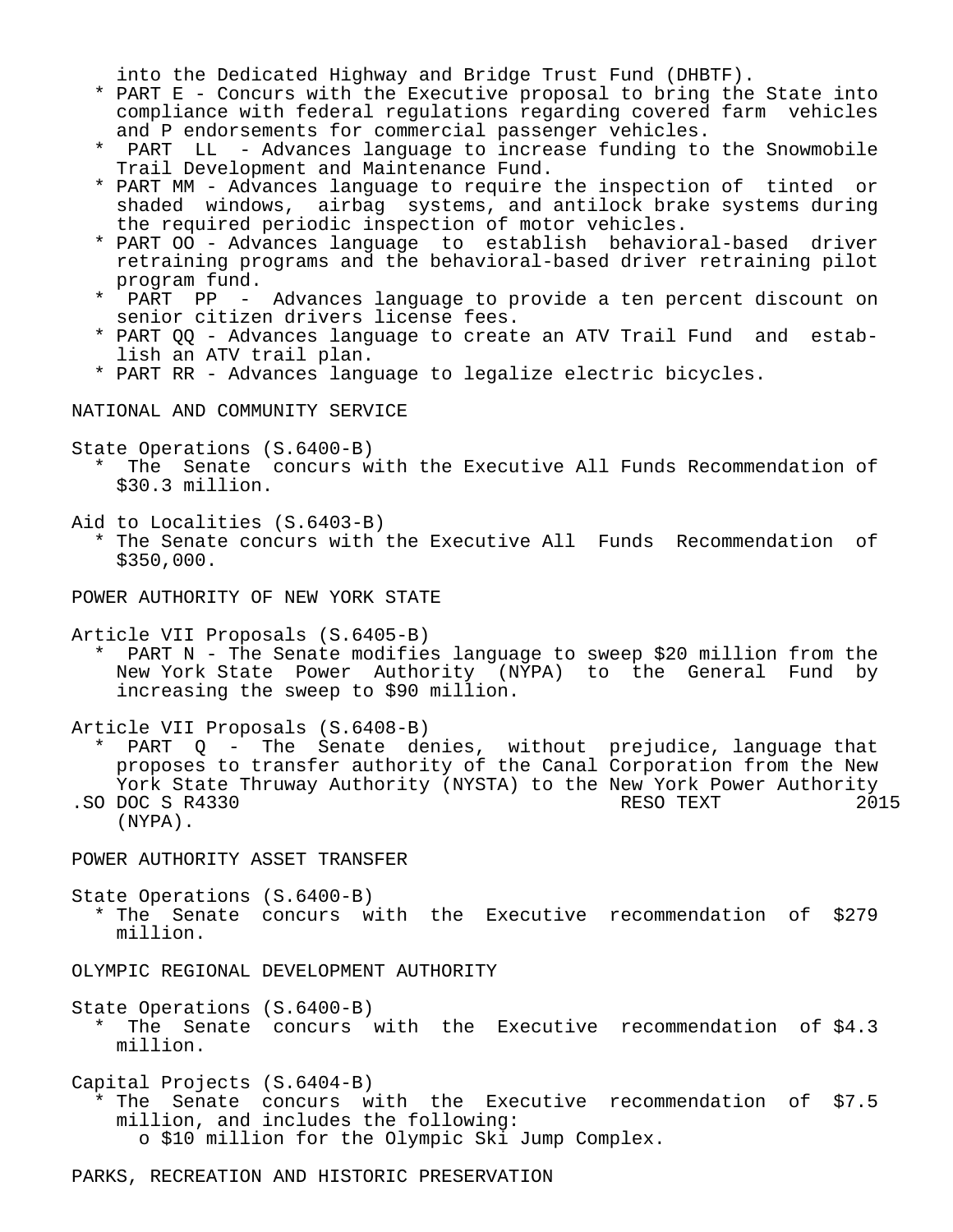State Operations (S.6400-B)

The Senate concurs with the Executive recommendation of \$224.3 million, and supports funding for the Orchard Beach pavilion resto ration project.

Aid To Localities (S.6403-B)

- The Senate concurs with the Executive recommendation of \$11.3 million, with the following modification:
	- o Restores funds to reimburse governmental entities that enforce provisions of the Navigation Law, and provides additional funds to allow for increasing the reimbursement rate from 50 to 75 percent. Currently local governments that enforce the Navigation Law are reimbursed 50 percent of their expenses. The Executive would reduce this rate to 25 percent. The Senate provides \$1.8 million to restore the reimbursement to 75 percent.

Capital Projects (S.6404-B)

The Senate concurs with the Executive recommendation of \$154.7 million, with the following modification: o Denies, without prejudice, \$92.5 million in New York Works capi tal funding for State Parks.

Article VII Proposals (S.6408-B)

 \* PART V - The Senate modifies the proposal to reduce the authorized reimbursement rate paid to governmental entities that voluntarily enforce certain provisions of the Navigation Law 79-b Program from 50 percent to 25 percent, by increasing reimbursement to 75 percent.

PREVENTION OF DOMESTIC VIOLENCE, OFFICE OF

State Operations (S.6400-B)

- \* The Senate concurs with the Executive recommendation of \$3.7 million.
- Aid to Localities (S.6403-B) \* The Senate concurs with the Executive recommendation of \$1.4 million.

PUBLIC EMPLOYMENT RELATIONS BOARD

State Operations (S.6400-B)

 \* The Senate concurs with the Executive recommendation of \$3.5 million.

PUBLIC ETHICS, JOINT COMMISSION ON

State Operations (S.6400-B)

 \* The Senate concurs with the Executive recommendation of \$5.6 million.

PUBLIC SERVICE

State Operations (S.6400-B) \* The Senate concurs with the Executive recommendation of \$84.7 million.

Aid to Localities (S.6403-B) \* The Senate concurs with the Executive recommendation of \$5.75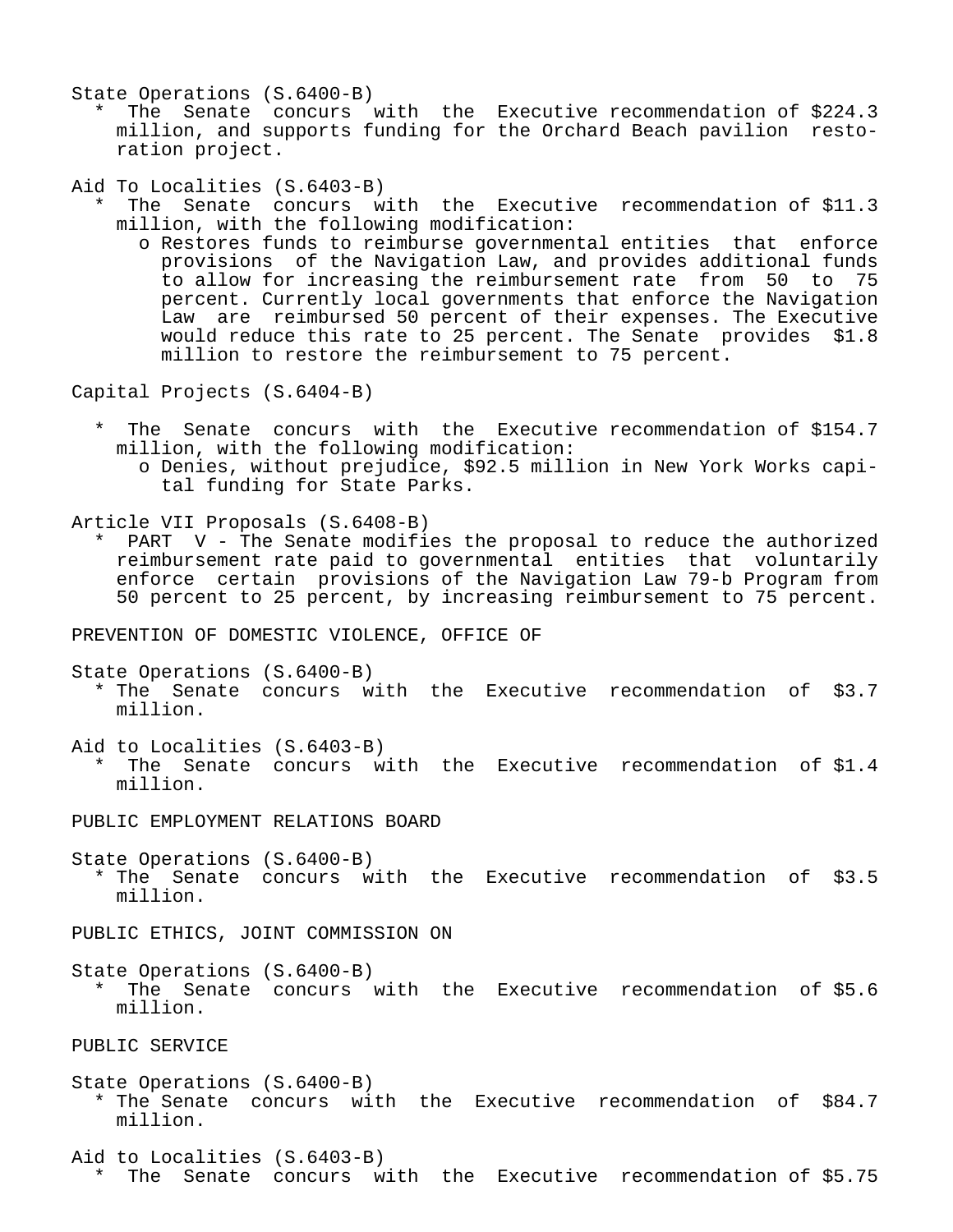million.

Article VII Proposals (S.6408-B)

- \* PART K The Senate denies, without prejudice, the Executive proposal to have the Department of Health conduct certain advertis ing campaigns funded from a special assessment on cable television companies.
- \* PART L The Senate accepts language that exempts the State's forty municipally owned gas and electric utilities (MOUs) from the manda tory evidentiary hearing that is currently required for all munici pal rate cases. The Senate denies language that extends the length of time the PSC has to approve utility sought rate increases from 11 to 15 months.
- PART X The Senate provides language to increase the net metering limit for anaerobic digesters.

Article VII Proposals (S.6407-B)

 \* PART W - The Senate provides language to codify a motion filed by .SO DOC S R4330 the PSC on February 24th which creates a nuclear bridge program for certain nuclear power plants in New York State. The Senate provides up to \$100 million in financial support from RGGI for the benefit of nuclear facilities that are not currently financially viable but remain operational.

GAMING COMMISSION:

State Operations (S.6400-B)

- \* The Senate concurs with the Executive appropriation of \$113.5 million.
- Aid to Localities (S.6403-B) The Senate concurs with the Executive appropriation of \$130.5 million.

RACING REFORM PROGRAM

State Operations (S.6400-B)

\* The Senate concurs with Executive re-appropriation of \$2 million.

REGULATORY REFORM

STATE, DEPARTMENT OF

State Operations (S.6400-B)

- \* The Senate concurs with the Executive recommendation of \$143 million and modifies as follows:
	- o Denies \$1 million for the Constitutional Convention Commission Program.

Aid to Localities (S.6403-B)

- The Senate concurs with the Executive recommendation of \$12.3 million and modifies as follows:
	- o Restores \$500,000 for the Dutchess County Coordinated Jail Based Services.

Article VII Proposals (S.6408-B)

 \* PART M - The Senate concurs with the Executive proposal to extend document handling fees for one year.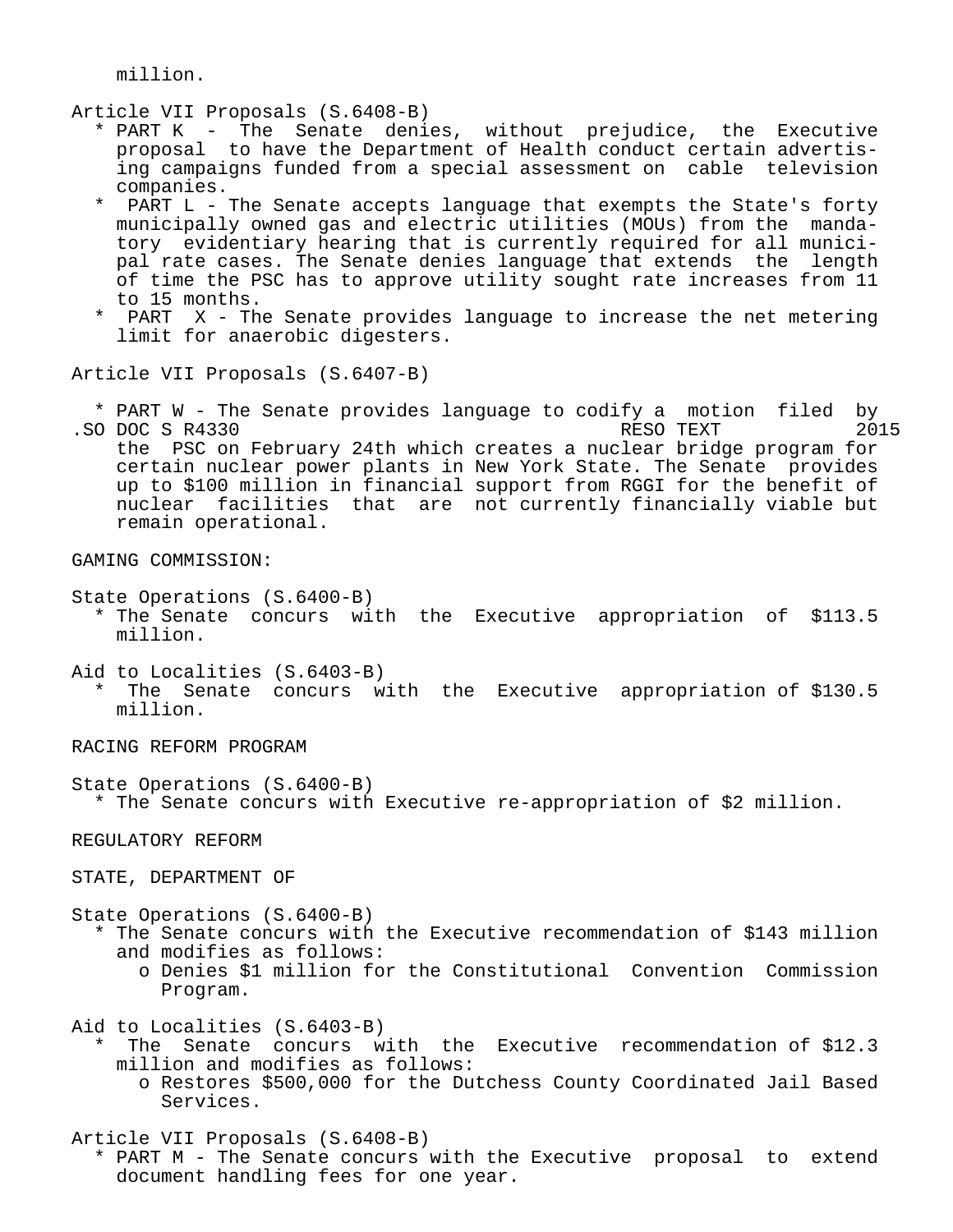\* PART N - The Senate denies, without prejudice, the Executive proposal to place responsibility for mailing a copy of service of process with plaintiffs rather than DOS.

STATE POLICE, DIVISION OF

State Operations (S.6400-B)

- The Senate modifies the Executive recommendation of \$812 million, and recommends:
	- o Funding for the Division of State Police for patrol and other law enforcement activities on the New York State Thruway be the responsibility of the State and not the Thruway Authority.
	- o The Senate supports \$15 million in funding for replacement of the Division's fleet which will not only consist of patrol vehi cles but also vehicles for the Bureau of Investigation (BCI).

Capital Projects (S.6404-B)

\* The Senate concurs with the Executive recommendation of \$38 million.

STATE UNIVERSITY OF NEW YORK (SUNY)

State Operations (S.6400-B)

- \* The Senate modifies the Executive proposal as follows:
	- o Denies authority to increase tuition.
	- o Denies \$18 million for competitive campus funding.
	- o Provides the following restorations:
		- \$18.6 million for Hospital subsidy;
		- \$1.5 million for Small Business Development Centers; and
		- \$50,000 for American Chestnut research.
	- o Provides for the following additions:
		- \$60 million to offset lost tuition revenues;
			- \$4 million for a three-year, advanced veterinarian degree program at Cornell; and
		- \$500,000 to establish an agriculture management program at SUNY Canton.
- Aid to Localities (S.6403-B)

\* The Senate modifies the Executive's proposal as follows:

- o Provides the following restorations:
	- \$1.5 million for Graduate Achievement and Placement Program;
	- \$1.1 million for childcare centers;
	- \$1 million for career centers;
	- \$600,000 for Harvest NY at Cornell; and
	- \$250,000 for SUNY Orange Bridge.
- o Provides the following additions:
	- \$6.7 million for community college base aid;
		- \$6.7 million for community college reorganization aid and categorical aid; and
	- \$1 million for rental aid.
- o Denies \$3 million for new SUNY Apprentice program.
- o Denies \$1 million for community college community schools.

Capital Projects (S.6404-B)

- \* The Senate modifies the Executive proposal as follows: o Provides an additional:
	- \$2.7 million for Adirondack Community College;
	- \$132,000 for Ulster Community College; and
	- \$200 million for capital needs at the senior colleges.<br>R4330 RESO TEXT

.SO DOC S R4330 RESO TEXT 2015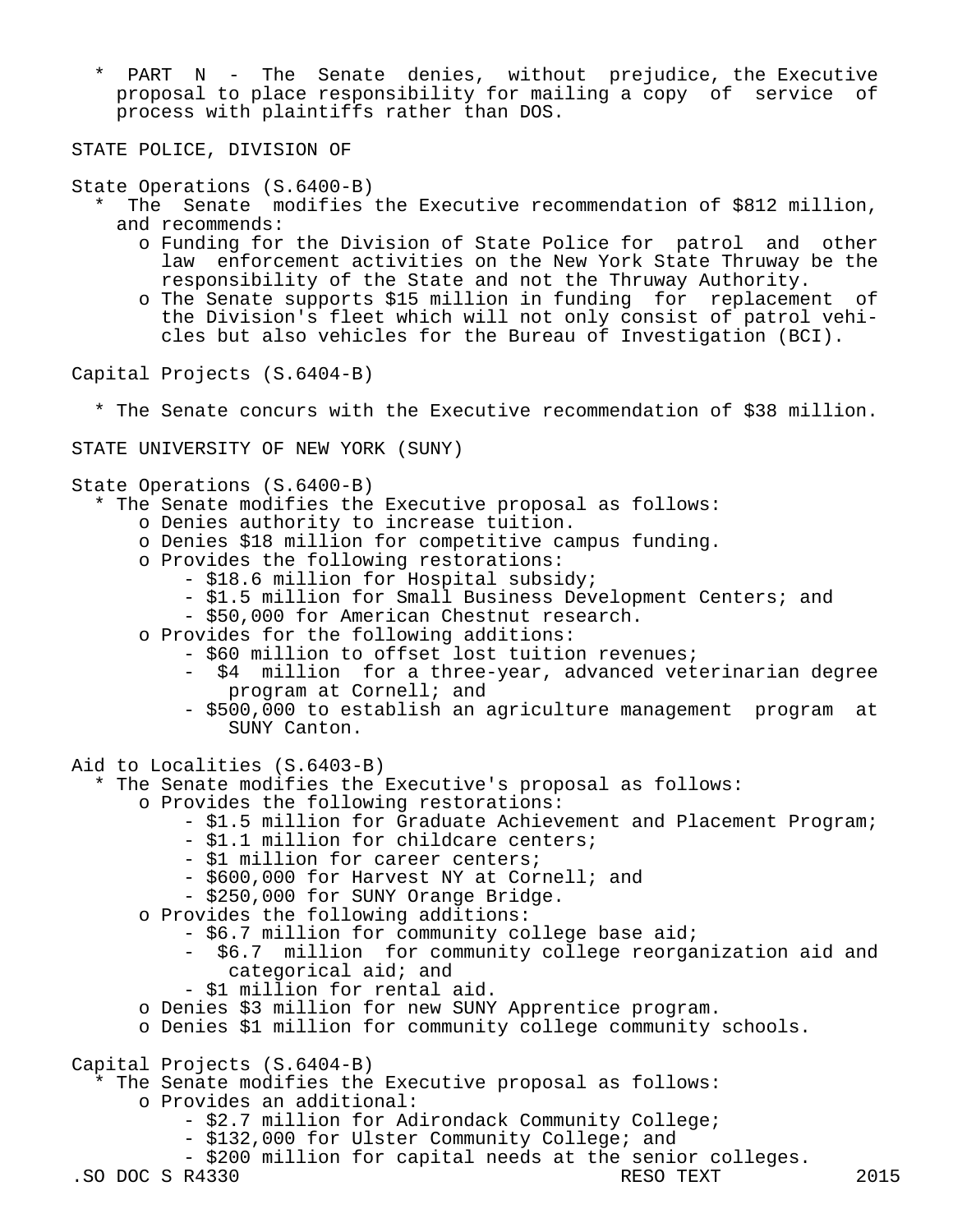o Calls for a five-year critical maintenance capital plan for senior colleges, funded at \$400 million annually.

Article VII

- PART D The Senate modifies reauthorization of the SUNY 2020 language by removing language authorizing a tuition increase, increasing maintenance of effort requirements, and providing an investment fund for the SUNY system.
	- \* PART E The Senate modifies the Executive proposal to create an affiliation escrow account between Stony Brook and Southampton by allowing Stony Brook to establish affiliations with any hospital system.
	- \* PART Q The Senate accepts the Executive proposal to provide a five-year extension of policies which allow SUNY to contract for various goods and services without first securing authorization from any State official or agency.
	- PART S The Senate advances language allowing Orange County Community College to contract with school districts to provide Bridge
	- programs and other services part of their core educational mission.<br>A RAPT T The Senate advances language expanding the usage of gareer PART T - The Senate advances language expanding the usage of career pathways programs.
	- \* PART BB The Senate advances language eliminating chargebacks for upper division courses at Fashion Institute of Technology and preventing counties from assessing chargeback fees to localities.

### STATEWIDE FINANCIAL SYSTEM

State Operations (S.6400-B)

 \* The Senate concurs with the Executive recommendation of \$30.1 million.

# TAX APPEALS

State Operations (S.6400-B)

\* The Senate concurs with the Executive recommendation of \$3 million.

TAXATION AND FINANCE

State Operations (S.6400-B)

- \* The Senate concurs with the Executive recommendation of \$452.4 million.
- \* The Senate concurs with the Executive recommendation to restructure six existing programs into two new programs.

Aid to Localities (S.6403-B)

\* The Senate concurs with the Executive recommendation of \$4 million.

Article VII Proposal (S.6409-B)

- \* PART G The Senate amends the Executive proposal to:
	- o Modify the Tax Modernization electronic filing mandate of 2011 to extend this part until December 31, 2017 as opposed to being made permanent;
	- o Modify the Sales Tax Compliance law of 2013 to extend this part until December 31, 2017 as opposed to being made permanent; and o Deny the Tax Preparer penalties.

TEMPORARY AND DISABILITY ASSISTANCE, OFFICE OF

State Operations (S.6400-B)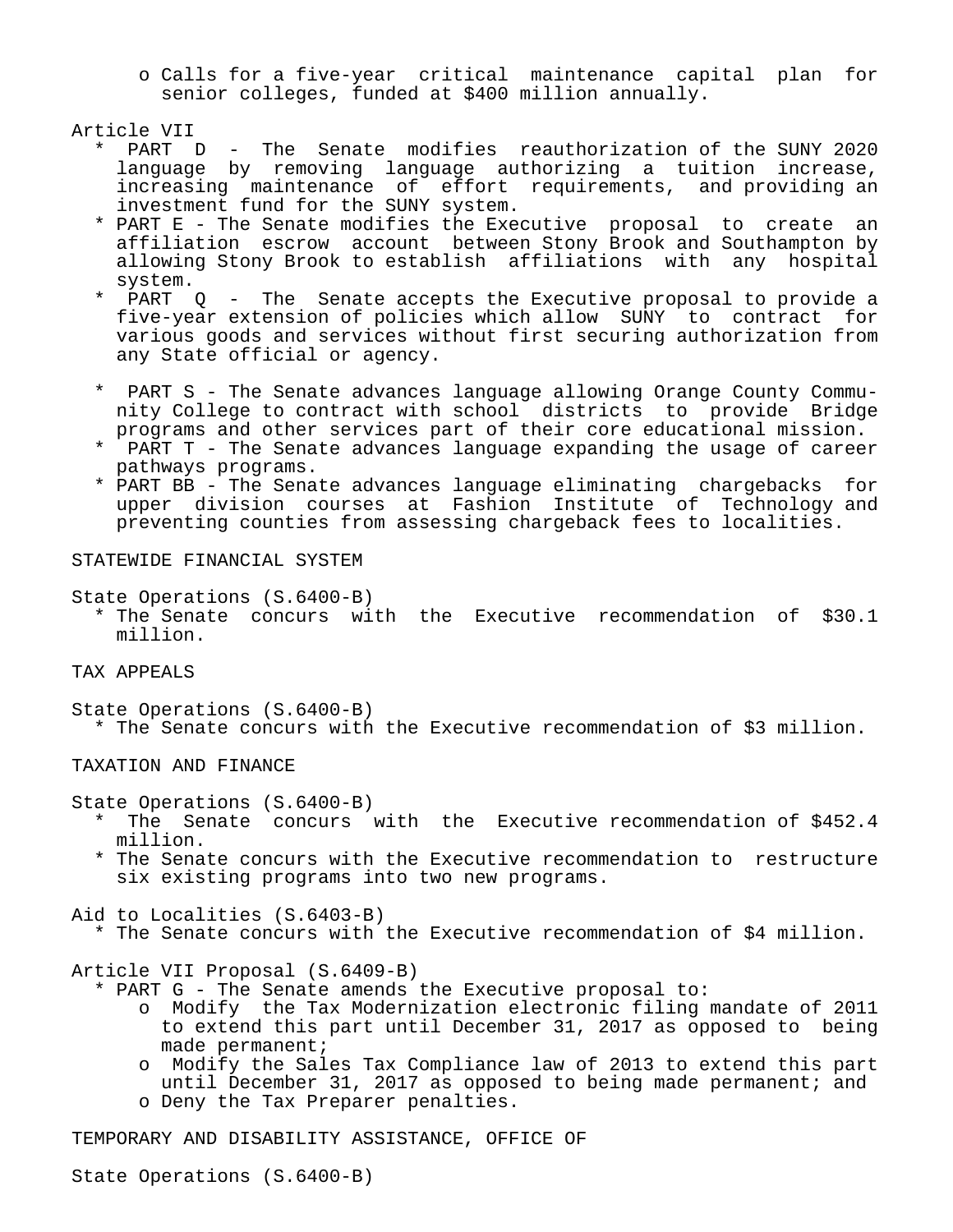- \* The Senate modifies the Executive Recommendation of \$426.4 million by denying:
	- o A \$10 million increase in appropriation authority in the Supple mental Nutrition Assistance Program for the implementation of an Integrated Eligibility System, pending specific details and information.
- o An \$11.25 million increase in appropriation authority in the Specialized Services Program. The Senate expresses concern over the growing homelessness problem in the State and the lack of a specific spending proposal from the Executive.

Aid to Localities (S.6403-B)

The Senate modifies the Executive All Funds recommendation of \$5.1 billion as follows:

o Restores funding to the following programs:

- \$1 million for the Disability Advocacy Program
- \$200,000 for the Council on Jewish Organizations of Flatbush o Adds \$11.9 million to Supplemental Security Income (SSI).
- o Restores or adds funding for the following TANF programs:
	- \$800,000 to restore ACCESS Welfare to Careers
	- \$2.7 million to restore the Capital Region-Oneida Child Care Facilitated Enrollment program and adds \$2.3 million to incorporate Monroe County
- o Denies the Executive appropriation language providing an exemption from professional licensure requirements for individ uals practicing certain professions in programs regulated, oper ated or funded by the agency during FY 2017.
- Capital Projects (S.6404-B)
	- \* The Senate concurs with the Executive All Funds Recommendation of \$63.5 million.
- Article VII Proposals (S.6406-B)
	- \* PART O The Senate concurs with the Executive proposal to authorize the pass-through of any Federal Supplemental Security Income (SSI) COLA that becomes effective on or after January 1, 2017.
	- \* PART TT The Senate advances language to create the Senior Heating Assistance Program to provide eligible low and middle income senior<br>DOC S R4330 RESO TEXT 2015
- .SO DOC S R4330 citizens with assistance payments for heating expenses above a certain threshold, subject to available appropriation.

Article VII Proposals (S.6407-B)

PART L 3-5 - The Senate denies the Executive proposal to author ize the Office of Temporary and Disability Assistance (OTDA) to designate a temporary operator for homeless shelters, or the Office of Children and Family Services (OCFS) for residential programs for victims of domestic violence and runaway and homeless youth, where the current operator has been found to have significant financial, operational, or health and safety issues.

## THRUWAY AUTHORITY

#### State Operations (S.6400-B)

The Senate modifies the Executive proposal by reinstating \$21.5 million in operating aid to the Thruway Authority.

Article VII Proposals (S.6408-B)

\* PART Q - The Senate denies the Executive proposal to transfer the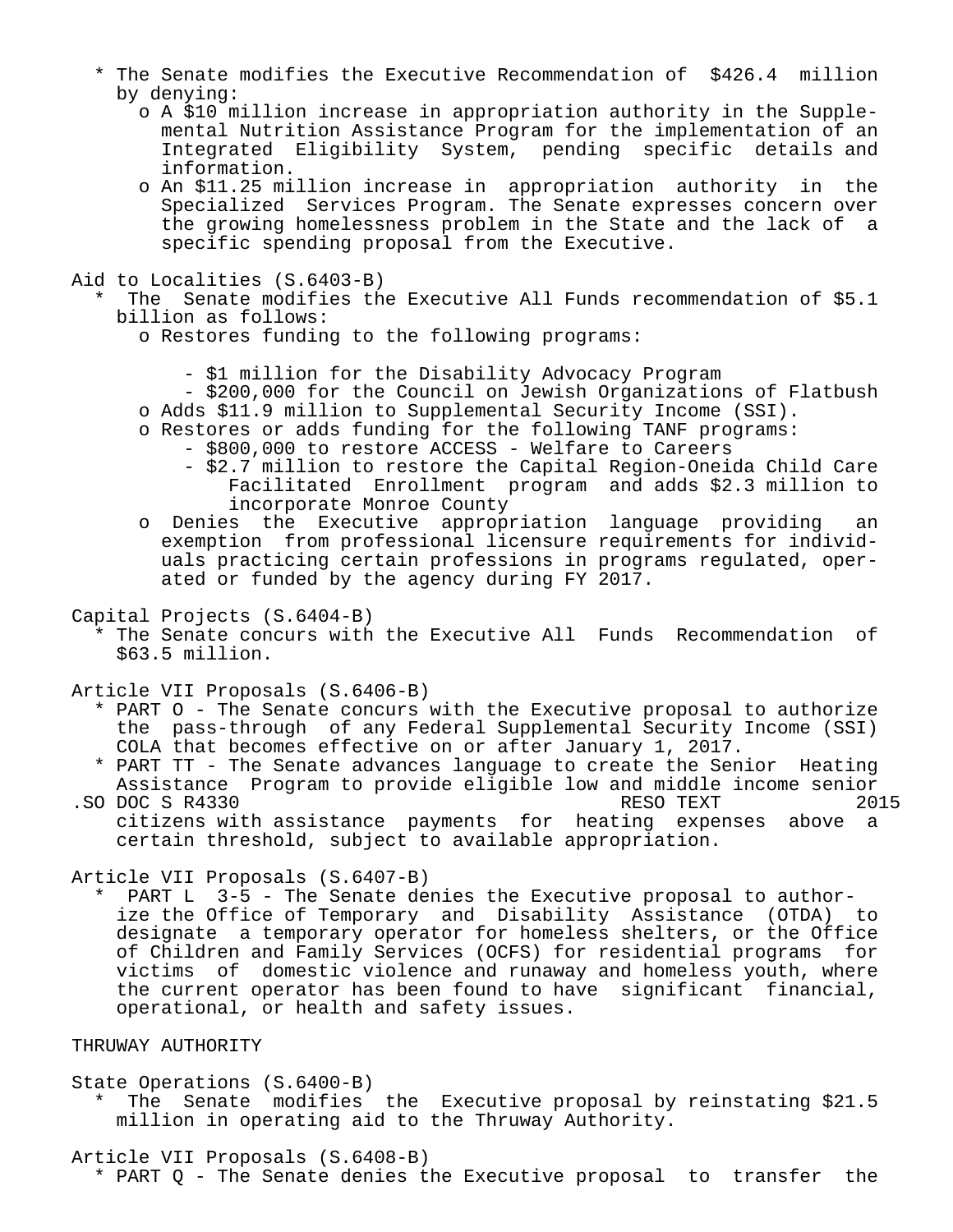Canal Corporation from the Thruway Authority to the New York State Power Authority and State Police Troop T expenses from the State to the Thruway Authority, as well as the repeal of State aid to the Thruway Authority approved as part of the FY 2014 Enacted Budget.

 \* PART SS - The Senate advances language to eliminate the Thruway toll for vehicles traveling on the Thruway from exit 49 to exit 50 or from exit 50 to exit 49 in Western New York.

The Senate advances a proposal to study the impact on Westchester and Rockland County residents with respect to tolls on the Tappan Zee Bridge after the toll freeze expires. Such study shall also consider tolls along the length of the Thruway and the elimination of the ton mileage tax.

TRANSPORTATION, DEPARTMENT OF

Aid to Localities (S.6403-B)

 \* The Senate modifies the Executive proposal to provide \$193.7 million in Upstate transit operating aid by providing an additional \$6.5 million, for a total of \$200.2 million. This provides the same 6.1 percent increase in operating aid the non-MTA Downstate transit systems receive in the Executive proposal.

State Operations (S.6400-B)

- \* The Senate concurs with the Executive proposal of \$33.2 million.
- Capital Projects (S.6404-B)
	- \* The Senate modifies the Executive proposal as follows:
		- o Modifies the \$200 million Airport Economic Development and Revi talization Competition to provide \$30 million for the tradi tional aviation capital grant program over four years;
		- o Modifies the \$500 million Extreme Weather Infrastructure Harden ing Program to provide \$40 million to the Consolidated Local Street and Highway Improvement (CHIPS) program for FY 2017;
		- o Modifies the \$5 million traditional non-MTA capital to disburse based on the State Transportation Operating Assistance (STOA) formula;
		- o Eliminates language that allows capital funds to be interchanged or transferred to any other capital projects of DOT; and
		- o Directs DOT to begin an environmental study needed to build a new ramp that would directly connect the Sheridan Expressway with the Hunts Point Market.
	- \* The Senate supports the Executive proposal to establish a five-year \$1 billion PAVE NY Program and a five-year \$1 billion BRIDGE NY Program with the following amendments:
		- o Provide the \$500 million for local roads through the CHIPS formula; and
		- o Provide the \$500 million for local bridges through a process that allows for local input on the selection of local bridge projects.

Article VII Proposals (S.6408-B)

- \* The Senate advances language to provide \$3.5 billion in additional funding toward the FY 2016-2020 DOT Capital Plan (See Metropolitan Transportation Authority, S.6408-B, Part A).
- PART JJ The Senate advances language to require the submission of a proposed five year Department of Transportation Capital Plan, including:
	- o A memorandum of understanding (MOU) to provide a list of capital projects, funding and cost estimates, and made publicly avail-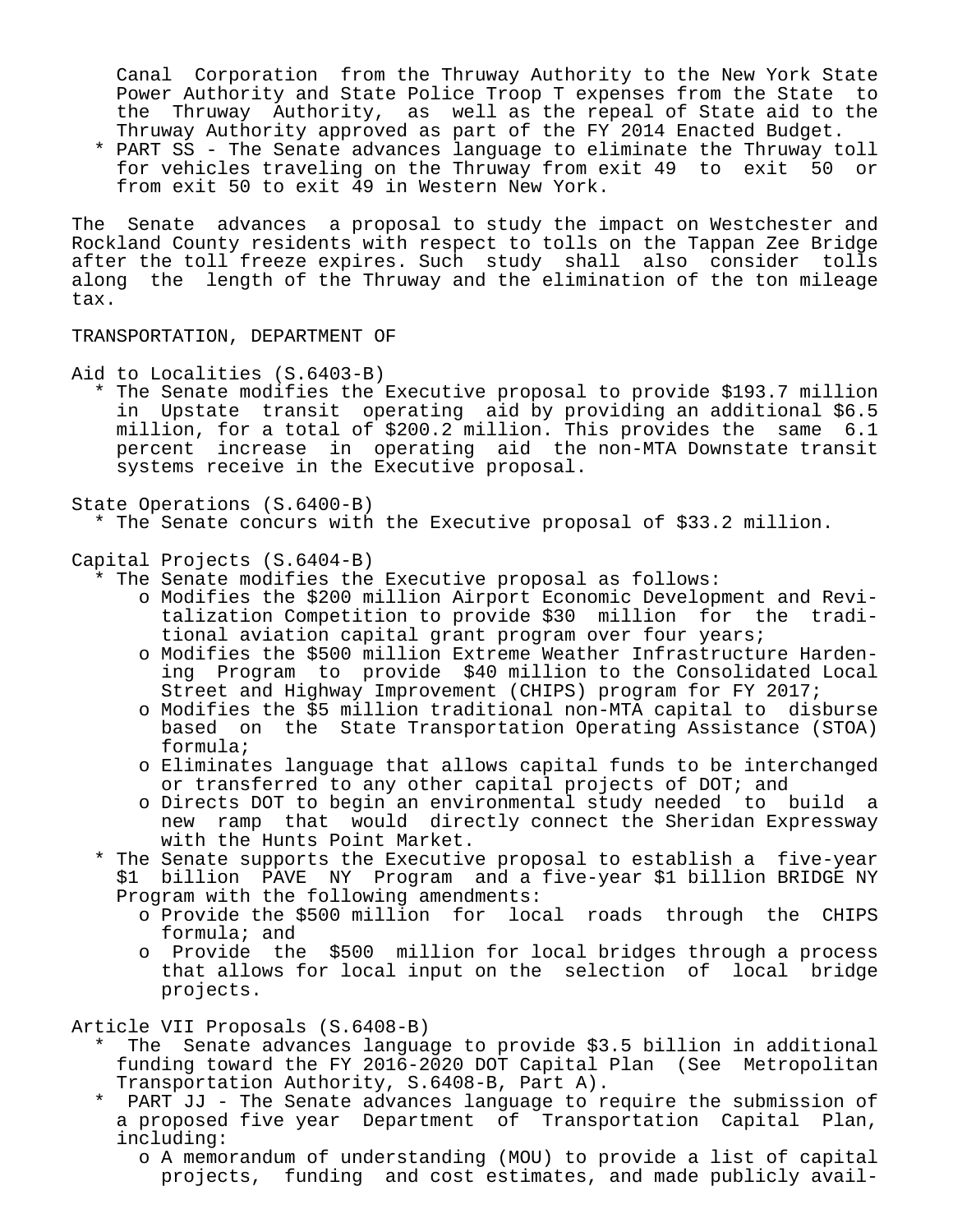able online;

- o A revised Plan annually with submission to the Legislature by October 1st of each year;
- o Requiring a signed MOU for the disbursement of funding; and
- o A plan prioritizing bridge closures, canal lift bridges, culvert replacements and safety at railroad grade crossings, along with local input on road and bridge projects, and ensuring regional balance.

VETERANS' AFFAIRS, DIVISION OF

State Operations (S.6400-B)

The Senate concurs with the Executive All Funds recommendation of \$8.2 million.

Aid to Localities (S.6403-B)

- The Senate modifies the Executive All Funds recommendation of \$9.3 million and restores:
- o \$50,000 for the Veterans of Foreign Wars Buffalo Field Office;<br>C S R4330 RESO TEXT 2015 .SO DOC S R4330 RESO TEXT
	- o \$75,000 for the Veterans of Foreign Wars New York City Field Service Office;

o \$25,000 for the Vietnam Veterans of America;

- o \$200,000 for Legal Services of the Hudson Valley's Veterans Advocacy Project;
- o \$500,000 for the NYS Defenders' Association Veterans Defense Program;
- o \$100,000 for SAGE Veterans Project; and
- o \$200,000 for Warrior Salute.

VICTIM SERVICES, OFFICE OF

State Operations (S.6400-B)

The Senate concurs with the Executive recommendation of  $$12.7$ million.

Aid to Localities (S.6403-B)

 \* The Senate concurs with the Executive recommendation of \$106 million.

WORKERS' COMPENSATION BOARD

State Operations (S.6400-B)

 \* The Senate concurs with the Executive recommendation of \$189 million.

Article VII Proposal (S.6405-B)

- \* PART G The Senate denies the Executive proposal to reform of the workers' compensation system in the State of New York.
- \* PART DD The Senate concurs with the Executive and advances language to amend the Workers' Compensation Law to allow volunteers, that fall outside of federal coverage, who participated in the World Trade Center rescue, clean-up and recovery operations the ability to bring claims to, and have benefits paid by, the Uninsured Employers Fund for medical treatment and coverage of medical expenses.
- PART H Paid Family Leave The Senate will modify the Executive proposal which creates a paid family leave benefit. The Senate supports creation of a program to offer paid family leave to employ ees while balancing the needs of employers. The Senate believes that the State should assist in the creation of a program to allow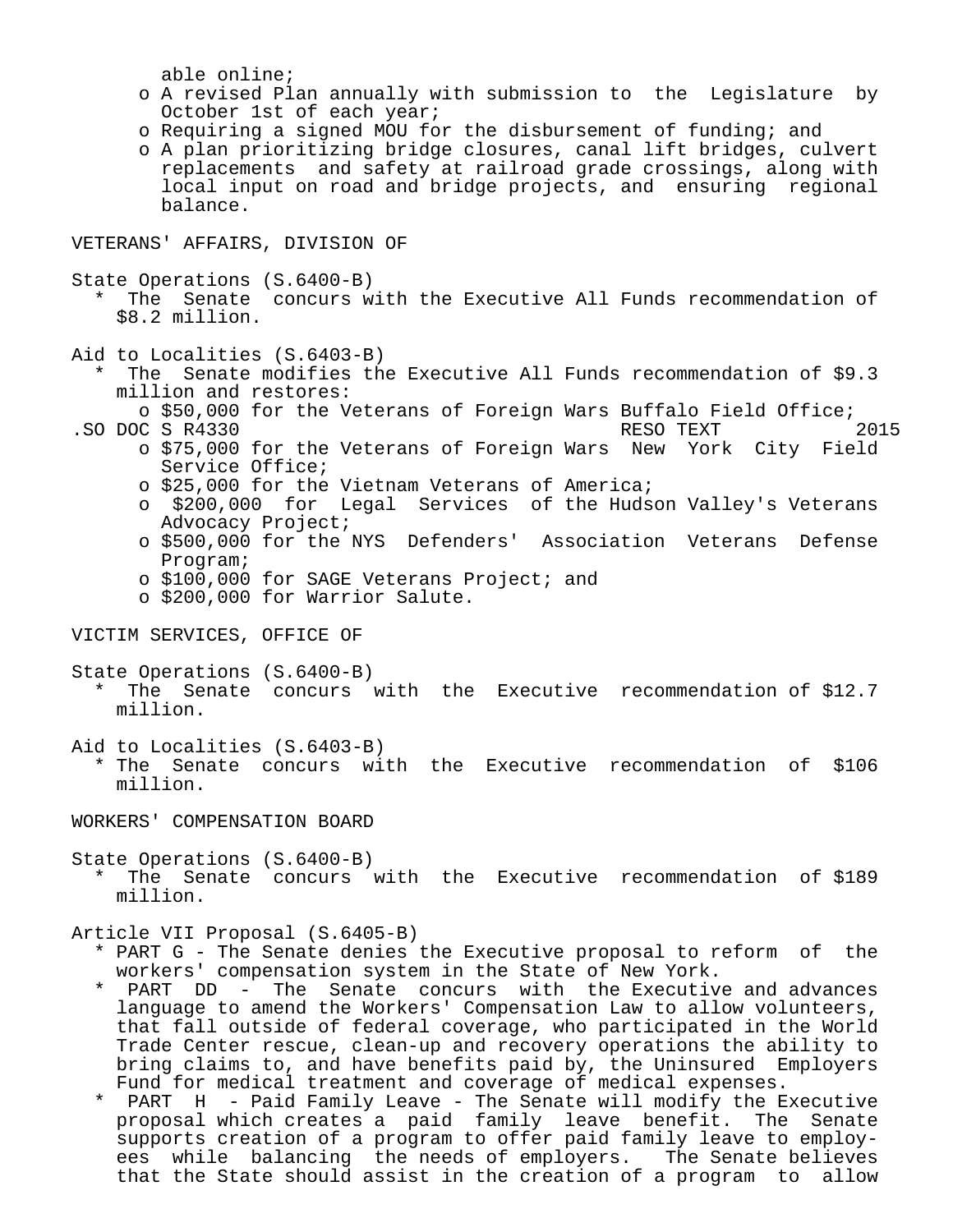an employee to take care of a seriously sick or injured family member or afford parental leave to care for and bond with a new child.

However, that program must also respect the needs of employers, particularly small employers, to continue operations. The Senate will ensure that any proposal enacted will have a benefit level and duration to achieve the program goals, while addressing the needs of businesses, including but not limited to: consideration of impacts on the temporary disability insurance market, the length of time an employee must be employed in order to qualify for such a benefit, the interplay between this proposal and paid leave which may be offered and the Federal Family Medical Leave Act, the sustainability of the proposed benefit, including

what an appropriate phase-in should be, and whether the funding mechanism is adequate to ensure no direct state budgetary impact.

WELFARE INSPECTOR GENERAL, OFFICE OF

State Operations (S.6400-B)

The Senate concurs with the Executive All Funds recommendation of \$1.3 million.

### MISCELLANEOUS ITEMS

The Senate concurs with the Executive recommendation of:

- \* \$200 million for Public Safety and Emergency Response; and
- \* \$3 million for additional Statewide Counter Terrorism efforts.

#### Capital Projects (S.6404-B)

Special Infrastructure Account

- \* Modifies the \$200 million for the DOT Capital Plan by eliminating language that allows these funds to be interchanged or transferred to any other capital projects of DOT and reallocating the following: o \$100 million over four years for non-MTA transit capital projects; and
	- o \$60 million over four years for rail freight capital projects.
- \* Supports \$700 million for the Thruway Stabilization
- \* Denies the \$20 million for municipal consolidation and restructur ing.
- \* Denies the \$170 million for the Upstate Revitalization Initiative.
- \* Modifies the \$50 million for a comprehensive multi-year program to prevent and address homelessness from the New York State Special Infrastructure Account to the Division of Housing and Community Renewal (DHCR). The funds are intended for a similar purpose in DHCR.
- \* Modifies the \$25 million Empire State Poverty Reduction Initiative as follows:
	- o Include Newburgh, Niagara Falls, Poughkeepsie, Rochester and Schenectady as eligible cities;
	- o Distribute available funds to eligible municipalities on a per capita basis; and
	- o Require the mayor of each municipality to convene a local coor dinating council consisting of relevant municipal officials and representatives from local nonprofits to facilitate planning and implementation of a comprehensive strategy for addressing pover ty among the local population.
- Reduces the \$85 million for Economic Development Infrastructure by \$33 million to \$52 million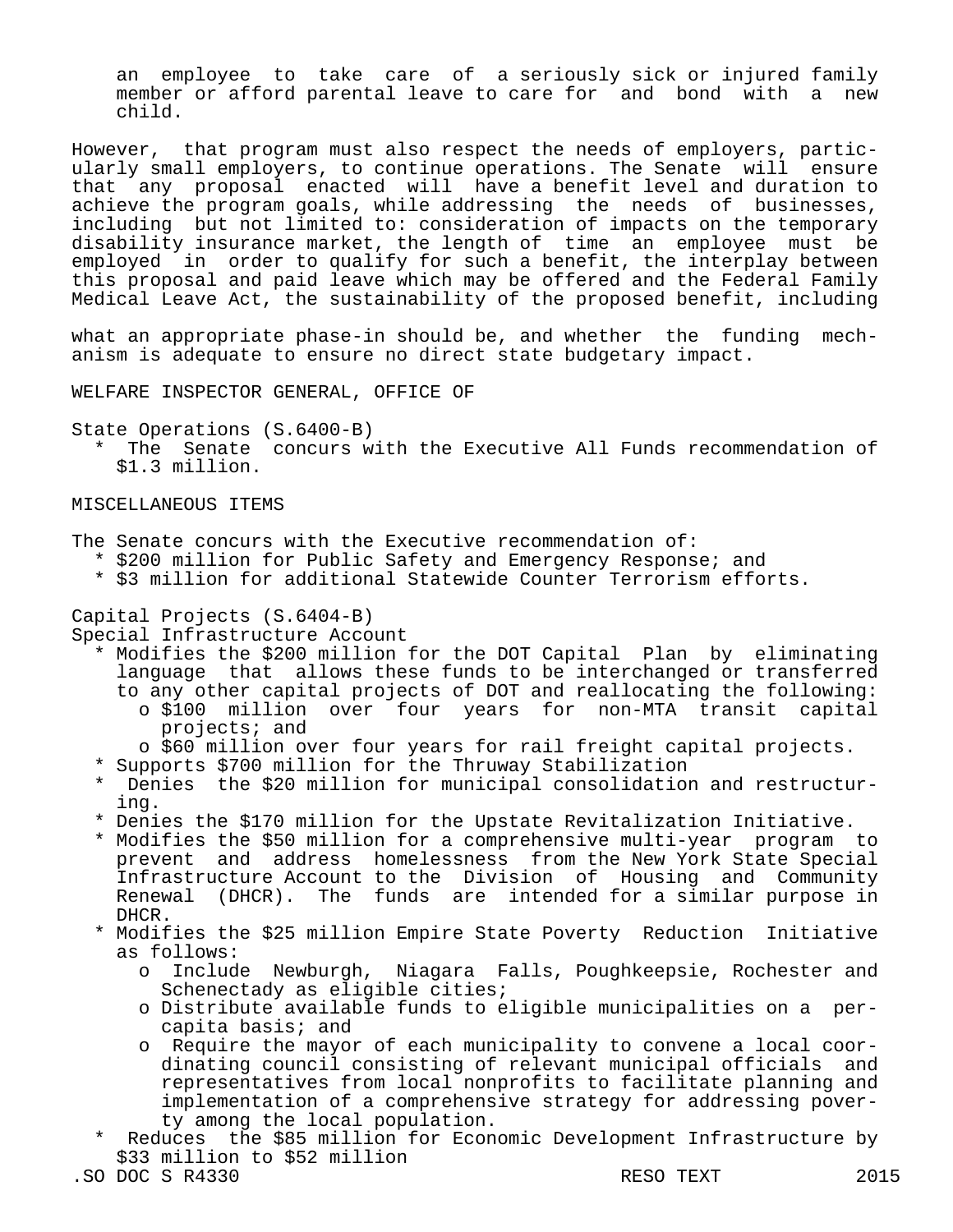- \* Denies language added to the \$150 million reappropriation from 2015 for municipal restructuring to include a \$100 million Downtown Revi talization Initiative.
- \* Modifies the \$150 million reappropriation from 2015 for Security and Emergency Response services by providing a sub-schedule for use of the funds:
	- o \$63 million for the Division of State Police and the Division of Military and Naval Affairs for counter-terrorism deployment;
	- o \$50 million for the Department of Transportation for the purchase of snow plows and other emergency vehicles;
	- o \$23 million for the Department of Corrections and Community Services, the Division of State Police and the Department of Environmental Conservation Law Enforcement and Forest Protection

 for the Clinton County Correctional facility prison break of 2015;

- o \$6 million Buffalo Snow Storm of 2014;
- o \$4 million for the Division of State Police for Counter-Terror ism equipment and training; and
- o \$4 million for the New York City Police Department Active Shooter Response Unit for equipment including ballistic proof vests.

Article VII Proposals (S.6405-B)

- \* PART M The Senate modifies the Executive's proposal to amend the Dedicated Infrastructure Investment Fund (DIIF) to allow for the permanent transfer of settlement funds between the General Fund and the DIIF by providing for a one year extension of such authorization and advancing language to include Buy American provisions within capital infrastructure projects.
- \* PART NN The Senate advances language to limit the ability of the Port Authority of New York and New Jersey to assess cargo facility fees without an agreement between the carrier and the Port Authori ty.

The Senate supports reform of the practices by which State Agencies promulgate regulations. Too often the regulations proposed are unduly burdensome and costly, while not serving any public benefit. The Senate will consider areas for reform in the State Administrative Procedure Act, which has created a climate where Emergency Regulations are promulgated for non-emergencies, and impacts on businesses, localities, and individuals are often automatically dismissed as de minimis. If New York is truly to be Open for Business, the state must begin to review its regulatory processes.

### REVENUE

Article VII Proposal (S.6409-B)

- $PART$  A The Senate denies the Executive proposal to convert the STAR benefit into a refundable Personal Income Tax credit for new homeowners.
- PART B The Senate denies the Executive proposal to cap the annual growth of STAR at zero percent.
- \* PART C The Senate denies the Executive proposal to mandate partic ipation in the income verification procedure for seniors receiving Enhanced STAR or the RPTL 467 exemption.
- PART  $D$  The Senate concurs with the Executive to allow for late filing of Enhanced STAR and senior citizens exemptions.
- \* PART E The Senate concurs with the Executive's proposal to convert the NYC Personal Income Tax STAR credit into a NYS Personal Income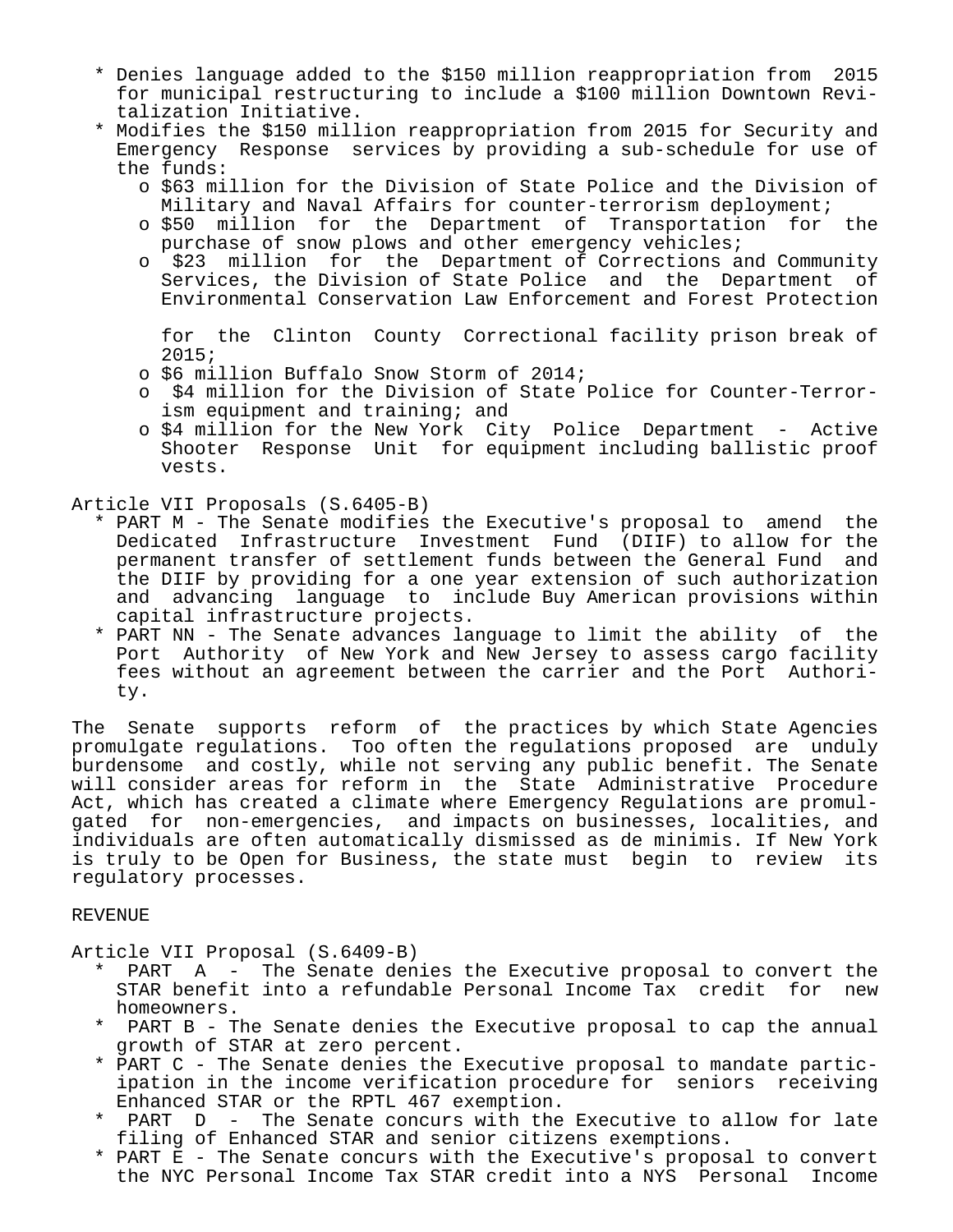Tax credit.

- PART F The Senate concurs with the Executive to allow the Depart ment of Tax and Finance to remit direct payments to individuals that were not properly granted their STAR benefits.
- \* PART G The Senate modifies the Executive's proposal to permanently extend the tax modernization provisions, to extend for one year and denies the Executive's proposal to amend and add new provisions related to tax filing penalties.
- \* PART H The Senate concurs with the Executive's proposal to author ize an additional \$8 million in low-income housing credits in FY 2017 through FY 2021.
- \* PART I The Senate concurs with the Executive's proposal to extend the Hire-A-Vet tax credit for two years.
- PART J The Senate concurs with the Executive's proposal to extend the Commercial Production tax credit for two years.
- \* PART K The Senate concurs with the Executive's proposal to extend the tax credit for companies who provide transportation to individ uals with disabilities for six years.
- \* PART L The Senate concurs with the Executive proposal to perma nently extend the Non- custodial Earned Income tax credit.
- PART M The Senate modifies the Executive proposal to permanently extend the tax shelter reporting requirements, to extend for one year.
- PART N The Senate concurs with the Executive's proposal to extend the Clean Heating Fuel tax credit until January 1, 2020 and require that beginning in 2017, to qualify each gallon of clean heating fuel must be at least 6 percent biodiesel.
- PART O The Senate denies the Executive proposal to extend the Excelsior Jobs Program for five years.
- \* PART P The Senate modifies the Executive proposal to provide vari ous amendments to the Corporate Tax reform statute, to include addi tional technical amendments.
- \* PART Q The Senate modifies the Executive proposal to conform the NYS tax filing dates for corporations and partnerships to federal tax law, to also conform the first estimated tax payment filing date for corporations to federal tax law.
- \* PART R The Senate modifies the Executive proposal to increase the existing small business/farm exemption from five percent to fifteen<br>DOC S R4330 PDC S R4330
- .SO DOC S R4330 RESO TEXT 2015 percent and expand the exemption to include non-farm LLCs, partner ships, and S-Corp shareholders, to increase the exemption from five percent to twenty percent for farms, increase the income threshold from \$250,000 to \$500,000, and eliminate the employee requirement. In addition, the Senate modifies the Executive proposal to reduce the business income base rate under the Corporate Franchise Tax for small businesses with income less than \$390,000 from 6.5 percent to 4 percent to include businesses with incomes less than \$500,000. Businesses with income between \$400,000 and \$500,000 will have a blended rate, phased in over two years, between 6.5 percent and 2.5 percent and business with income of \$400,000 or less will have a tax rate of 2.5 percent.
	- \* PART S The Senate modifies the Executive proposal to create the Education Tax Credits by replacing with the Senate's version.
	- \* PART T The Senate denies the Executive proposal to create a tempo rary tax credit for certain taxpayers that incur significant Thruway toll expenses. The Senate is committed to finding an effective and efficient way to reduce the cost of Thruway tolls for farmers.
	- \* PART U The Senate concurs with the Executive proposal to extend the alternative fuels tax exemptions for five years.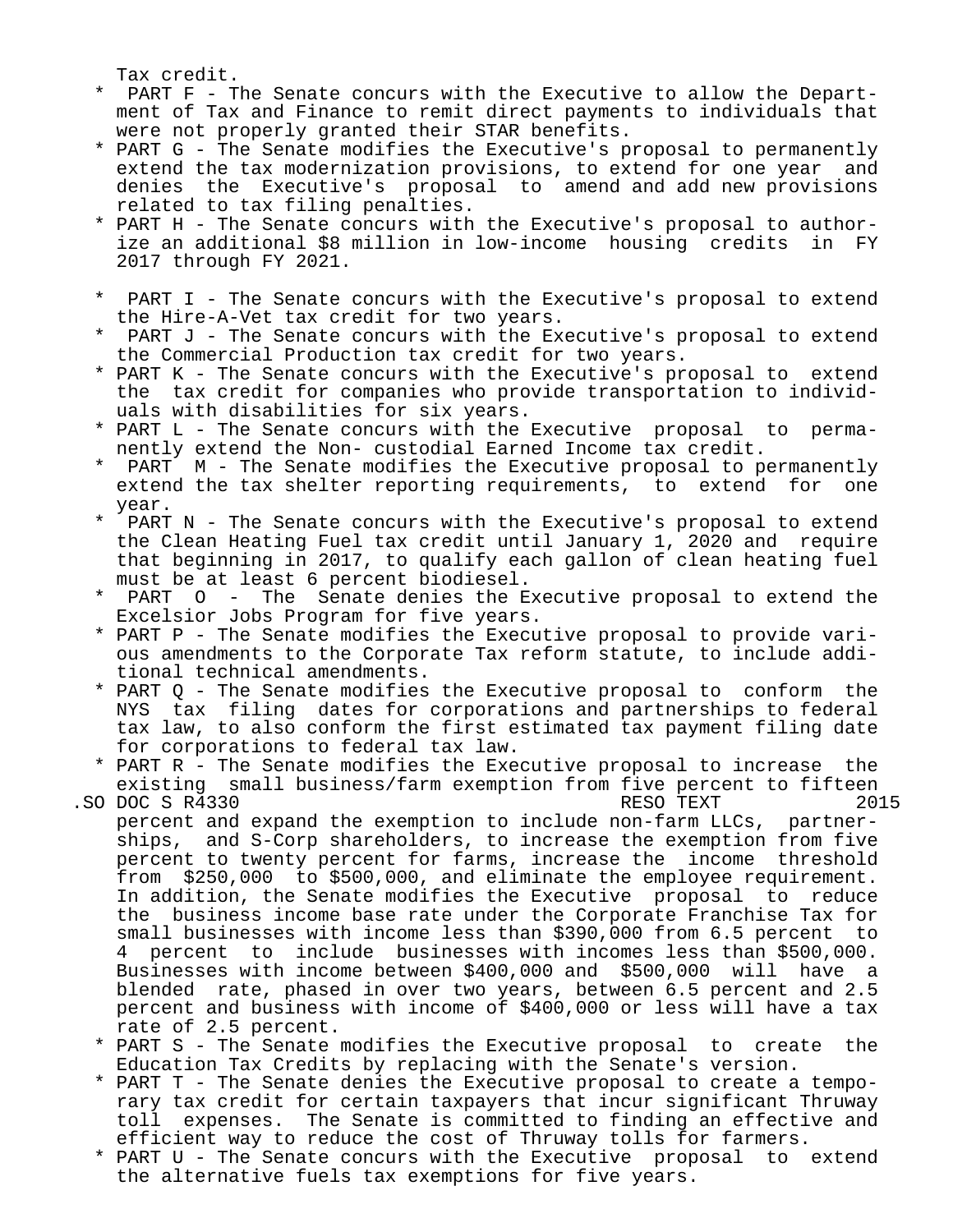- \* PART V The Senate concurs with the Executive proposal to extend<br>the beverage tasting sales tax exemption and expand the Beer the beverage tasting sales tax exemption Production credit to all alcoholic products.
- PART W The Senate denies the Executive proposal to authorize the use of the jeopardy assessment provision to cigarette and tobacco products.
- PART X The Senate concurs with the Executive proposal to streamline the collection of sales tax for room remarketers.
- \* PART Y The Senate concurs with the Executive proposal to clarify that a decedent's charitable contributions and charitable activities cannot be used to determine a decedent's domicile.
- \* PART Z The Senate concurs with the Executive proposal to amend state and local taxes on aviation fuel for consistency with federal tax regulations.
- \* PART AA The Senate denies the Executive proposal to remove certain equine testing provisions.
- \* PART BB The Senate denies the Executive proposal to reduce certain purse amounts paid from the Video Lottery Terminals (VLT) and increase certain regulatory fees.
- \* PART CC The Senate concurs with the Executive proposal to stream line the reimbursement process for harness judges and starters.
- PART DD The Senate modifies the Executive proposal to extend the blended rate to a Video Lottery facilities in zone two, regions four and six.
- \* PART EE The Senate concurs with the Executive proposal to extend for one year the vendor fee rates for a vendor track located in Sullivan County.
- \* PART FF The Senate concurs with the Executive proposal to extend for one year certain tax rates and simulating provisions to maintain the pari-mutual betting and simulcasting structure in place in New York.
- \* PART GG The Senate modifies the Executive proposal to extend the Video Gaming vendor's capital awards program for one year; extending the capital award provision to a vendor track located in Sullivan County.
- \* PART HH The Senate concurs with the Executive proposal to make technical amendments to the Upstate New York Gaming and Economic Development Act.
- \* PART II The Senate concurs with the Executive proposal to clarify the release of certain aggregate tax reporting information related to the sale of medical marihuana.
- \* PART JJ The Senate concurs with the Executive proposal to amend the recoupment process for improperly awarded STAR benefits from assessment years to schools years.
- \* PART KK The Senate concurs with the Executive proposal to reduce the highway use tax registration/decal fee.
- PART LL The Senate advances language to modify the estate tax exemption for farmers and businesses.
- \* PART MM The Senate advances language to increase the private pension and retirement income exclusion from \$20,000 to \$40,000 over three years.
- PART NN The Senate advances language to make permanent the index ing of the personal income tax brackets, benefit recapture, and standard deduction to the rate of inflation.
- PART OO The Senate advances language to reduce middle class personal income tax rates by twenty-five percent over eight years.
- \* PART PP The Senate advances language to eliminate the 18-a assess ment surcharge by December 31, 2016.
- \* PART QQ The Senate advances language to make permanent STAR rebate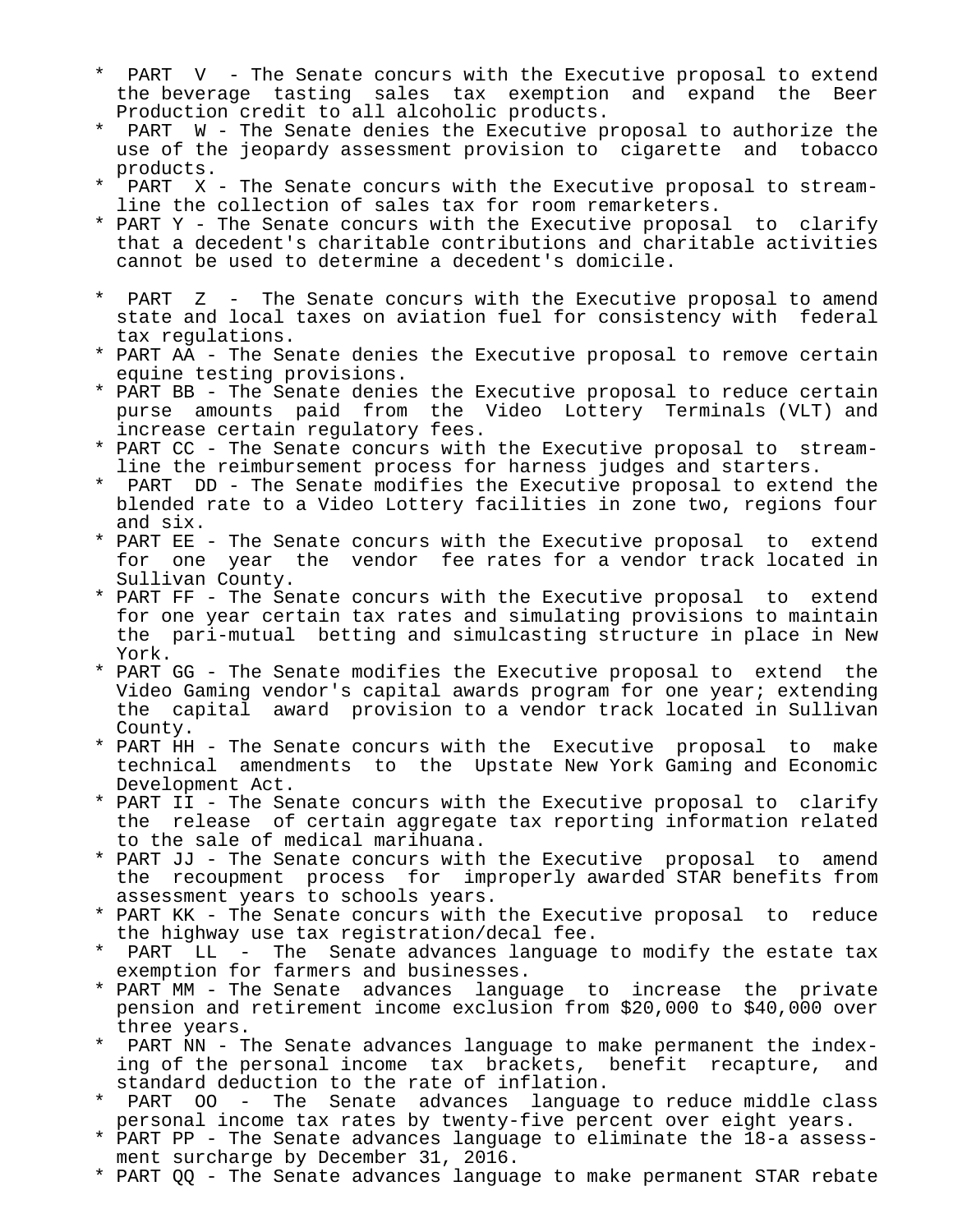checks.

- \* PART RR The Senate advances language to increase the maximum tuition tax credit from \$400 to \$800 and increase the maximum deduction for tuition expenses from \$10,000 to \$20,000, over five years.<br>\* PAPT
- PART SS The Senate advances language to increase the maximum deduction allowed for contributions to 529 college savings from \$10,000 to \$20,000.
- PART TT The Senate advances language to create a state tax deduction for interest paid on student loans equal to the federal deduction amount.
- PART UU The Senate advances language to create an enforcement mechanism for the collection of taxes on motor fuels in regions one and two of the state.
- PART VV The Senate advances language to allow a sales tax exemption for fuel cells.
- \* PART WW The Senate advances language to increase an agent's ciga rette markup fee along with provisions to create a reward system for<br>DOC S R4330 2015
- .SO DOC S R4330 RESO TEXT individuals that report and assist in the prosecution of others for the unlawful possession and sale of cigarettes.
	- \* PART XX The Senate advances language to extend the New Market tax credit for an additional five years.
	- \* PART YY The Senate advances language to improve the Long Term Care Insurance tax credit.
	- PART ZZ The Senate advances language to modify the Indian Gaming revenue share distribution for the City of Niagara Falls.
	- \* PART AAA The Senate advances language to amend the Jockey Health Trust Fund.
	- PART BBB The Senate advances language to authorize the use of reserves funds to cover premium cost related to the New York Jockey Injury Compensation fund.<br>\* PART CCC - The Senate
	- PART CCC The Senate advances language to codify the Racing Fan Advisory Council.
	- \* PART DDD The Senate advances language to authorize and regulate Fantasy Sports.
	- PART EEE The Senate advances language to regulate payments by a Casino in Central New York to the racing industry.
	- \* PART FFF The Senate advances language to authorize and regulate On-Line Poker.<br>\* PAPT CCC - T
	- PART GGG The Senate advances language to allow Off-Track Betting Corporations to use once per year, capital acquisition funds for operational expenses.
	- \* PART HHH The Senate advances language to require background checks on casino personnel be performed by the State Police and requires the cost of the background check to be borne by the gaming facility.
	- \* PART III The Senate advances language to establish a credit for the construction or rehabilitation of green homes.

The Senate advances a proposal to pass a constitutional amendments to cap State spending at two percent.

The Senate advances a proposal to pass a constitutional amendment to require that any tax increase require a two-thirds majority to pass.

To Senate proposes and requests that consideration be given to the following items:

 \* Increase the volunteer firefighters' and ambulance workers' tax credit from \$200 to \$300 and provide length of service increases;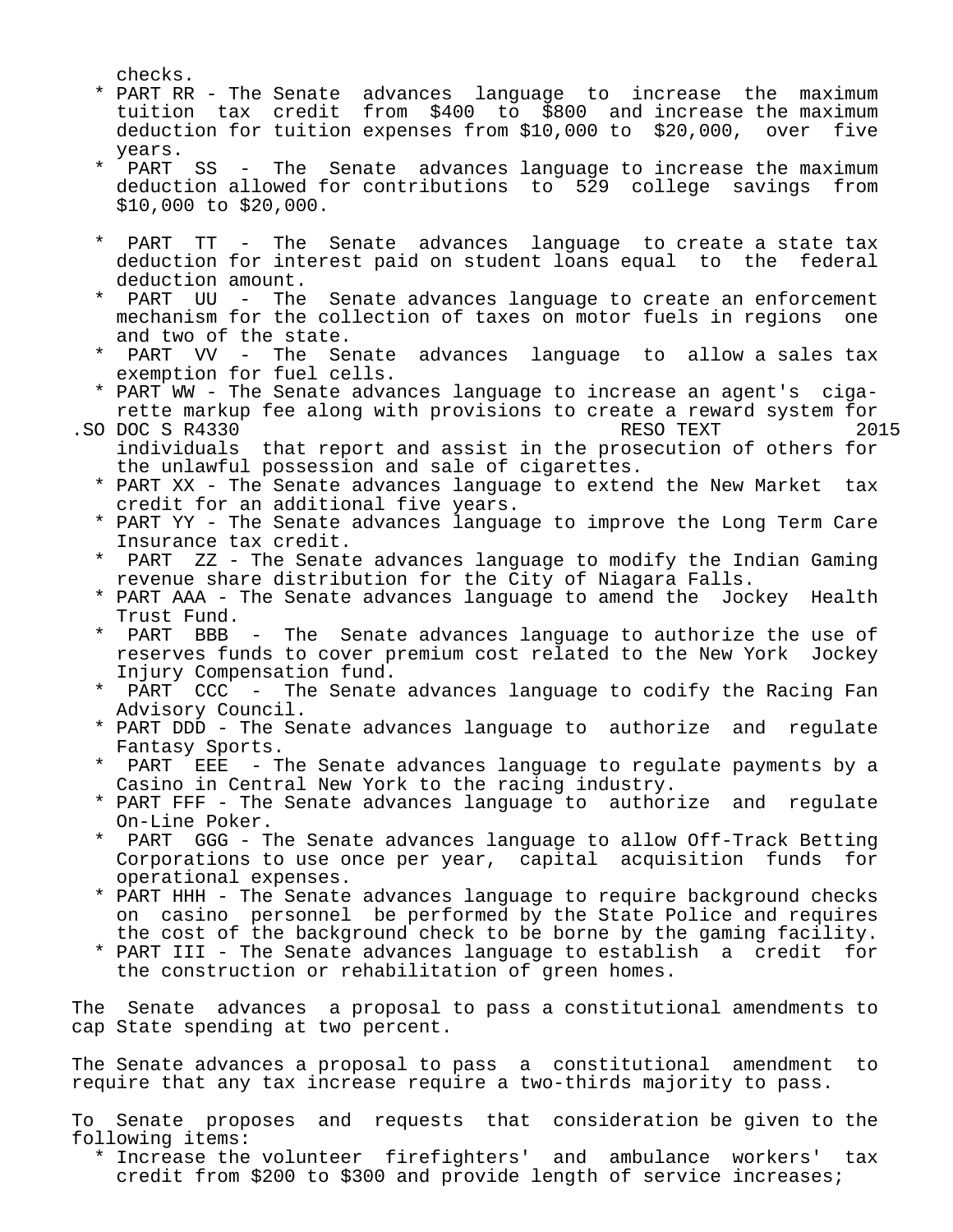- \* Establish the New York City Craft Beer tax credit to provide support to New York City's craft breweries (S.6303);
- \* Establish a Digital Gaming Production tax credit;
- Establish a credit for the rehabilitation of distressed commercial properties (S.1295A);
- \* Establish a credit and real property tax exemption for the purchase and installation of geothermal energy systems (S.6249 and S.6250);
- \* Provide a tax credit to taxpayers that donate a deer to a nonprofit organization and an income tax deduction to meat processing facili ties that butcher the deer for the nonprofit organization (S.4123);
- \* Expand the Child and Dependent Care tax credit (S.1661);
- Established a grant program and tax credit to support the hiring of apprentices;
- \* Establish a sales tax exemption for the purchase of cemetery head stones;
- Establish a Middle Income Housing tax credit capped at \$25 million to complement the existing Low Income Housing tax credit;
- \* Establish a sales tax exemption on energy efficient equipment and electricity used in production of snow at ski resorts (S.1683-A);<br>\* Establish a sales tax examption for soin eperated tire inflat:
- Establish a sales tax exemption for coin operated tire inflation devices.

The Senate affirmatively believes that the tax deduction for contributions to NY ABLE savings accounts that the Executive has expressed should be discussed in the context in the State Budget, are essential to encouraging families of developmentally disabled children to save for their futures.

The Senate supports a review of revenue and tax policy related to New York's existing gaming and racing industry as well as municipalities as a result of the licensing of any new casino so as to maintain and promote the continued viability of the gaming and racing industry within the state.

The Senate supports a review of revenue and tax policy related to New York's existing gaming and racing industry to ensure education funding is not negatively impacted by revenue loss experienced by Video Lottery Terminal facilities as a result of competing commercial casinos and Class III gaming operations.

The Senate supports an impact study of revenue loss experienced by Video Lottery Terminal facilities on horse breeding and thoroughbred funding as a result of competing commercial casinos and Class III operations.

The Senate supports a study on the implications of imposing a post-licensure requirement on commercial casinos to maintain horse breeding and thoroughbred funding levels.

The Senate supports appropriate tax reform to ensure the reasonable financial expectations of commercial casinos are not negatively impacted by certain post-licensure requirements.

The Senate supports a review of the New York Gaming and Economic Development Act for technical changes to clarify obligations of intraregional vendors.

The Senate supports maintaining 2015 race day levels for certain racetracks receiving an additional commission on Video Lottery Terminal .SO DOC S R4330